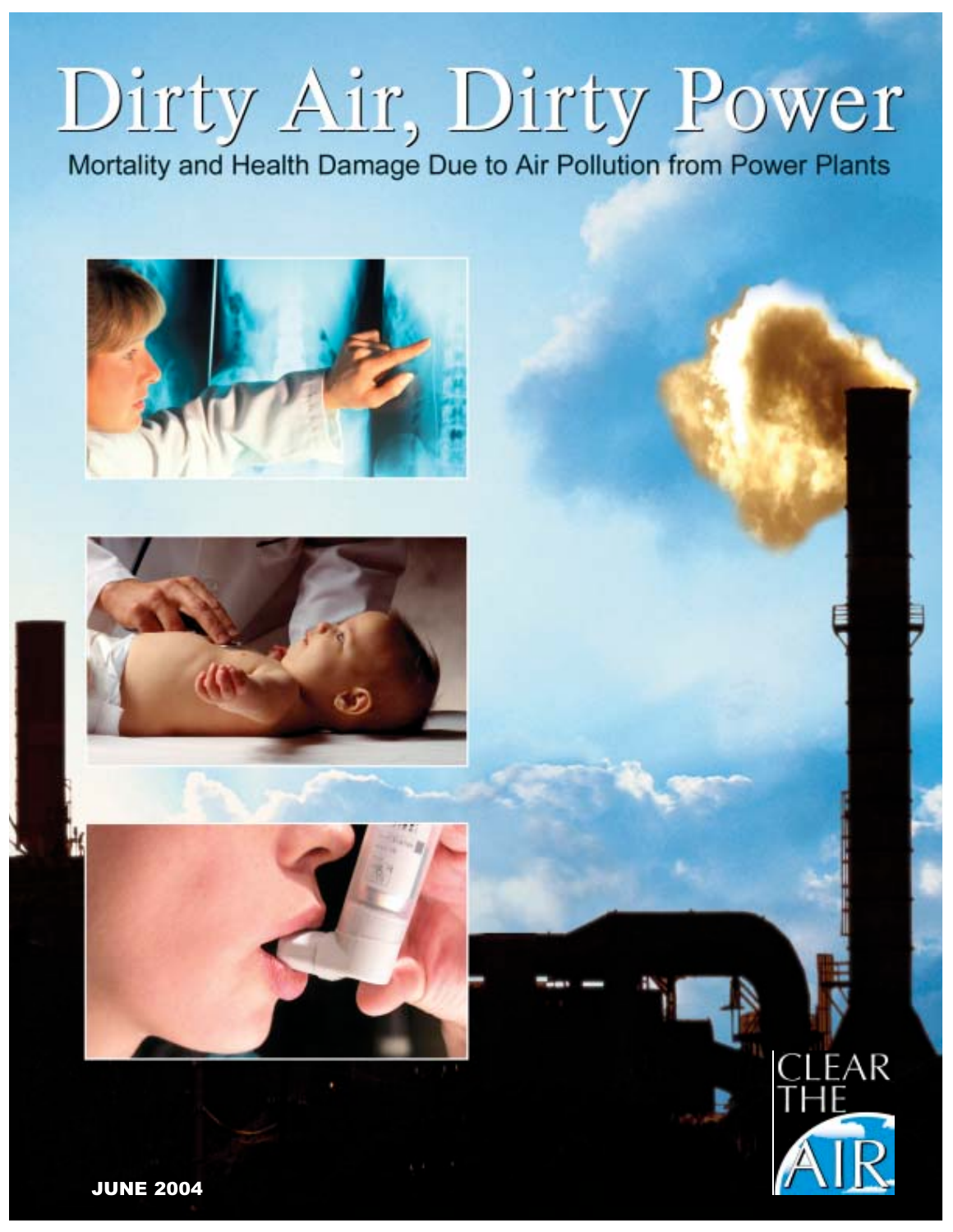### **CLEAN AIR TASK FORCE**

77 Summer Street Boston, MA 02110 Tel: 617/292-1234 Fax: 617/292-4933

This report, the full Abt Associates report, "Power Plant Emissions: Particulate Matter-Related Health Damages and the Benefits of Alternative Emission Reduction Scenarios" (June 2004), and the interactive site "Your Air on the Web" are available at: **www.cleartheair.org/dirtypower**

#### **Credits:**

This report was made possible with funding from The Pew Charitable Trusts. The opinions expressed in this report are those of the authors and do not necessarily reflect the views of The Pew Charitable Trusts.

Written by: Conrad G. Schneider Edited by: Maria Padian Technical Assistance: MSB Energy Associates Designed by: Patricia Gunn Printed by: Mount Vernon Printing June 2004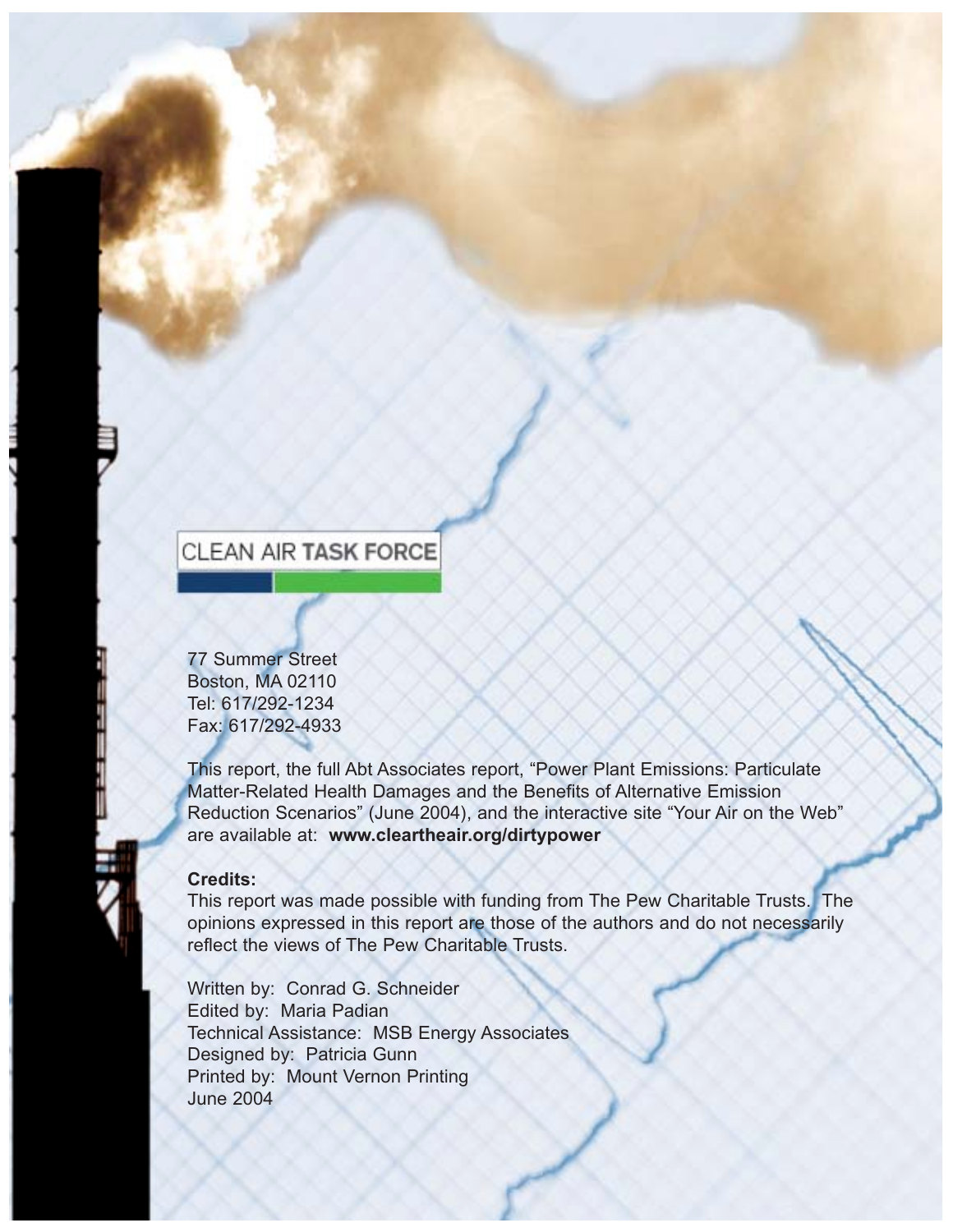#### FOREWORD

# "The Dirty Secret Behind Dirty Air: Dirty Power'

*by Angela Ledford, Clear the Air*

our years ago, Clear the Air<br>released its first report on the health impacts of power pla<br>lution. Because of a loophc<br>the Clean Air Act, we point<br>power plants built before 19<br>avoided installing modern pollution controls. released its first report on the health impacts of power plant pollution. Because of a loophole in the Clean Air Act, we pointed out, power plants built before 1970 had

avoided installing modern pollution controls. Coal burning power plants were making people sick and shortening their lives – thousands of them – each year.

Something needed to be done – or at least election-year politicians knew that's what people wanted to hear. Both candidates for president said that mandatory regulations of all four major pollutants from power plants, including sulfur dioxide, nitrogen oxides, mercury, and carbon dioxide, were needed. Candidate Bush highlighted this commitment in no uncertain terms:

*Governor Bush will work with Congress, the Environmental Protection Agency, the Department of Energy, consumer and environmental groups and industry to develop legislation that will establish mandatory reduction targets for emissions of four main pollutants: sulfur dioxide, nitrogen oxide, mercury and carbon dioxide.\**

*\* Governor George W. Bush, "A Comprehensive National Energy Policy," September 29, 2000. Bush, 29,*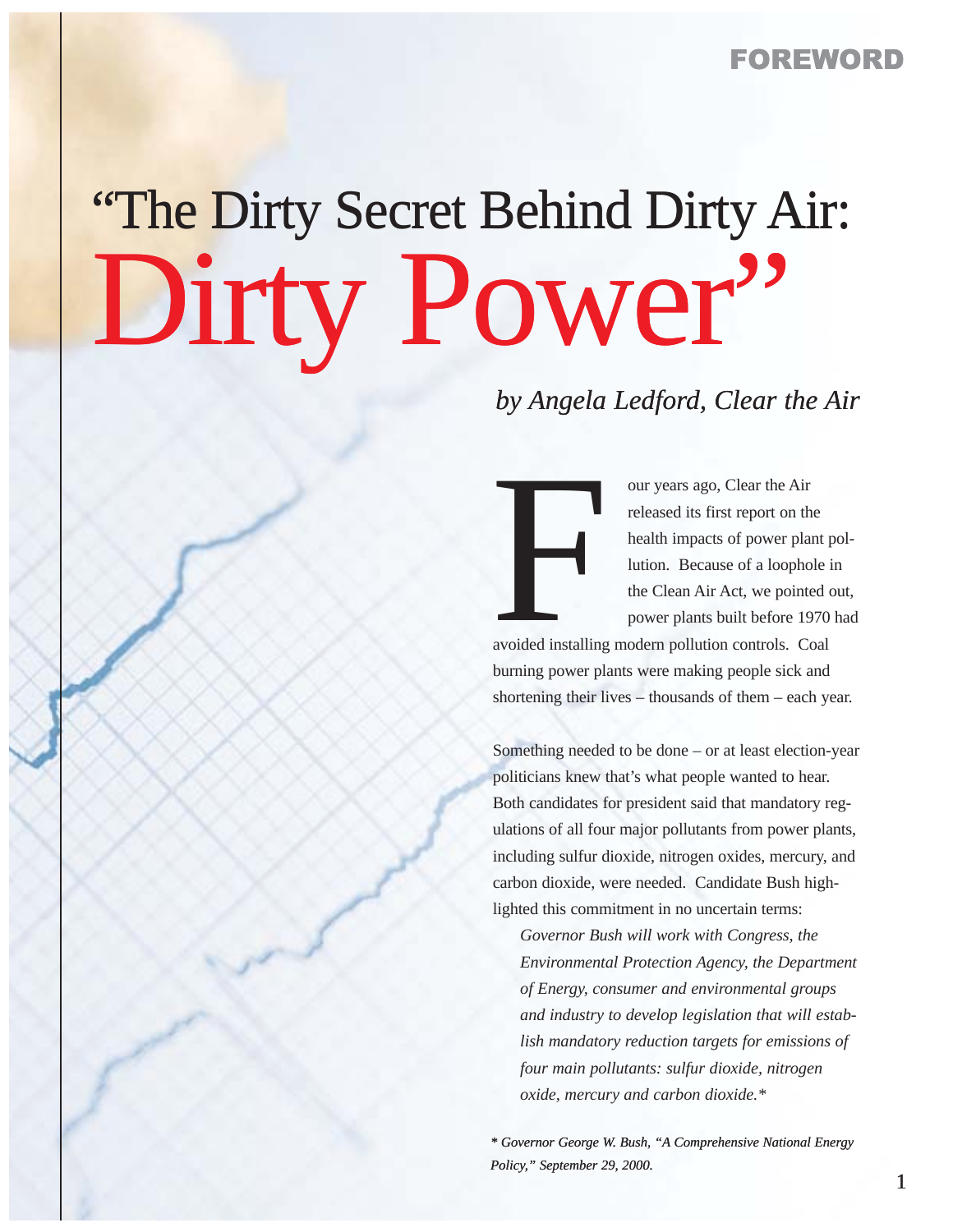

*Dirty Air, Dirty Power*, documents for the first time how many heart attacks and lung cancer deaths are caused by power plant pollution.

At the same time members of Congress in both houses, from both parties, were proposing legislation to accomplish Candidate Bush's goal. Even the electric power companies had come around to the inevitability of a massive clean up. Industry faced a gauntlet of new regulations under the Clean Air Act, each of which would entail cuts in power plant emissions. By 1999, facing millions of dollars in clean up costs following the largest clean air enforcement action by the Department of Justice in history, the electric power industry had opened discussions with the environmental community to explore clean up proposals.

Had these proposals become law, by the end of this decade we would have substantially reduced the number of ozone smog "red alert days" and asthma attacks that routinely keep kids out of school. Virtually every American would be breathing healthy air, and very few people would die from exposure to pollution from power plants.

But none of that happened because of a dirty little secret: **instead of cleaning up power plants as promised, the Bush administration is allowing the polluters to re-write clean air rules.** The Administration is presenting as "progress," proposals that delay action on air pollution, weaken health standards, and undermine enforcement of the law.

The administration began giving in to the polluters almost immediately after it took office. Two months after being sworn in, President Bush reneged on his campaign promise to require mandatory reductions in carbon dioxide – a pollutant that causes global warming. Vice President Cheney met in secret with representatives of the very companies that had been sued for violating the Clean Air Act and agreed to "study" the rules that the companies had broken. Famous last words – industry eventually got its way, and the "new source review" rules were rewritten.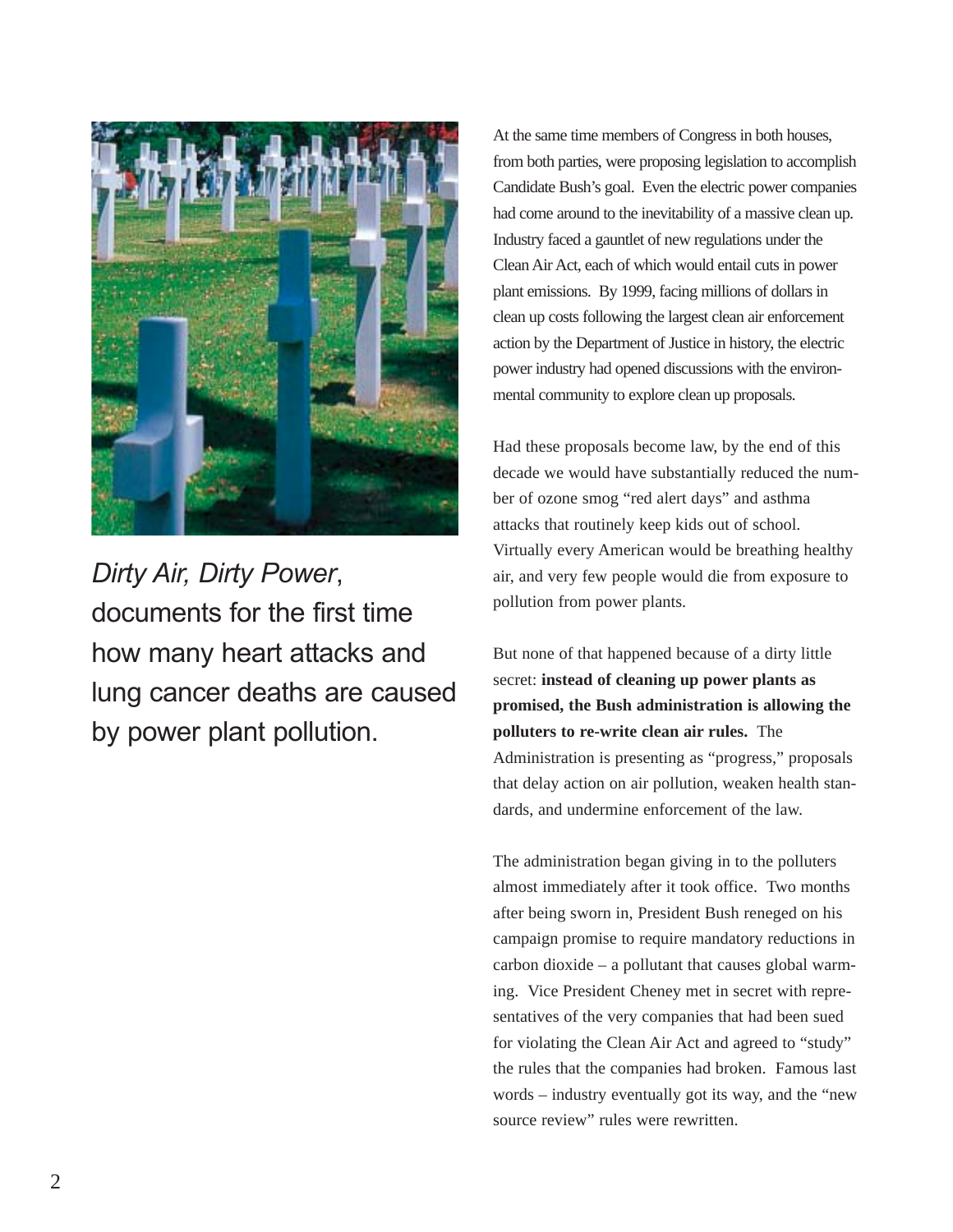But the Administration didn't stop there. Since taking office they have issued rules that:

- Delay the deadlines for reducing ozone smog;
- Delay the deadlines for removing deadly fine particles from the air;
- Delay action to reduce haze from the national parks; and

• Delay by more than 10 years real reductions in toxic mercury emissions from power plants, allowing up to seven times more mercury emissions than current law permits.

*Dirty Air, Dirty Power* reveals, in unprecedented detail, the human cost of the failure of our nation's leaders to solve this problem. This analysis, performed by EPA's own air quality consultants using EPA standard methodology, documents the asthma attacks, hospitalizations, lost work and school days, and premature deaths linked to pollution from power plants.

Since release of our 2000 report, *Death, Disease & Dirty Power*, new scientific studies have found links between air pollution and both heart attacks and lung cancer. This report, *Dirty Air, Dirty Power*, documents for the first time how many heart attacks and lung cancer deaths are caused by power plant pollution.

In addition, *Dirty Air, Dirty Power* goes one step further and compares the Bush administration's air pollution plan to faithful enforcement of the Clean Air Act and proposed "four-pollutant" legislation that would close the power plant loophole once and for all. The results are staggering: the government knows what to do to effectively eliminate the problem of air pollution from power plants, but the Bush air pollution plan represents



## The American people need stronger, not weaker, clean air protections.

a step backward from simply enforcing current law.

Many of the administration's proposals to weaken clean air laws are just that – proposals and not yet law. The American people have the opportunity to shape those proposals by letting the administration know that we need stronger, not weaker, clean air protections.

The results of this report, which are available on Clear the Air's interactive website, empower individual citizens to tell the story of how power plant pollution affects them. Our work is designed to cut through the spin and reinvigorate the national debate.

If there was ever a time for people to stand up and demand action, it is now.

Gedford engelo

*Angela Ledford Director, Clear The Air June 2004*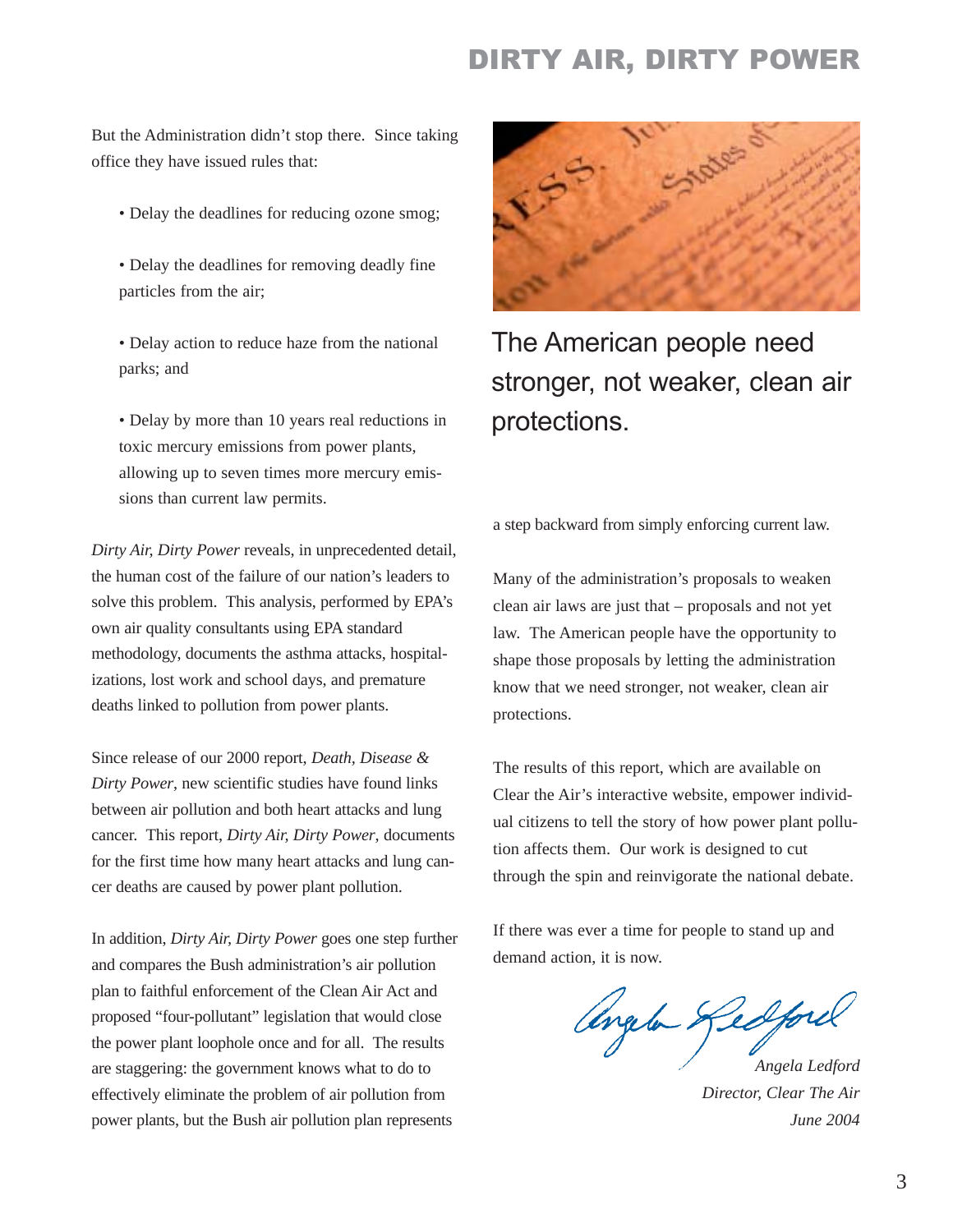## Executive Summary

sthma attacks, respiratory disease,<br>heart attacks, and premature<br>deaths—all of these are among the<br>serious public health problems<br>caused by air pollution from the<br>electric power sector. In 2000, the<br>Clean Air Task Force, o heart attacks, and premature deaths—all of these are among the serious public health problems caused by air pollution from the electric power sector. In 2000, the

Clean Air Task Force, on behalf of the Clear the Air campaign, commissioned Abt Associates to quantify the health impacts of fine particle air pollution from power plants. This study found that tens of thousands of people die prematurely every year and hundreds of thousands more suffer asthma attacks as a result of power plant pollution alone.

With new research linking lung cancer deaths and heart attacks to power plant pollution, Clear the Air commissioned Abt Associates to update its 2000 study to reflect this new science and examine different policies being debated at the federal level to clean up power plants. This report summarizes the findings of the Abt Associates study, reviews the contribution of power plants to particle pollution, and compares the relative benefits of the chief policy proposals to reduce power plant fine particle pollution. Key findings include:

**• Fine particle pollution from U.S. power plants cuts short the lives of nearly 24,000 people each year, including 2800 from lung cancer.**

**• The average number of life-years lost by individuals dying prematurely from exposure to particulate matter is 14 years.** 

**• Hundreds of thousands of Americans suffer each year from asthma attacks, cardiac problems, and respiratory problems associated with fine particles from power plants. These illnesses result in tens of thousands of emergency room visits, hospitalizations, and lost work days each year.**

**• Power plant pollution is responsible for 38,200 non-fatal heart attacks per year.**

**• The elderly, children, and those with respiratory disease are most severely affected by fine particle pollution from power plants.**

**• People who live in metropolitan areas near coal-fired plants feel their impacts most acutely – their attributable death rates are much higher than areas with few or no coal-fired plants.**

The vast majority (at least 90 percent or 22,000) of the deaths due to fine particle pollution could be avoided by capping power plant sulfur dioxide and nitrogen oxide pollution at levels consistent with the installation of today's best available emissions controls.

Compared with the requirements of current law, the Bush Administration's so-called "Clear Skies" proposal would result in 4,000 additional preventable premature deaths each year while repealing the very safeguards that could save those additional lives.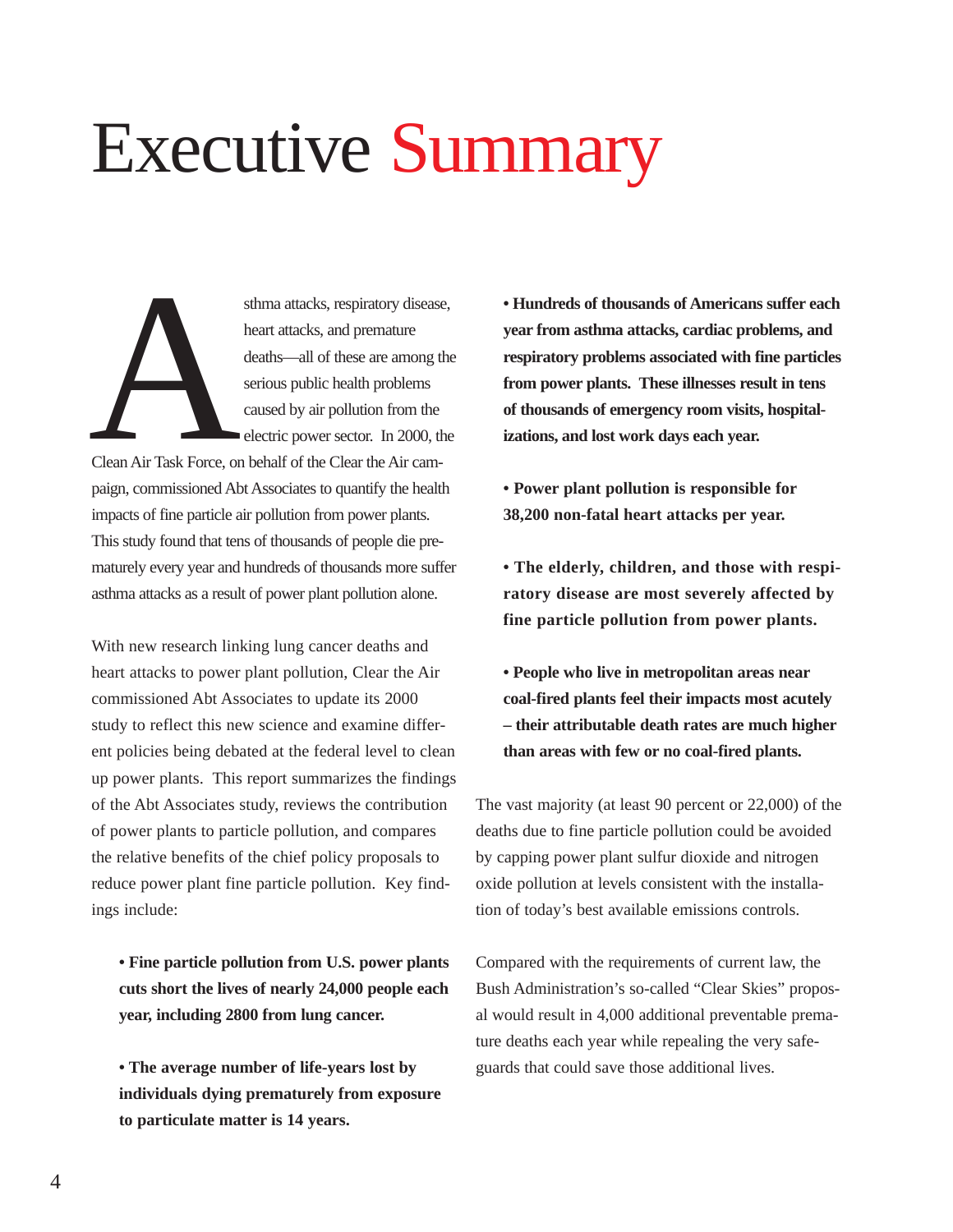

## Recommendations

For more than thirty years, the oldest, dirtiest coal-burning power plants have circumvented air emissions standards required of modern power plants. As a result, these "grandfathered" power plants are permitted to emit more than 10 times more nitrogen oxides and sulfur dioxide than modern coal plants. The Bush administration's administrative rollbacks of New Source Review and the statutory rollbacks embodied in its proposed legislation would continue this lethal legacy. Polluting coal-fired plants must be made to comply with modern emission control standards. In addition, the nation's power fleet should be held to stringent caps on all four key power plant pollutants, including nitrogen oxides, sulfur dioxide, mercury, and carbon dioxide.

Requirements such as these can ensure that U.S. energy policy better accounts for the public health and environmental costs associated with electricity production and will propel us toward a more sustainable energy future.

Hundreds of thousands of Americans suffer each year from asthma attacks, cardiac problems, and respiratory problems associated with fine particles from power plants.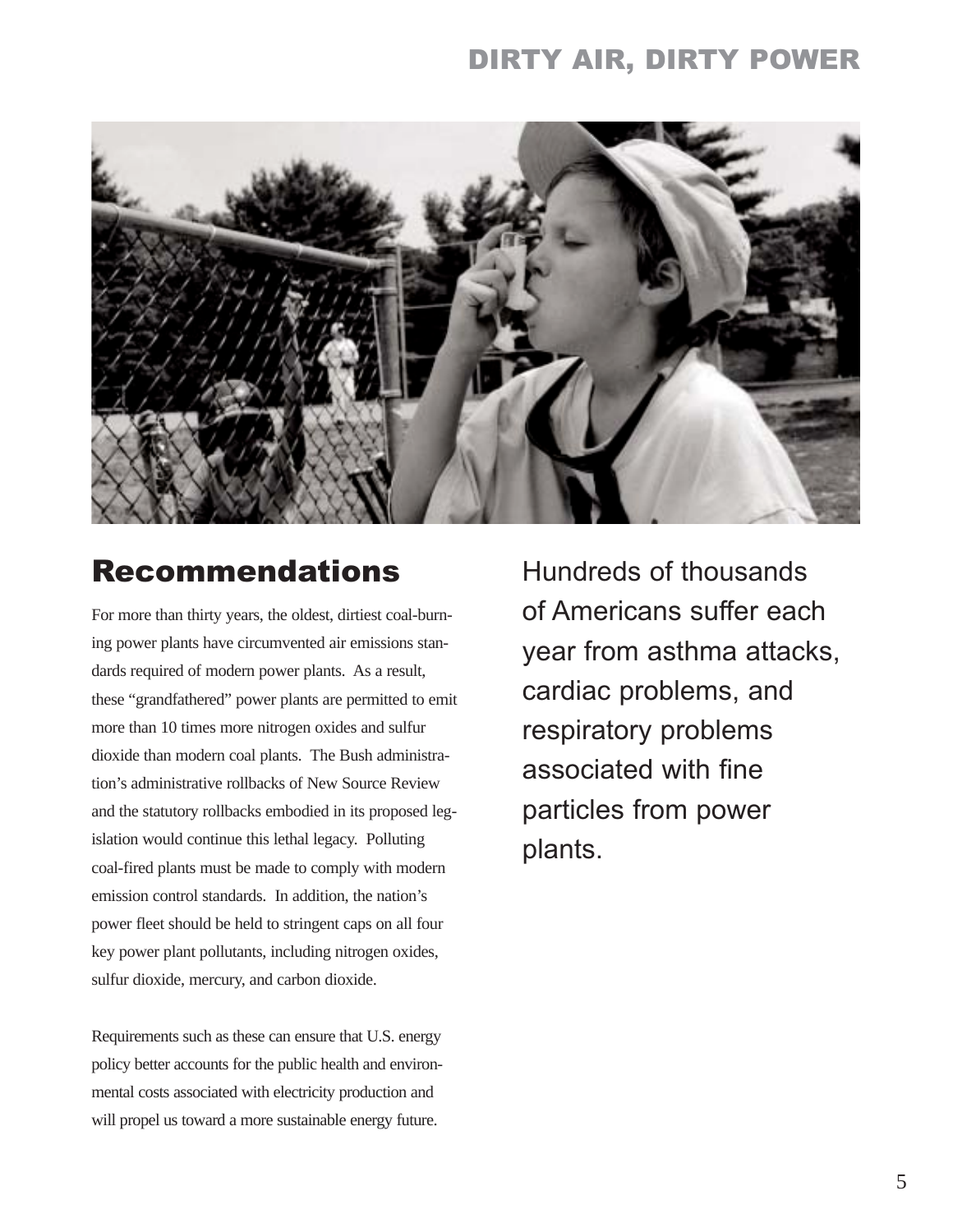## Your Air On the Web



## On Power Plant Pollution

## To learn more about:

- $\mathbb C$  The problem of power plant pollution in your state or metropolitan area;
- The extent to which the Bush plan falls short of current law; and  $\oplus$
- $\mathbb C$  How proposals to strengthen the Clean Air Act can improve health in your community.

## Go to: www.cleartheair.org/dirtypower

#### **There, using the latest in Flash™ animation technology, you can:**

- View a dynamic comparison of the risk of premature death under the Bush plan, current law, and the bipartisan proposal to strengthen the Clean Air Act;
- View the health impacts from power plant pollution in your state or metropolitan area including attributable premature deaths, lung cancer deaths, heart attacks, and asthma attacks; and
- View health impact data and other specific information about specific power plants in your state including premature deaths and pollution statistics.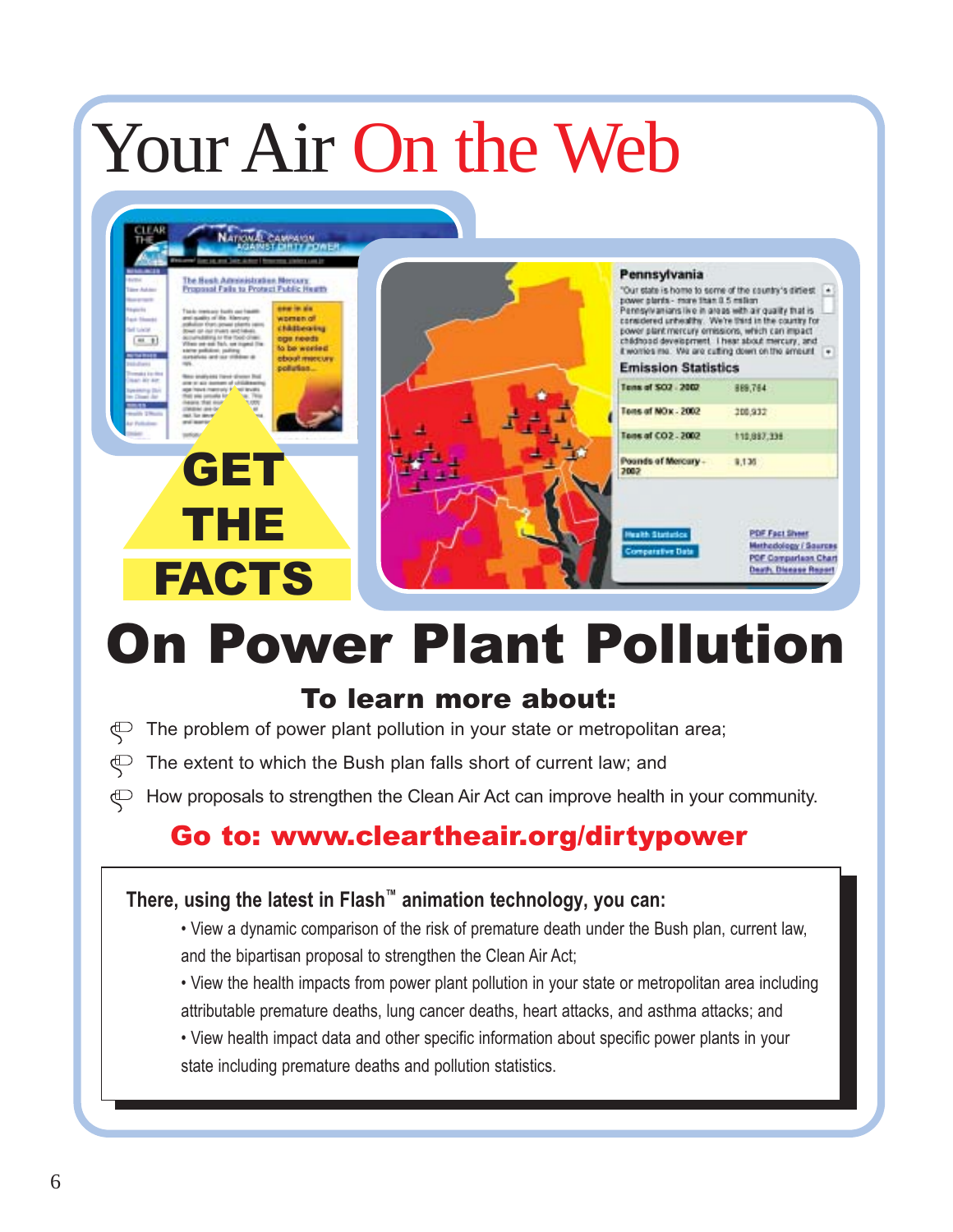## The Problem: Power Plants

espite progress over the last<br>decade, Americans are still<br>suffering from the adverse<br>health effects of air pollu-<br>tion. Over the past few<br>decades, medical researcher<br>examining air pollution and public health have shown decade, Americans are still suffering from the adverse health effects of air pollution. Over the past few decades, medical researchers

examining air pollution and public health have shown that air pollution is associated with a host of serious adverse human health effects, including asthma attacks, heart attacks, hospital admissions, and premature death.<sup>1</sup> The adverse health consequences of breathing air pollution caused by emissions from utility power plants are severe and well documented in the published medical and scientific literature.<sup>2</sup>

One of the air pollutants most carefully studied in the last decade is fine particles. Fine particles, such as those that result from power plant emissions, can

bypass the defensive mechanisms of the lung and become lodged deep in the lung where they can cause a variety of health problems. Indeed, the latest evidence indicates that short-term exposure not only causes respiratory damage, but also causes cardiac effects, including increasing the risk of heart attacks.<sup>3</sup> Moreover, long-term exposure to fine particles increases the risk of cardiac, respiratory, and lung cancer death and has been estimated to shorten life expectancies of people living in the most polluted cities relative to those living in cleaner cities.<sup>4</sup> The average number of life-years lost by individuals dying prematurely from exposure to particulate matter is 14 years. 5 Moreover, in 2003 researchers documented fine particle-related mortality at low concentrations demonstrating that there is no lower threshold for premature death from the long-term inhalation of particles.<sup>6</sup>

## What Are Fine Particles

Fine particles are a mixture of harmful pollutants (e.g. soot, acid droplets, metals) that originate primarily from combustion sources such as power plants, diesel trucks, buses, and cars. In 1997 EPA set national health standards for fine particles (referred to EPA as "PM2.5" or particulate matter smaller than 2.5 microns – 2.5 millionths of a meter in diameter – less than one-hundredth the width of a human hair and smaller). Fine particles are

either soot emitted directly from these combustion sources or formed in the atmosphere from power plant sulfur dioxide (SO2) or nitrogen oxides (NOx) emissions. Among airborne particles, the smallest (fine) combustion particles are of gravest concern because they are so tiny that they can be inhaled deeply and be absorbed into the bloodstream, thus evading the human lung's natural defenses.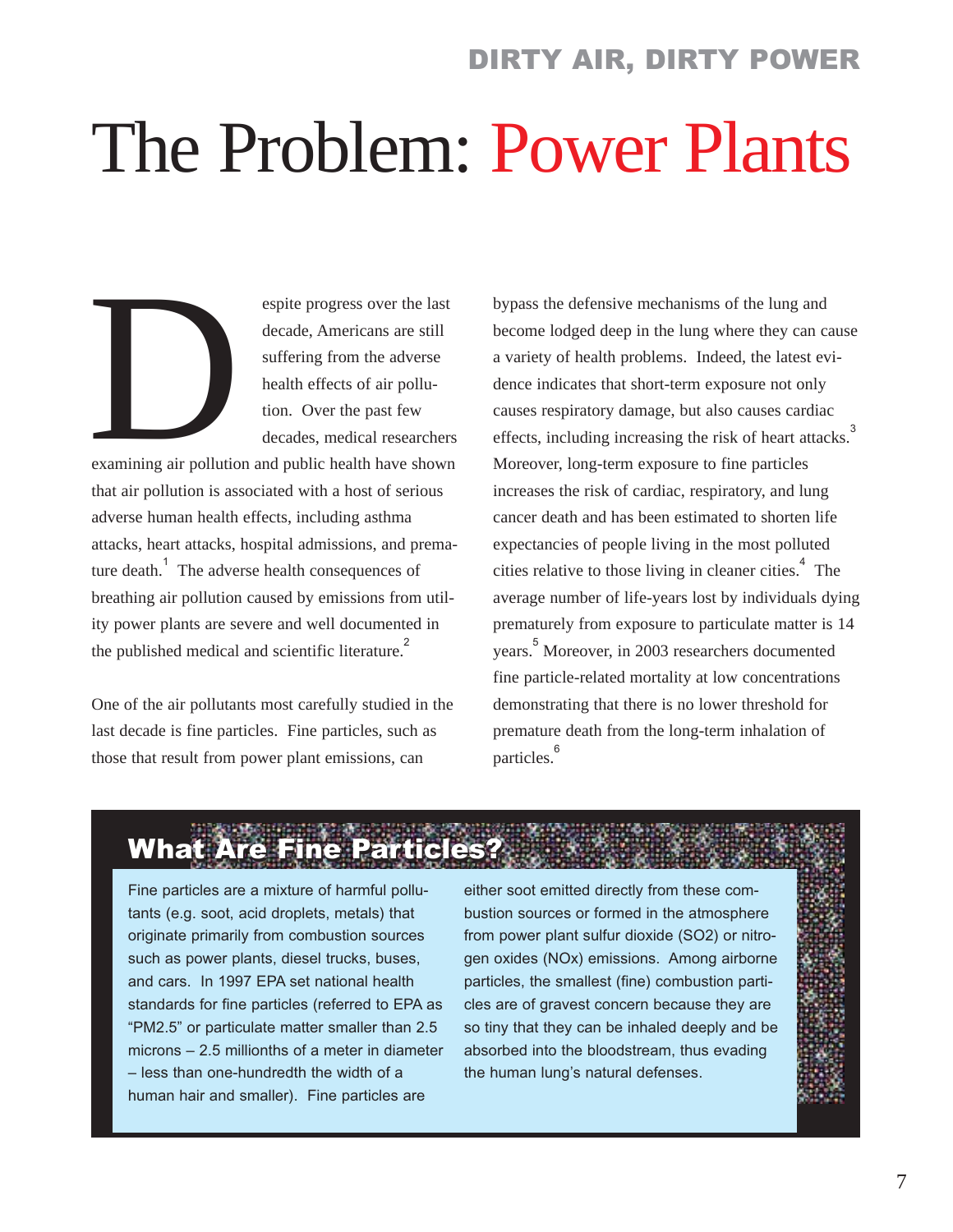|                                   | <b>Health Effects of Power Plant Pollutants</b>                                                                                                                                                                     |                                                                                                                                                                                                          |                                                                                                                                                                                                                                                                                                                                                                          |                                                                                                                                                  |
|-----------------------------------|---------------------------------------------------------------------------------------------------------------------------------------------------------------------------------------------------------------------|----------------------------------------------------------------------------------------------------------------------------------------------------------------------------------------------------------|--------------------------------------------------------------------------------------------------------------------------------------------------------------------------------------------------------------------------------------------------------------------------------------------------------------------------------------------------------------------------|--------------------------------------------------------------------------------------------------------------------------------------------------|
| <b>Pollutant</b>                  | What is it?                                                                                                                                                                                                         | How is it produced?                                                                                                                                                                                      | <b>Health effects</b>                                                                                                                                                                                                                                                                                                                                                    | <b>Most vulnerable</b><br>populations                                                                                                            |
| Ozone                             | Ozone is a highly<br>corrosive, invisible gas.                                                                                                                                                                      | Ozone is formed when<br>nitrogen oxides (NOx)<br>react with other pollu-<br>tants in the presence of<br>sunlight.                                                                                        | Rapid shallow breathing,<br>airway irritation, cough-<br>ing, wheezing, shortness<br>of breath. Makes asth-<br>ma worse. May be relat-<br>ed to premature birth,<br>cardiac birth defects,<br>low birth weight and<br>stunted lung growth.                                                                                                                               | Children, elderly, peo-<br>ple with asthma or<br>other respiratory dis-<br>ease. People who<br>exercise outdoors.                                |
| <b>Sulfur Dioxide</b><br>(SO2)    | SO2 is a highly corro-<br>sive, invisible gas.<br>Sulfur occurs naturally<br>in coal.                                                                                                                               | SO <sub>2</sub> is formed in the<br>gases when coal is<br>burned. SO2 reacts in<br>the air to form sulfuric<br>acid, sulfates, and in<br>combination with NO <sub>x</sub> ,<br>acidic particles.         | Coughing, wheezing,<br>shortness of breath,<br>nasal congestion and<br>inflammation. Makes<br>asthma worse. SO2<br>gas can de-stabilize<br>heart rhythms. Low<br>birth weight, increased<br>risk of infant death.                                                                                                                                                        | <b>Children and adults</b><br>with asthma or other<br>respiratory disease.                                                                       |
| <b>Particulate Matter</b><br>(PM) | A mixture of small solid<br>particles (soot) and tiny<br>sulfuric acid droplets.<br>Small particles are<br>complex and harmful<br>mixtures of sulfur,<br>nitrogen, carbon, acids,<br>metals and airborne<br>toxics. | Directly emitted from<br>coal burning. Formed<br>from SO2 and NO <sub>x</sub> in<br>the atmosphere.                                                                                                      | PM crosses from the lung<br>into the blood stream<br>resulting in inflammation of<br>the cardiac system, a root<br>cause of cardiac disease<br>including heart attack and<br>stroke leading to premature<br>death. PM exposure is also<br>linked to low birth weight,<br>premature birth, chronic air-<br>way obstruction and<br>remodeling, and sudden<br>infant death. | Elderly, children,<br>people with asthma.                                                                                                        |
| <b>Nitrogen Oxides</b><br>(NOx)   | A family of chemical<br>compounds including<br>nitrogen oxide and<br>nitrogen dioxide.<br>Nitrogen occurs natu-<br>rally in coal.                                                                                   | NO <sub>x</sub> is formed when<br>coal is burned. In the<br>atmosphere can con-<br>vert to nitrates and<br>form fine acidic parti-<br>cles. Reacts in the<br>presence of sunlight to<br>form ozone smog. | NO <sub>x</sub> decreases lung<br>function and is associ-<br>ated with respiratory<br>disease in children.<br>Converts to ozone and<br>acidic PM particles in<br>the atmosphere.                                                                                                                                                                                         | Elderly, children,<br>people with asthma.                                                                                                        |
| Mercury                           | A metal that occurs<br>naturally in coal.                                                                                                                                                                           | Mercury is released<br>when coal is burned.                                                                                                                                                              | Developmental effects in<br>babies that are born to moth-<br>ers who ate contaminated<br>fish while pregnant. Poor<br>performance on tests of the<br>nervous system and learn-<br>ing. In adults may affect<br>blood pressure regulation<br>and heart rate.                                                                                                              | Fetuses and children are<br>directly at risk. Pregnant<br>women, children and<br>women of childbearing<br>age need to avoid<br>mercury exposure. |
| <b>Carbon Dioxide</b>             | Coal has the highest<br>carbon content of any<br>fossil fuel.                                                                                                                                                       | Carbon dioxide is<br>formed when coal is<br>burned.                                                                                                                                                      | Indirect health effects<br>may be associated with<br>climate change including<br>the spread of infectious<br>disease, higher atmos-<br>pheric ozone levels and<br>increased heat and cold-<br>related illnesses.                                                                                                                                                         | People of Color,<br>children, people with<br>asthma.                                                                                             |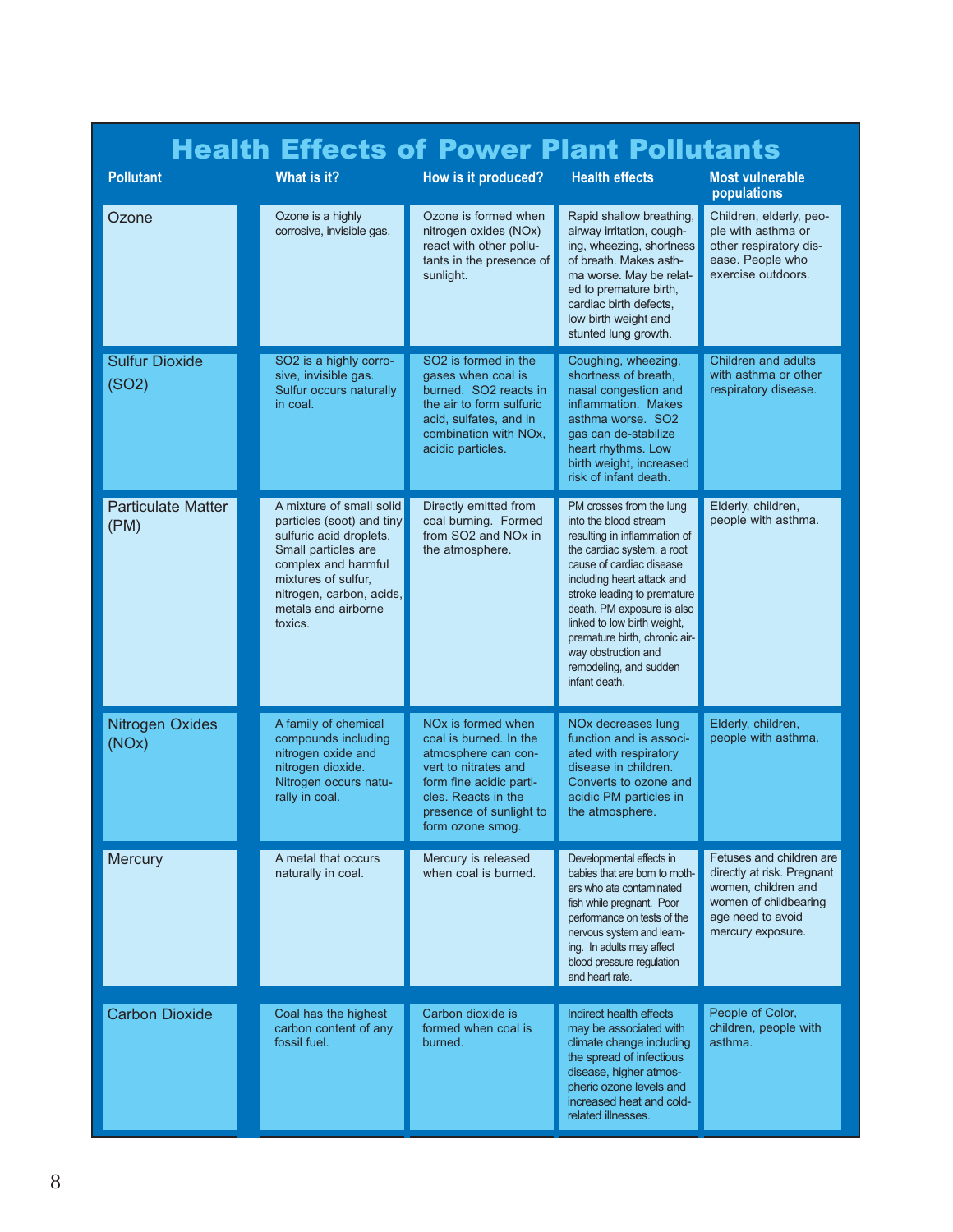The state of the science on fine particles and health has undergone thorough review, as reflected in the recently updated U.S. Environmental Protection Agency (EPA) Criteria Document for Particulate Matter.<sup>7</sup> Since EPA set the fine particle standard in 1997, hundreds of new published studies, taken

together, robustly confirm the relationship between fine particle pollution and severe adverse human health effects. In addition, the new research has provided plausible biological mechanisms for the serious impacts associated with fine particle exposure.<sup>8</sup>





## The Face of Air Pollution Today

While all of us are at risk from exposure to power plant pollution, the elderly, people with lung and heart disease, and children are at greatest risk. Young children need healthy lungs to play, learn, and grow into strong adults. School-age kids find participating in sports and even studying difficult when battling respiratory problems such as asthma. Studies estimate that tens of thousands of elderly people die each year from existing levels of fine particle pollution from power plants and other sources. <sup>9</sup> These fine particles are also associated with tens of thousands of hospital admissions annually.<sup>10</sup> Many of these involve elderly people already suffering from lung or heart disease. Respiratory ailments can rob the elderly of the full enjoyment of their sunset years.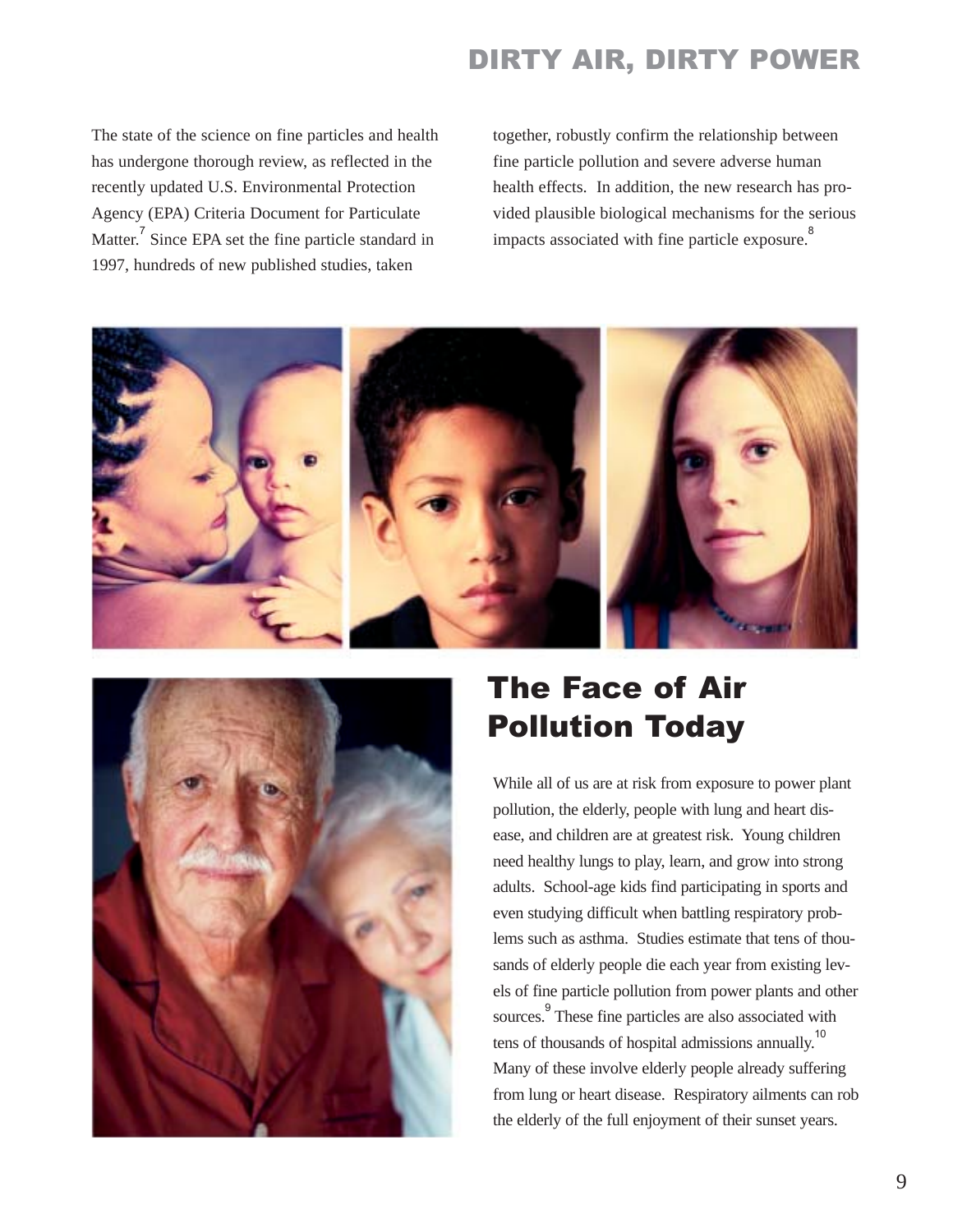

## Power Plants: The Dominant Source

East of the Mississippi, sulfates are the dominant fine particle species; these particles are mostly from coal-fired powered plants. Nationwide, power plants emit two thirds of the sulfate-forming sulfur dioxide in the U.S. Half of all the electricity in the U.S. comes from coal.<sup>11</sup> However, coal-burning power plants account for nearly 90 percent of the sulfur dioxide emitted by all power plants.<sup>12</sup> Therefore, major reductions in pollution emissions from older coal-fired power plants are critical to reduce the health risk from particulate matter.

#### Sources of Sulfur Dioxide, 2002



Breathing fine particles can also hurt individuals of any age with heart disease, emphysema, asthma, and chronic bronchitis by forcing them to require additional medical treatment. People struggling with these ailments try to cope by limiting their exposure to respiratory irritants in their environment, but they cannot control the quality of the outdoor air they breathe.

Air pollution is of special concern for communities of color. For example, in 2000, 71 percent of African Americans lived in counties that violate federal air pollution standards. Similarly, Latinos make up 13 percent of the U.S. population, yet in 2000 more than seven out of 10 Latinos (70 percent) lived in counties that violated federal air pollution standards for one or more pollutants. <sup>13</sup> In addition, 68 percent of African Americans live within 30 miles of a coal-fired power plant — the distance within which the maximum effects of the smokestack plume are expected to occur.<sup>14</sup> In the Midwest, dozens of these coal-burning power plants are located in the middle of heavily Latino communities. The same is true for power plants in the Southwest specifically in Arizona, New Mexico and Colorado.<sup>15</sup> A recent study supports these observations and found that Hispanic, African-American, and Asian/Pacific Islander mothers experienced higher levels of air pollution and were over twice as likely to live in the most polluted counties compared to white mothers.<sup>16</sup> The study concluded that additional risk of living in areas with poor air quality may exacerbate health problems of infants and children already at increased risk for poor health.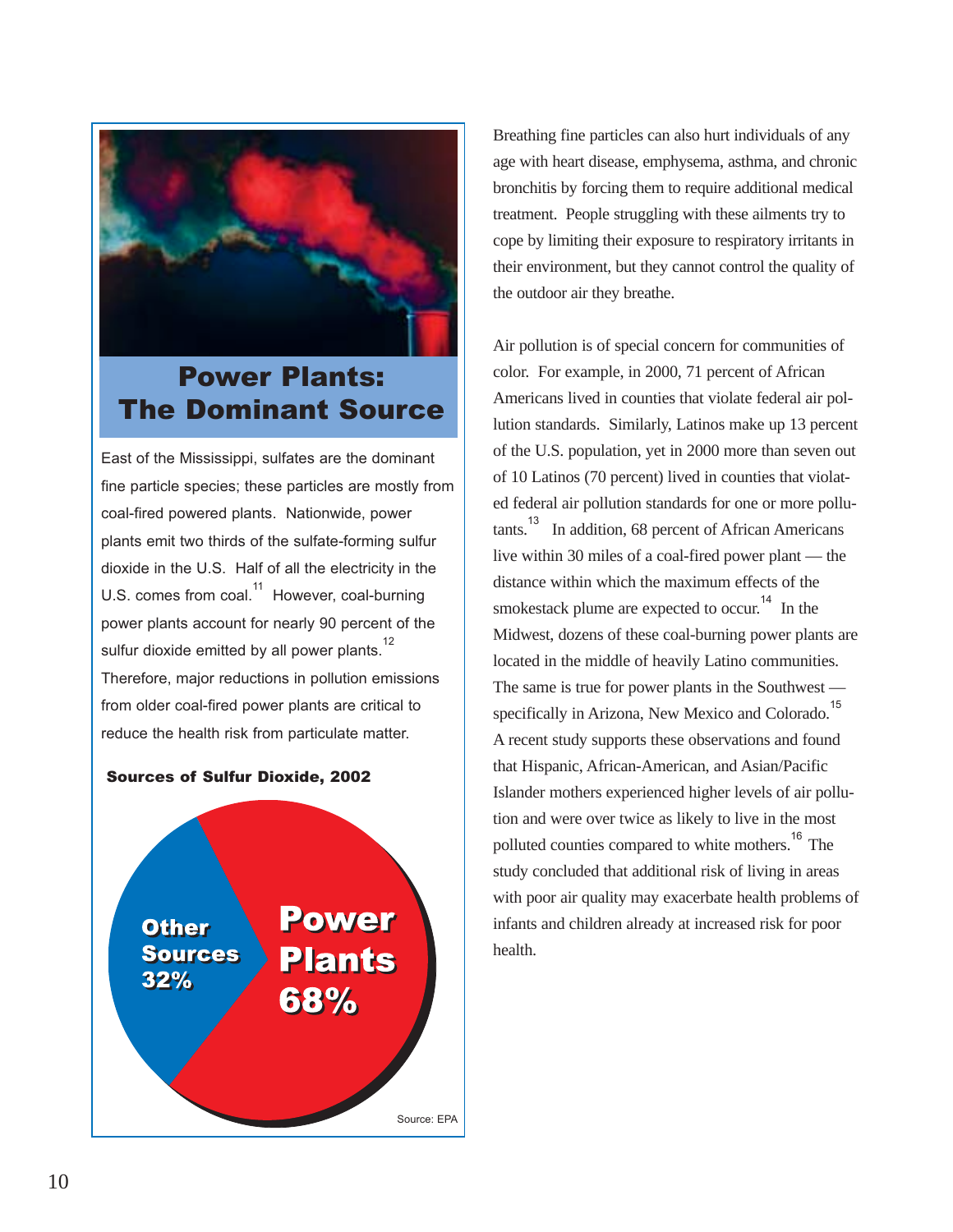## Beyond Any Reasonable Doubt

The hazards of particulate matter have become particularly clear in the past decade's research. Two of the largest landmark studies on particulate matter and death, the Harvard Six Cities Study, published in 1993, followed by the American Cancer Society (ACS) Study in 1995, demonstrated greater risk of premature death from particulate matter in more polluted cities as compared with cities with cleaner  $air<sup>17</sup>$ . Fine particles, especially sulfates (largely from power plants), were most strongly associated with excess mortality in polluted cities. The ACS study examined half a million people in more than 150 metropolitan areas throughout the United States and found a 17 percent greater risk of mortality between the city with the least sulfate and particulate matter and the city with the highest levels of particulate pollution. The results of these studies were challenged by industry, resulting in an independent reanalysis by the Health Effects Institute (HEI), which is funded by industry and EPA. In 2000, HEI confirmed the associations found by the original investigators. <sup>18</sup> Furthermore, a recent National Institute of Environmental Health Sciences (NIEHS)-funded extension of the ACS study strengthens the original conclusions of the ACS study and, importantly, now links increased risk of lung cancer to long-term exposure to particulate matter and sulfate air pollution.<sup>19</sup>

Recent epidemiological and toxicological evidence also suggests that the particles resulting from coalfired power plants are particularly dangerous. Many studies in the published literature have indicated that sulfate particles, which are predominantly formed from coal-fired power plant sulfur dioxide emissions, are more strongly associated with human mortality than other components of particulate matter.



Published analysis of U.S. mortality and particulate matter by source category found that coal combustionrelated particles were more strongly associated with variations in annual mortality rates across U.S. cities than were other components of particulate matter.<sup>20</sup> More recently, an analysis by Laden and co-authors at Harvard University of particulate matter sources and daily pollution confirms that coal-combustion particles, along with automobile pollution, are among the particulate matter components that most affect daily variations in mortality.<sup>21</sup>

Researchers estimate that as many as 60,000 people die prematurely each year because of exposure to fine particles.<sup>22</sup> Some researchers believe that the actual figure may even be higher.<sup>23</sup> EPA estimates that attainment of the more protective health standards for fine particles alone could save 15,000 lives per year.<sup>24</sup>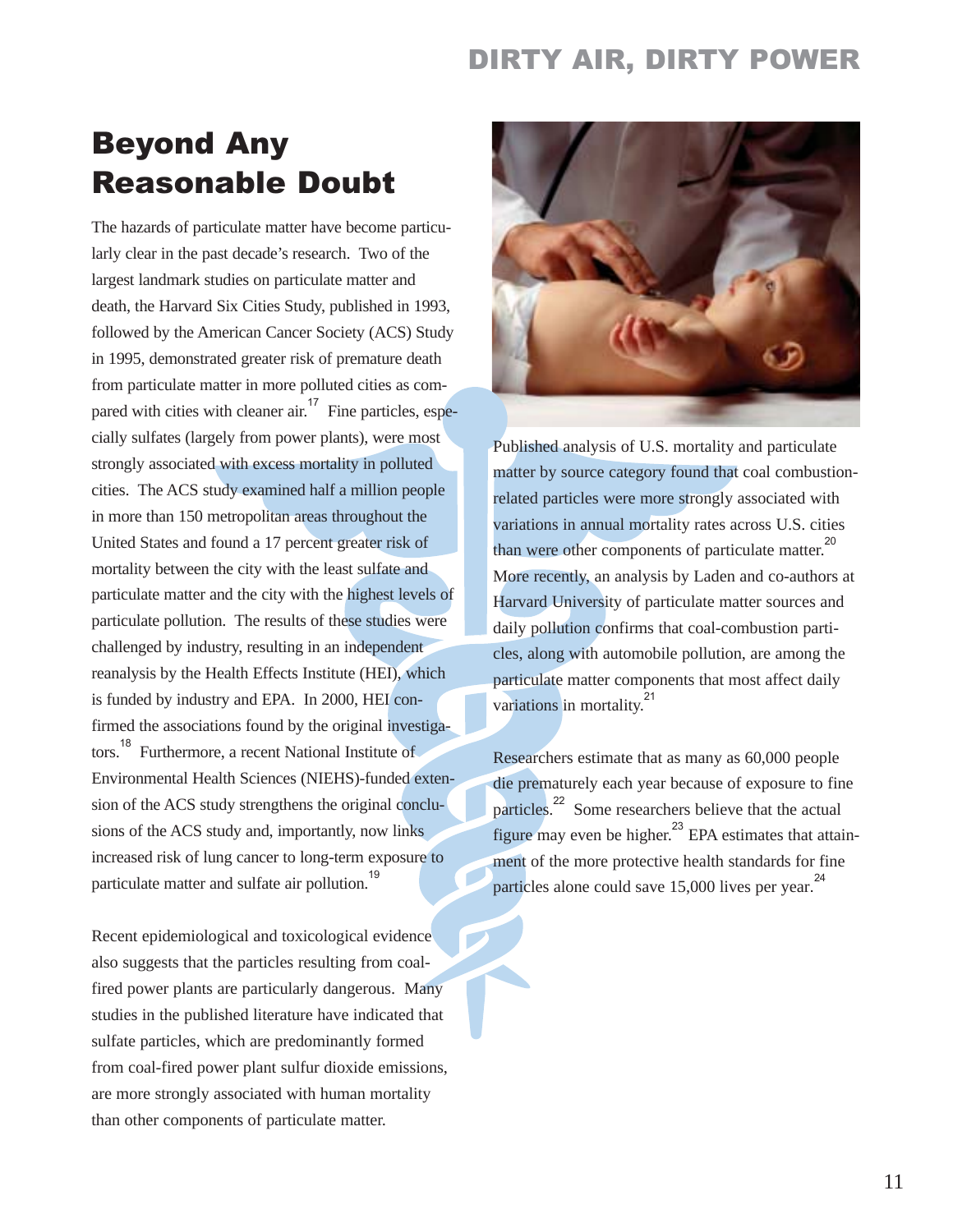## New Findings

I n 2000, Abt Associates issued a study commissioned by the Clean Air Task Force for Clear the Air quantifying for the first time the deaths and other health effects attributable solely to the fine particles from power plants. That study tracked the methodology approved at that time by EPA's Science Advisory Board and used by EPA in a variety of regulatory applications. Since that analysis, many additional studies linking fine particles to adverse health effects have been published in peerreviewed journals. Several studies identified additional associated effects, such as lung cancer deaths, stroke, $^{25}$  non-fatal heart attacks, $^{26}$  and infant death /Sudden Infant Death Syndrome (SIDS).<sup>27</sup> Also, EPA has updated its methodology, refining the computer models it uses to quantify the benefits of pollution controls. The updated methodology has been reviewed and approved by the National Academy of

Sciences. EPA used this updated methodology in estimating the benefits of the Bush administration's proposed power plant legislation.<sup>28</sup>

Moreover, since 2000, the Bush administration and Congress have proposed several new power plant clean up policies.<sup>29</sup> The Clean Air Task Force on behalf of Clear the Air commissioned Abt Associates to reflect the most recent science and compare the benefits of the various competing policy proposals.

This report, "Power Plant Emissions: Particulate Matter-Related Health Damages and the Benefits of Alternative Emission Reduction Scenarios,"<sup>30</sup> finds that nearly 24,000 deaths each year are attributable to fine particle pollution from U.S. power plants. The average number of life-years lost by individuals dying prematurely from exposure to particulate matter is 14 years.<sup>31</sup> Further, the study finds that 22,000 of these

| <b>National Power Plant Impacts</b>     |                            |  |  |  |  |
|-----------------------------------------|----------------------------|--|--|--|--|
| <b>Health Effect</b>                    | Incidence (cases per year) |  |  |  |  |
| <b>Mortality</b>                        | 23,600                     |  |  |  |  |
| <b>Hospital Admissions</b>              | 21,850                     |  |  |  |  |
| <b>Emergency Room Visits for Asthma</b> | 26,000                     |  |  |  |  |
| <b>Heart Attacks</b>                    | 38,200                     |  |  |  |  |
| <b>Chronic Bronchitis</b>               | 16,200                     |  |  |  |  |
| Asthma Attacks                          | 554,000                    |  |  |  |  |
| Lost Work Days                          | 3,186,000                  |  |  |  |  |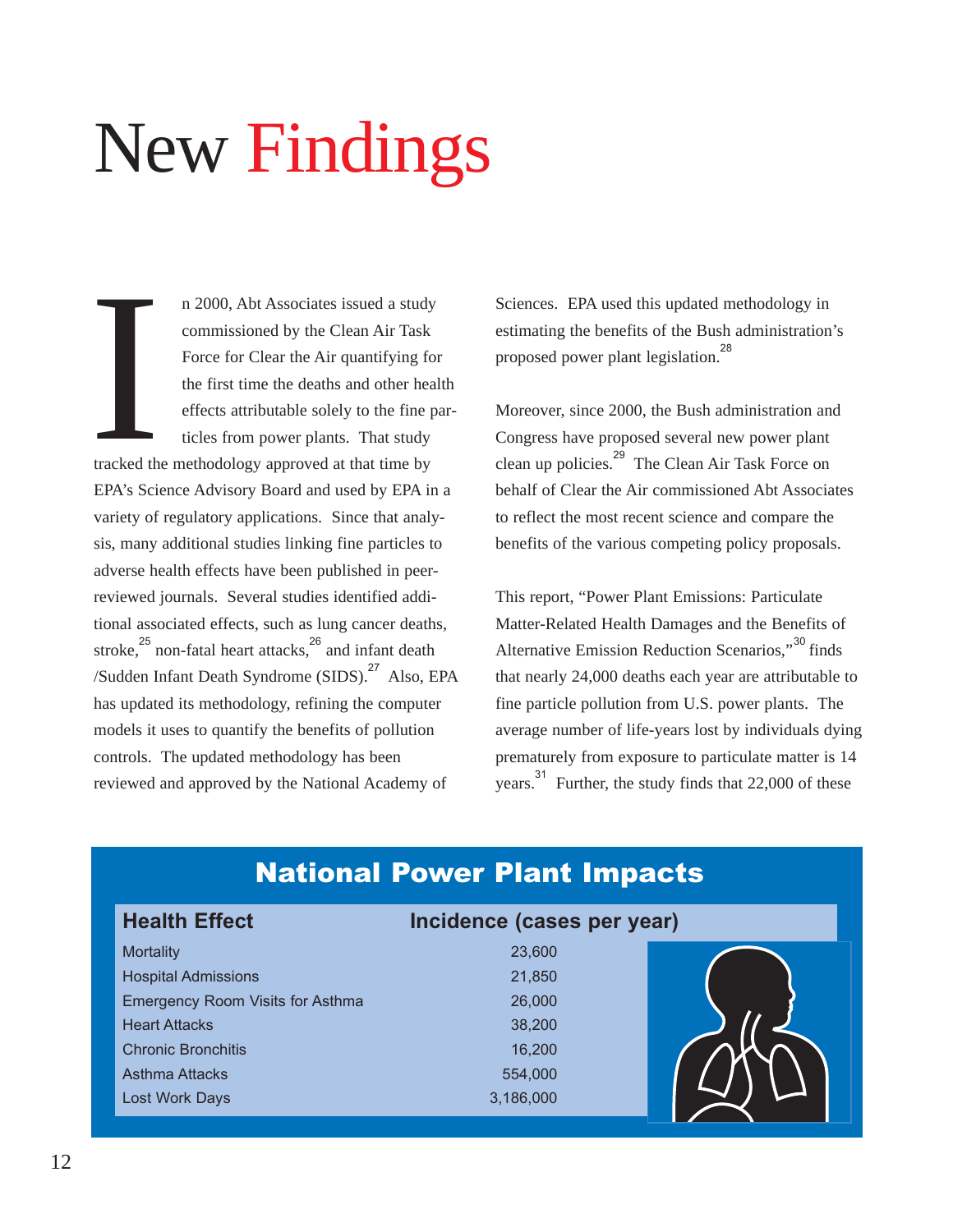## New Studies Link Fine Particles New Studies Link Fine Particles to Heart Attacks and Lung Cancer

ealth researchers have long<br>suspected a link between par-<br>ticulate matter and heart dis-<br>ease, but recent studies have now consuspected a link between particulate matter and heart disfirmed this link. $^{32}$  In fact, researchers believe that most of the deaths attributable to fine particulate matter may be due to cardiopulmonary rather than respiratory disease. A recent study has also, for the first time, confirmed a link between fine particle pollution and increased risk of lung cancer death.<sup>33</sup>

Numerous recent studies link high fine particle levels to heart arrhythmias and heart attacks. $34$  Furthermore, these studies have helped identify some of the causes of fine particle-related heart attacks. For example, in a Boston cardiac arrest onset study, short-term changes in fine particles were found to elevate the risk for heart attacks.<sup>35</sup> In other studies, implanted defibrillators and portable "electrocardiogram" monitors have directly documented the adverse effects of elevated particles on heart function. $^{36}$  These heart rate studies show that particle levels cause changes in heart rate variability, increasing risk of coronary heart disease and sudden cardiac death. In another study, changes in blood chemistry associated with increased heart attack risk were documented.<sup>37</sup> This may be related to the rapid passage of

inhaled fine particles from the lung into the blood stream as recently documented.<sup>38</sup> Artery constriction has been found to be yet another possible particulate matter-related heart attack mechanism $^{39}$ 

In sum, health researchers now believe that particles may pass into the bloodstream from the lung, affecting blood chemistry, which in turn causes cardiovascular inflammation and ultimately premature death. Consistent with these causal studies, a 2004 follow-up analysis to the long-term American Cancer Society study tracked half a million people over 16 years, and reported the risk of chronic exposure to fine particle pollution in the U.S. poses a risk of cardiac death comparable to that associated with being a former smoker. $40^{40}$ 

A 2002 extension of the reanalysis of the American Cancer Society study based on observations of more than a half a million people from 1982-1998 found the first evidence of a link between combustion-related fine particles and the risk of death from lung cancer. The study found an eight percent excess risk of lung cancer for every 10 ug/m3 (ten micrograms per cubic meter of air) of fine particles in the air  $41$ 

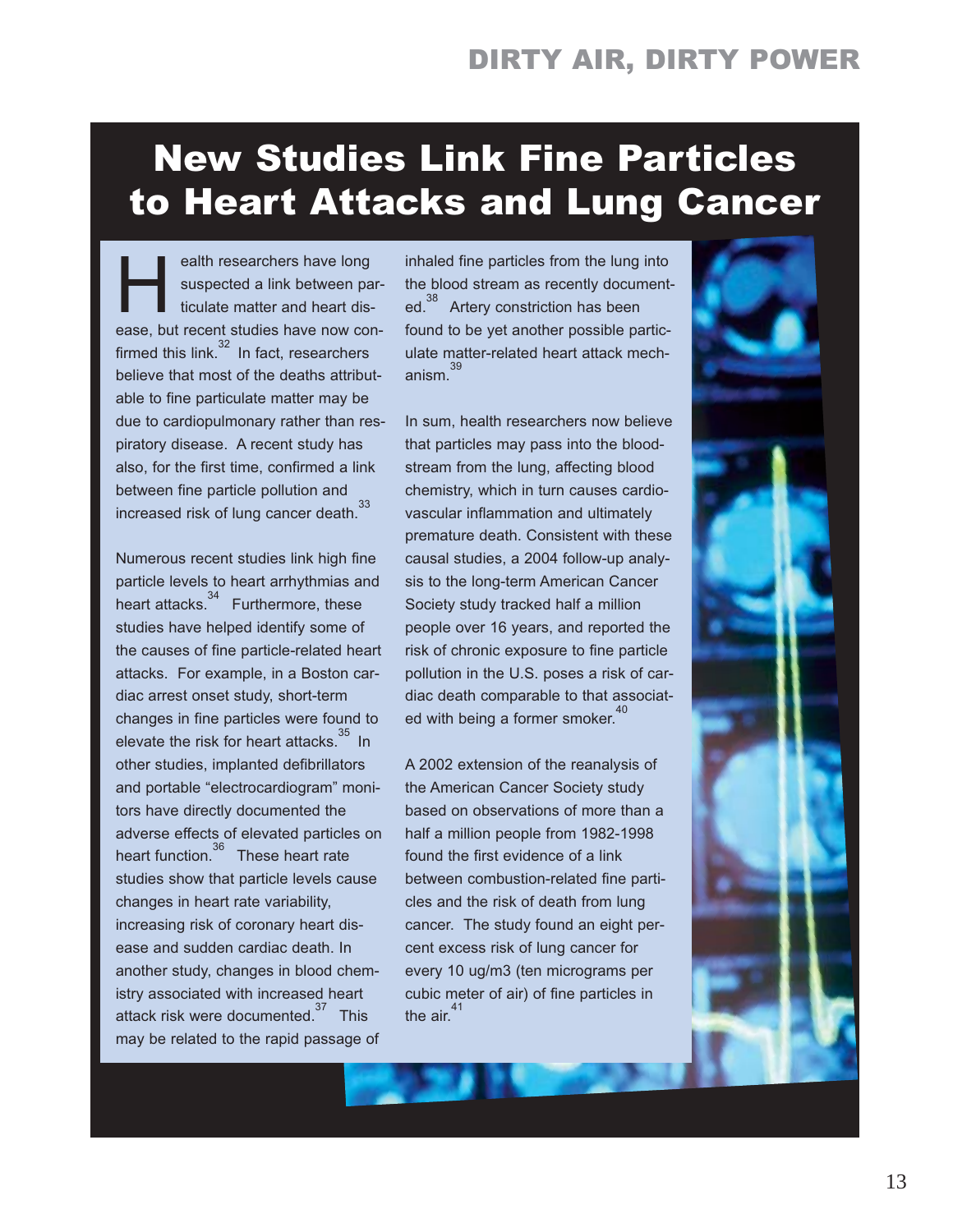deaths could be avoided by requiring the nation's fleet of older, dirty power plants to cut their sulfur dioxide and nitrogen oxide emissions to levels consistent with today's available emissions controls.

The deaths from power plant pollution exceed the death toll from other causes commonly understood to be major public policy priorities. For instance, drunk

#### States: Health Impacts (Annual)

|    | Rank State      | <b>Mortality</b> | Hospital<br><b>Admissions</b> | Heart<br><b>Attacks</b> |
|----|-----------------|------------------|-------------------------------|-------------------------|
| 1  | Pennsylvania    | 1,825            | 1,664                         | 3,329                   |
| 2  | Ohio            | 1.743            | 1,638                         | 2,873                   |
| 3  | Florida         | 1,416            | 1,367                         | 2,145                   |
| 4  | <b>Illinois</b> | 1,356            | 1,333                         | 2,361                   |
| 5  | New York        | 1,212            | 1.191                         | 2.455                   |
| 6  | Texas           | 1,160            | 1,105                         | 1,791                   |
| 7  | North Carolina  | 1,133            | 1,013                         | 1,603                   |
| 8  | Virginia        | 989              | 895                           | 1,421                   |
| 9  | Michigan        | 981              | 968                           | 1,728                   |
| 10 | Tennessee       | 952              | 804                           | 1.276                   |
| 11 | Georgia         | 946              | 837                           | 1,352                   |
| 12 | Indiana         | 887              | 845                           | 1,491                   |
| 13 | Missouri        | 754              | 699                           | 1,237                   |
| 14 | Kentucky        | 745              | 639                           | 1,022                   |
| 15 | Maryland        | 687              | 631                           | 1.014                   |

#### States: Per Capita Deaths

| Rank | <b>State</b>     | <b>Total Mortality</b><br>(annual) | <b>Mortality</b><br><b>Risk Per</b><br>100,000 adults |
|------|------------------|------------------------------------|-------------------------------------------------------|
| 1    | West Virginia    | 399                                | 33.1                                                  |
| 2    | Kentucky         | 745                                | 28.2                                                  |
| 3    | <b>Tennessee</b> | 952                                | 25.1                                                  |
| 4    | Ohio             | 1,743                              | 24.6                                                  |
| 5    | Indiana          | 887                                | 23.3                                                  |
| 5    | Pennsylvania     | 1,825                              | 23.3                                                  |
| 7    | Arkansas         | 395                                | 22.8                                                  |
| 8    | Alabama          | 643                                | 21.9                                                  |
| 9    | North Carolina   | 1,133                              | 21.5                                                  |
| 10   | Virginia         | 989                                | 21.2                                                  |
| 11   | Missouri         | 754                                | 21.1                                                  |
| 12   | South Carolina   | 564                                | 20.7                                                  |
| 13   | Maryland         | 687                                | 19.9                                                  |
| 14   | Mississippi      | 337                                | 19.1                                                  |
| 15   | Oklahoma         | 400                                | 18.6                                                  |

driving causes more than  $17,000$  deaths per year.<sup>42</sup> There are more than 20,000 homicides in the U.S. each year.<sup>43</sup> Moreover, the  $22,000$  power plant pollution-related deaths per year that could be avoided by cleaning up the nation's power plants are two times the 11,000 automobile fatalities avoided each year through the use of safety belts.<sup>44</sup>

The Abt Associates analysis further shows that hundreds of thousands of Americans suffer from asthma attacks, cardiac problems, and respiratory ailments associated with fine particles from power plants. These health damages result in thousands of respiratory and cardio-pulmonary related hospitalizations and emergency room visits annually as well as hundreds of thousands of lost work and school days each year. For instance, the study finds that power plant pollution causes more than 38,200 heart attacks and 554,000 asthma attacks per year.

Respiratory distress severe enough to require a trip to the emergency room can be a terrifying experience for patients and their families. Victims of asthma attacks say that during an attack they wonder if and when their next breath will come. In addition to these serious physical and emotional costs, air pollution also wracks up large monetary costs. Emergency room and hospital treatment costs can cripple a family financially. The average stay for a respiratory ailment lasts about a week.<sup>45</sup> Bouts of respiratory illness and asthma attacks mean lost workdays for workers and lost productivity for their employers. And, although priceless, in a variety of contexts we place a monetary value on the loss of a human life. Using accepted valuation methodology employed by EPA in recent regulatory impact analyses and for the Bush administration's bill, Abt Associates finds that the total monetized health costs of U.S. power plant pollution is a staggering \$167.3 billion annually.<sup>46</sup>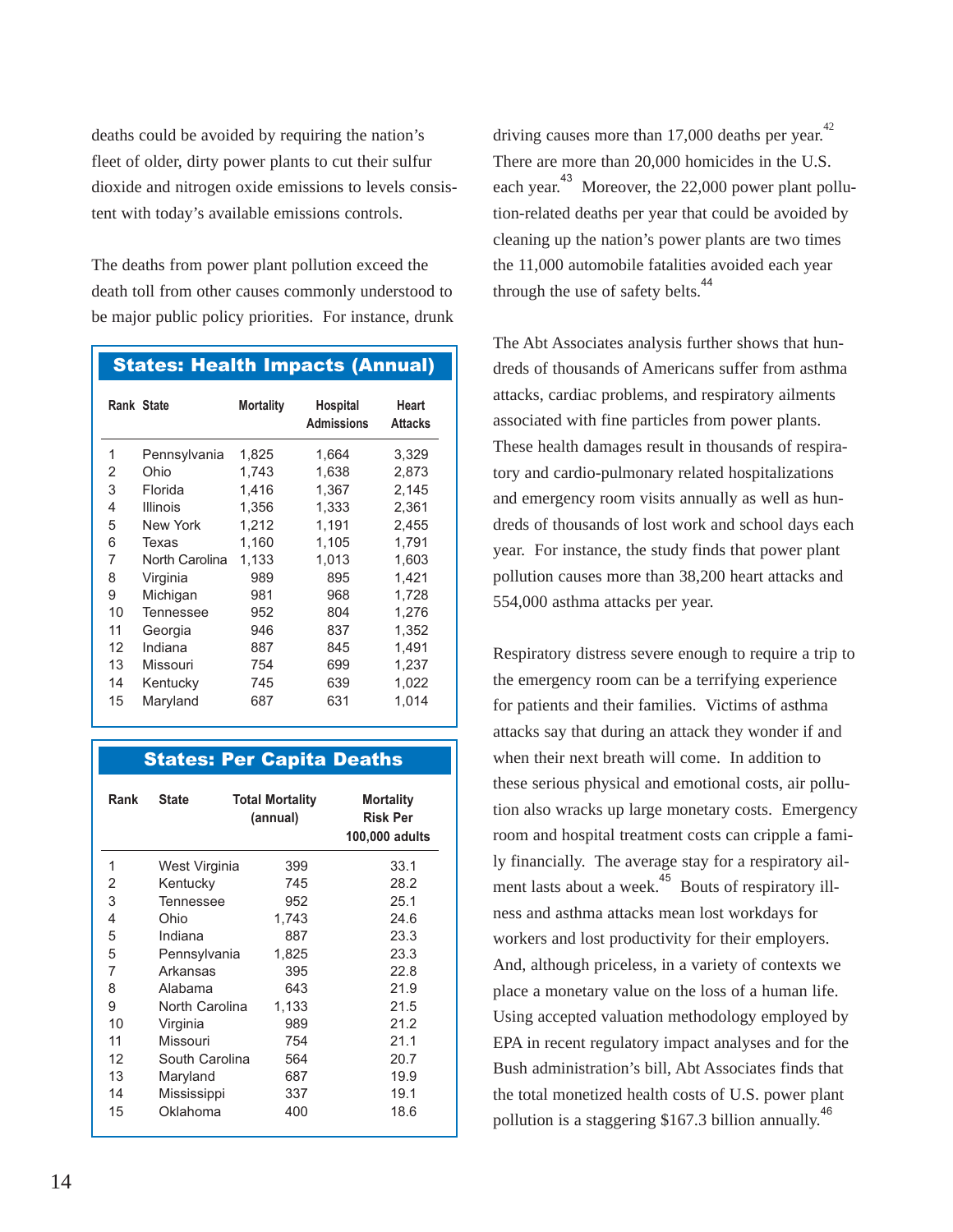By modeling the impact of power plant pollution throughout the lower 48 states, Abt Associates developed health impact estimates for every state and major metropolitan area. Not surprisingly, states with large populations in close proximity to many coalfired power plants fared the worst.

Conversely, states with large populations but without coal-fired power plants fared much better. For example, California, which has the nation's largest population and some of its worst air quality, has few coal or oil-fired plants. Abt Associates estimates that only 249 deaths are attributable to power plant pollution in California, and the state ranked 46th in per capita impact (number of deaths per 100,000 adults). West Virginia, a state heavily reliant on coal for electricity production, ranked first in related per capita mortality with more than 33 deaths per 100,000 adults, or more than 25 times higher than California's per capita mortality rate.

Similarly, metropolitan areas with large populations in relative proximity to coal-fired plants feel their impacts most acutely. In such large metropolitan areas, many hundreds of lives are shortened each year.

However, much smaller metropolitan areas in and around "coal country," such as Wheeling, West Virginia; Steubenville, Ohio; Cumberland, Maryland; and Johnstown, Pennsylvania, suffer the greatest per capita impacts. Their death rates are much higher, for example, than that of New York City. For instance, the mortality rate from power plant pollution is 35 deaths per 100,000 adults in Pittsburgh, Pennsylvania compared with nine per 100,000 in New York City.

In fact, because these health effects estimates include only the effects from airborne fine particles, they sig-

#### Metro Areas: Health Impacts (Annual)

|    | Rank Metro Area  | <b>Mortality</b> | <b>Hospital</b><br><b>Admissions</b> | Heart<br><b>Attacks</b> |
|----|------------------|------------------|--------------------------------------|-------------------------|
| 1  | New York, NY     | 1,002            | 1,008                                | 2,098                   |
| 2  | Chicago, IL      | 855              | 848                                  | 1,519                   |
| 3  | Pittsburgh, PA   | 563              | 506                                  | 990                     |
| 4  | Philadelphia, PA | 559              | 505                                  | 1,007                   |
| 5  | Washington, DC   | 515              | 524                                  | 851                     |
| 6  | Detroit, MI      | 446              | 439                                  | 783                     |
| 7  | Atlanta, GA      | 436              | 409                                  | 672                     |
| 8  | St. Louis, MO    | 368              | 339                                  | 599                     |
| 9  | Baltimore, MD    | 357              | 311                                  | 496                     |
| 10 | Cincinnati, OH   | 319              | 300                                  | 517                     |
| 11 | Cleveland, OH    | 308              | 287                                  | 502                     |
| 12 | Dallas, TX       | 290              | 288                                  | 476                     |
| 13 | Tampa, FL        | 265              | 244                                  | 380                     |
| 14 | Miami, FL        | 247              | 250                                  | 393                     |
| 15 | Indianapolis, IN | 223              | 211                                  | 376                     |
| 16 | Columbus, OH     | 218              | 211                                  | 379                     |
| 17 | Boston, MA       | 215              | 221                                  | 461                     |
| 18 | Louisville, KY   | 204              | 182                                  | 293                     |
| 19 | Houston, TX      | 203              | 199                                  | 334                     |
| 20 | Kansas City, MO  | 191              | 192                                  | 345                     |

| Rank | Metro Area       | <b>Total Mortality</b><br>(annual) | <b>Mortality</b><br><b>Risk Per</b><br>100,000 adults |
|------|------------------|------------------------------------|-------------------------------------------------------|
| 1    | Wheeling, WV     | 38                                 | 38.2                                                  |
| 2    | Cumberland, MD   | 23                                 | 36.0                                                  |
| 3    | Steubenville, OH | 31                                 | 35.9                                                  |
| 4    | Charleston, WV   | 74                                 | 35.6                                                  |
| 5    | Pittsburgh, PA   | 563                                | 35.6                                                  |
| 6    | Huntington, WV   | 65                                 | 35.5                                                  |
| 7    | Johnstown, PA    | 33                                 | 34.0                                                  |
| 8    | Harrisonburg, VA | 21                                 | 33.0                                                  |
| 9    | Kingsport, TN    | 52                                 | 32.7                                                  |
| 10   | Parkersburg, WV  | 35                                 | 32.3                                                  |
| 11   | Bristol, TN      | 15                                 | 32.1                                                  |
| 12   | Terre Haute, IN  | 33                                 | 31.9                                                  |
| 13   | Morgantown, WV   | 21                                 | 31.6                                                  |
| 14   | Morristown, TN   | 27                                 | 31.5                                                  |
| 15   | Owensboro, KY    | 22                                 | 31.0                                                  |
| 16   | Blacksburg, VA   | 26                                 | 30.6                                                  |
| 17   | Gadsden, AL      | 21                                 | 30.4                                                  |
| 18   | Altoona, PA      | 25                                 | 30.2                                                  |
| 19   | Knoxville, TN    | 128                                | 29.9                                                  |
| 20   | Youngstown, OH   | 115                                | 29.9                                                  |

#### Metro Areas: Per Capita Deaths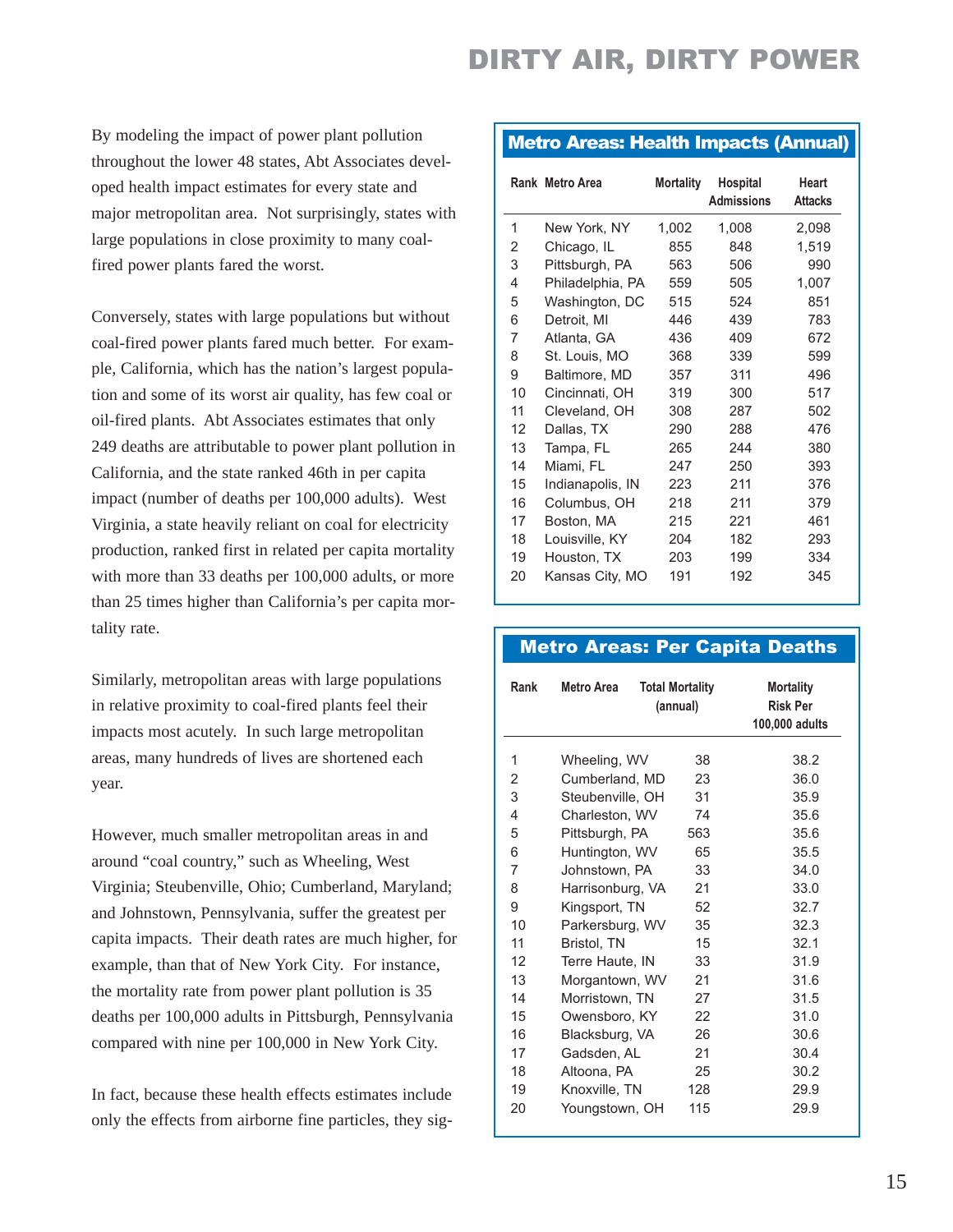

Health effects such as the impacts from eating fish contaminated by power plant mercury emissions are often excluded from estimates.

nificantly understate the total adverse impact on public health from power plant pollution.<sup>47</sup> Excluded from these estimates are the health effects from other power plant pollutants, such as air emissions that result in ozone smog, air toxics, and global warming, as well as the impacts from the consumption of fish contaminated by power plant mercury emissions.

## Competing Cleanup Proposals

Mindful of these concerns, in 1999, Senators James Jeffords (I-VT), Joseph Lieberman (D-CT), and Susan Collins (R-ME) and Representatives Henry Waxman (D-CA) and Sherwood Boehlert (R-NY) introduced aggressive multi-pollutant legislation that would set stringent caps on nitrogen oxides, sulfur dioxide, mercury, and carbon dioxide within a decade. The "Jeffords bill" would set plant-by-plant mercury emissions limits and contains a "birthday" provision that would require plants to install modern pollution controls for nitrogen oxides and sulfur dioxide by a plant's 40th birthday. The Jeffords bill also would begin a serious effort to reduce carbon by capping power sector carbon dioxide emissions at 1990 levels.<sup>48</sup>

The public's support for power plant clean up grew over time and as a candidate for the presidency in the year 2000, George W. Bush pledged support for legislation to reduce significantly all four power plant pollutants. <sup>49</sup> Within 60 days of his inauguration, however, President Bush reneged on this campaign promise and refused to include carbon dioxide in the legislation.<sup>50</sup>

In the summer and fall of 2001, EPA began to develop three-pollutant legislation that would couple nationwide caps on nitrogen oxides, sulfur dioxide, and mercury with the repeal of all or most of the Clean Air Act requirements relating to power plant emissions. The original agency proposal was developed with the goal of delivering at least as much clean up of sulfur dioxide, nitrogen oxides, and mercury emissions in a time frame consistent with that required under current law, while gaining the purported efficiency advantages of a cap-and-trade program.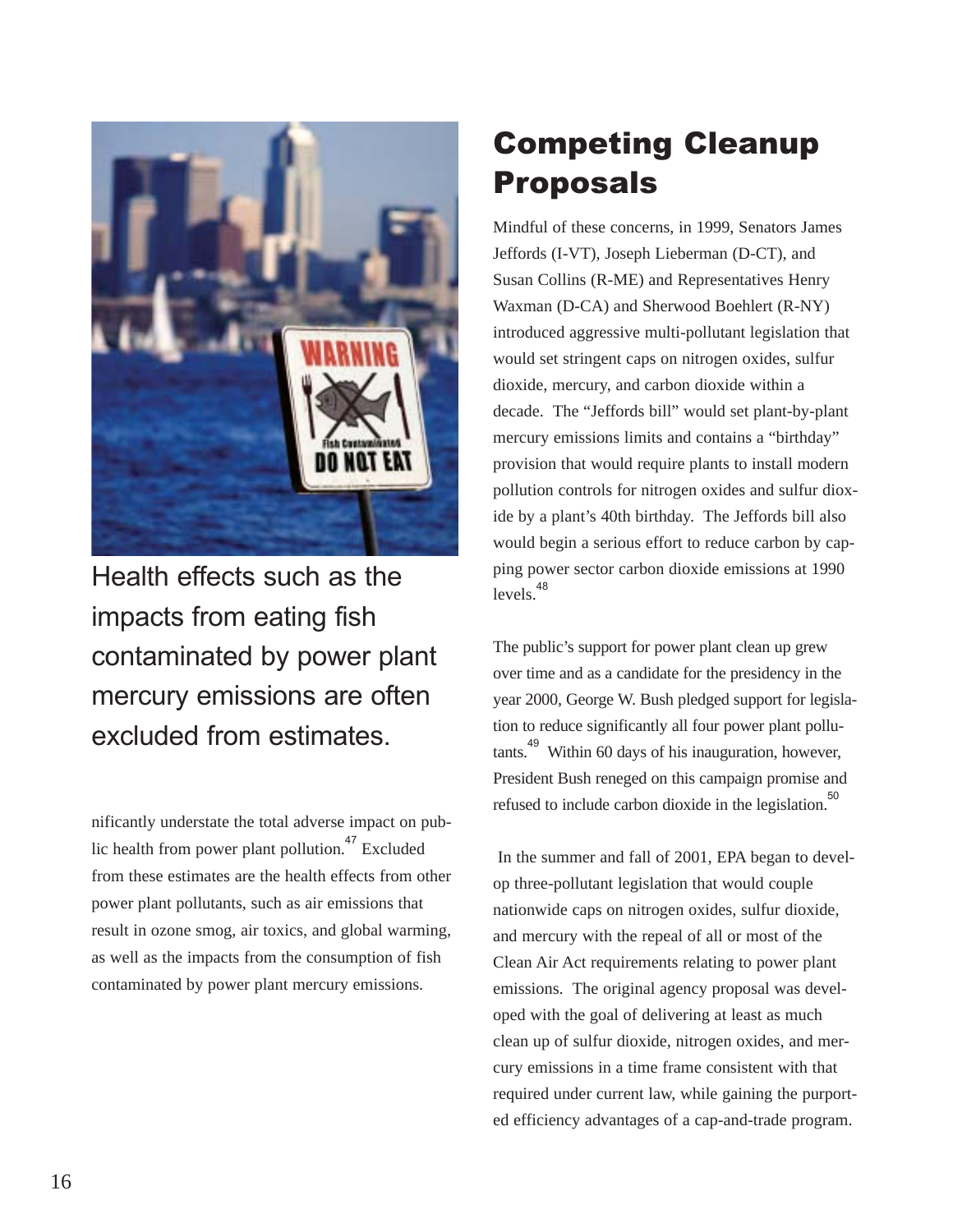Comparison of Major Provisions of S.366 (Jeffords/Lieberman/Collins), S. 843 (Carper/Gregg/Chafee), S. 485 (Bush Administration), EPA 2001 Proposal, & EPA Proposed Interstate Air Quality, Regional Haze, and Mercury MACT Rules

|                                                                                                                                                                                                          | Nitrogen<br>Oxides<br>(NOx)                                        | <b>Sulfur</b><br><b>Dioxide</b><br>(SO2)                                                         | <b>Mercury</b><br>(Hg)                                                                                                                                                                                                                                                                 | <b>Carbon</b><br><b>Dioxide</b><br>(CO2)                                                                                                                                      | <b>New</b><br><b>Source</b><br><b>Review</b>                                                                                                                                                                                                                                         | <b>Effect on</b><br>other CAA<br><b>Programs</b>                                                                                                                                                                      |
|----------------------------------------------------------------------------------------------------------------------------------------------------------------------------------------------------------|--------------------------------------------------------------------|--------------------------------------------------------------------------------------------------|----------------------------------------------------------------------------------------------------------------------------------------------------------------------------------------------------------------------------------------------------------------------------------------|-------------------------------------------------------------------------------------------------------------------------------------------------------------------------------|--------------------------------------------------------------------------------------------------------------------------------------------------------------------------------------------------------------------------------------------------------------------------------------|-----------------------------------------------------------------------------------------------------------------------------------------------------------------------------------------------------------------------|
| Jeffords/<br>Lieberman/<br><b>Collins Clean</b><br><b>Power Act S.366</b>                                                                                                                                | 1.51 million ton<br>cap by 2009                                    | 2.255 million ton<br>cap by 2009                                                                 | 5 ton cap by 2009.<br>Each plant limited to<br>2.48 grams of mer-<br>cury per 1000<br>megawatt hours, or<br>less as determined<br>by EPA                                                                                                                                               | 2.05 billion ton<br>cap by 2009                                                                                                                                               | No Change to<br>existing law                                                                                                                                                                                                                                                         | No changes to vis-<br>ibility or air toxics<br>sections of existing<br>law                                                                                                                                            |
| <b>Bush Clear</b><br><b>Skies Act S.485</b>                                                                                                                                                              | 2.1 million ton<br>cap by 2008<br>1.7 million ton<br>cap by 2018   | 4.5 million ton<br>cap by 2010<br>3 million ton cap<br>by 2018                                   | 34 tons per year by<br>2010 (trading allowed)<br>15 tons per year by<br>2018. Sources can<br>avoid emission reduc-<br>tions through mercury<br>emission credit trades                                                                                                                  | No limit on CO2<br>emissions                                                                                                                                                  | Would practically<br>eliminate new<br>source review for<br>new and existing<br>power plants                                                                                                                                                                                          | Would eliminate<br>visibility and inter-<br>state air pollution<br>protections, delay<br>attainment of<br><b>NAAQS</b> and<br>repeal power plant<br>air toxics controls                                               |
| Carper/Gregg/<br><b>Chafee Clean</b><br><b>Air Planning Act</b><br>S.843                                                                                                                                 | 1.87 million ton<br>cap by 2009<br>1.7 million ton<br>cap by 2013  | 4.5 million ton<br>cap by 2009<br>3.5 million ton<br>cap by 2013<br>2.25 million tons<br>by 2016 | 24 tons by 2009<br>10 tons by 2013<br>Each unit must cut<br>emissions to 50% of<br>the mercury in deliv-<br>ered coal by 2009<br>and 70% of Hg in<br>coal by 2013, or<br>meet an alternative<br>output emission rate.<br>Limited mercury<br>emission trading and<br>banking is allowed | Power plant<br>emissions<br>capped at year<br>2006 level for<br>calendar years<br>2009-2012<br>Power plant<br>emissions<br>capped at year<br>2001 level by<br>2013 and beyond | <b>Retains NSR for</b><br>new plants, but<br>eliminates offsets<br>for new sources<br>with reductions<br>from other<br>sources; also lim-<br>its cost of new<br>source controls<br>Performance stan-<br>dards for all plants<br>in 2020 of 4.5<br>lbs/MWh SO2 and<br>2.5 lbs/MWh NOx | Would eliminate<br>the requirement for<br>a Mercury MACT<br>standard for power<br>plants<br>Would grant a 20<br>year exemption<br>from BART<br>requirements in<br>the visibility provi-<br>sions of existing<br>S169A |
| <b>EPA 2001</b><br><b>Proposal</b>                                                                                                                                                                       | 1.87 million ton<br>cap by 2008<br>1.25 million ton<br>cap by 2012 | 2 million ton cap<br>by 2010                                                                     | 24 ton cap by 2008<br>7.5 ton cap and a<br>70% facility-specific<br>reduction require-<br>ment by 2012                                                                                                                                                                                 | No limit on CO <sub>2</sub><br>emissions                                                                                                                                      | Would repeal<br>new source<br>review for exist-<br>ing power plants                                                                                                                                                                                                                  | <b>Would replace</b><br>nearly every CAA<br>program applica-<br>ble to power plants<br>except NAAQS                                                                                                                   |
| <b>Proposed</b><br><b>Interstate Air</b><br><b>Quality Rule,</b><br><b>Regional Haze/</b><br><b>Best Available</b><br><b>Retrofit</b><br><b>Technology</b><br>(BART) Rule,<br>and Mercury<br><b>Rule</b> | 2.4 million ton<br>cap by 2010<br>2.1 million ton<br>cap by 2015   | 4.6 million ton<br>cap by 2010<br>3.5 million ton<br>cap by 2015                                 | MACT proposal: 34<br>tons by 2008<br>Section 112(n) trad-<br>ing alternative: 34<br>tons by 2010<br>Section 111 cap<br>and trade alterna-<br>tive: 34 tons by<br>2010 and 15 tons<br>by 2018                                                                                           | No limit on CO2<br>emissions                                                                                                                                                  | Final rule may<br>include NSR roll-<br>backs                                                                                                                                                                                                                                         | N/A                                                                                                                                                                                                                   |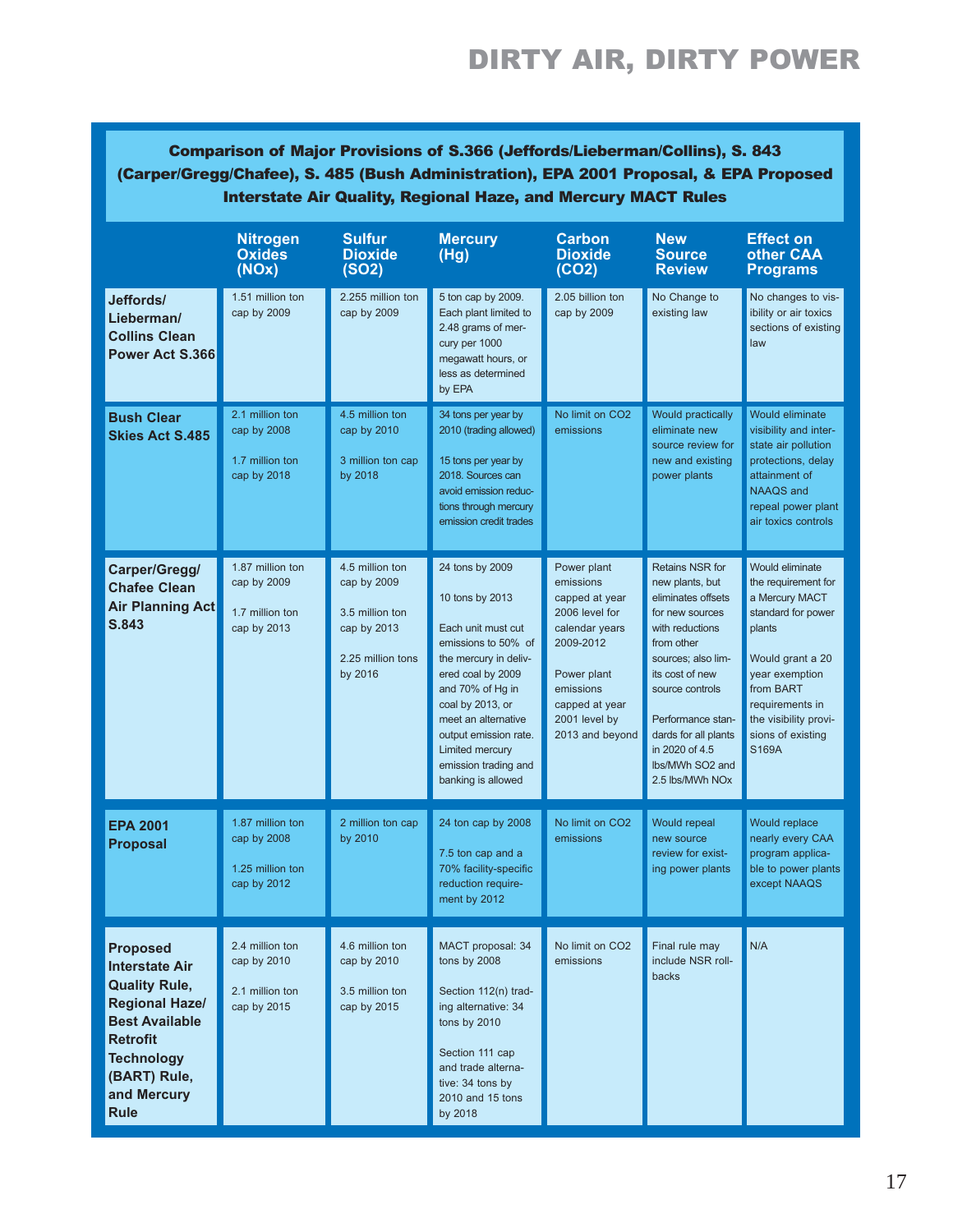

Several of the proposals delay rules to clean up haze in our national parks.

Because the caps in the proposal were meant to replace the corresponding provisions of the Clean Air Act, EPA first estimated the reductions that would be achieved through full and faithful implementation of the Clean Air Act and then devised caps that would achieve the same level of reductions. The resulting "Straw" proposal was then circulated for interagency and White House review.<sup>51</sup>

After intense lobbying by the power industry, the caps in the "Straw" proposal were significantly weakened while the full panoply of Clean Air Act rollbacks was retained. The result was the Bush administration's so-called "Clear Skies" proposal. Because it supplants the requirements of the current Clean Air Act with reductions that are much less stringent and that will take effect over a much longer time frame than the "Straw" proposal, the Administration's bill rolls back the Clean Air Act.<sup>52</sup>

To date, neither the Jeffords bill nor Bush's bill has been able to garner sufficient support for passage. Seeking to break this gridlock, Senator Tom Carper (D-DE), along with Senators Lincoln Chafee (R-RI), Lamar Alexander (R-TN), and Judd Gregg (R-NH) in 2003 introduced alternative legislation that "splits the difference" between the Jeffords and Bush proposals. On the one hand, the caps in the Carper bill are not as stringent as those in the Straw or Jeffords proposals. On the other hand, the Carper bill contains only partial rollbacks of the current Clean Air Act, as compared with the Bush plan, but still repeals the New Source Review program as it applies to existing plants, weakens technology standards for new plants, repeals the program designed to reduce toxic mercury pollution from each and every power plant, and delays the implementation of rules to protect national park visibility.<sup>53</sup>

In the absence of legislative action on its proposal, EPA has proposed regulations to implement similar caps administratively. The "Interstate Air Quality Rule" (IAQR) would cap the emissions of power plant nitrogen oxides and sulfur dioxide in the eastern U.S. at levels comparable to those proposed in the Bush bill.<sup>54</sup> EPA also proposed a rule in 2004 to review and update emissions controls on old power plants throughout the U.S. in an effort to cut air pollution that causes the haze that impairs scenic vistas in our national parks. This rule would effectively extend the proposed IAQR cap to the entire nation. Lastly, EPA has proposed a power plant mercury rule that would require no more overall mercury reduction from power plants than would be achieved as a co-benefit of these proposed caps for nitrogen oxides and sulfur dioxide.<sup>56</sup>

The target caps for each of the proposals are detailed in the table on the previous page.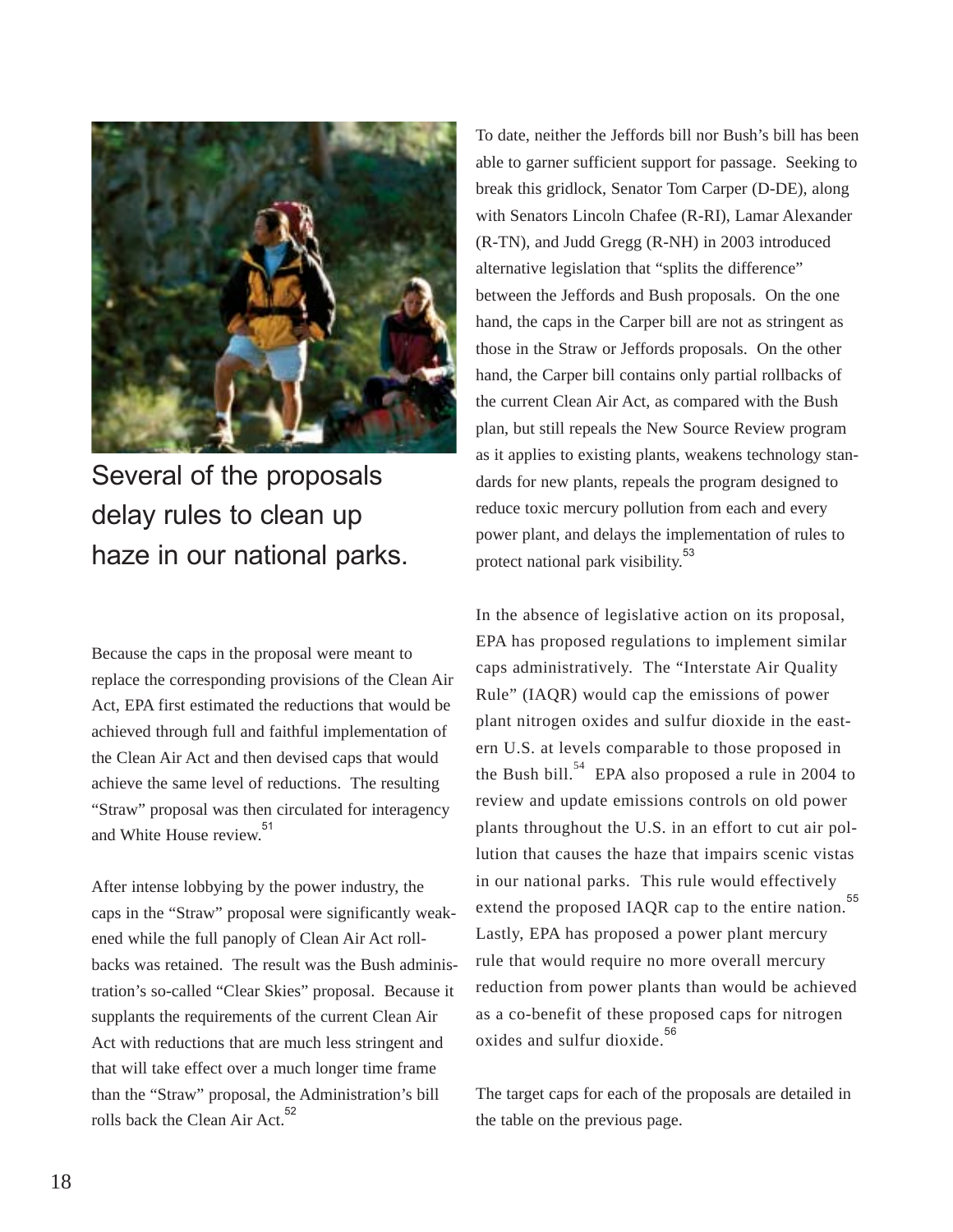## Calculating the Benefits of Power Plant Cleanup

Recent policy analyses have quantified some of the potential health benefits of cleaning up emissions of sulfur dioxide and nitrogen oxides from the nation's fossilfuel power plants. These analyses generally rely on methodology prescribed by U.S. EPA's Science Advisory Board (SAB) for quantifying the benefits of air regulatory actions in Regulatory Impact Analyses and in the prospective and retrospective studies of benefits of the Clean Air Act. For example, using this methodology, EPA estimated that attainment of the National Ambient Air Quality Standard (NAAQS) for fine particulate matter would avoid more than 15,000 premature deaths per year and hundreds of thousands of asthma attacks.<sup>57</sup> For purposes of cost-benefit analysis, these benefits can be monetized. When the Bush administration introduced its power plant legislation in Congress, EPA released a benefits analysis of the bill using the SAB methodology.<sup>58</sup> This type of analysis can be used to compare the benefits of the various

power plant clean up proposals.

Now, for the first time, the Clean Air Task Force and Abt Associates, using EPA's SAB-approved methodology and the identical modeling platforms used by EPA in calculating the benefits of the Administration's bill, have tallied the relative benefits of EPA's original 2001 proposal, the Jeffords bill, and the Carper bill in order to compare them to the benefits of the Bush bill. The benefits of each bill in avoided premature deaths per year are summarized in the bar chart at right.



By 2020, the Jeffords bill would save 100,000 more lives than the Bush administration's bill.

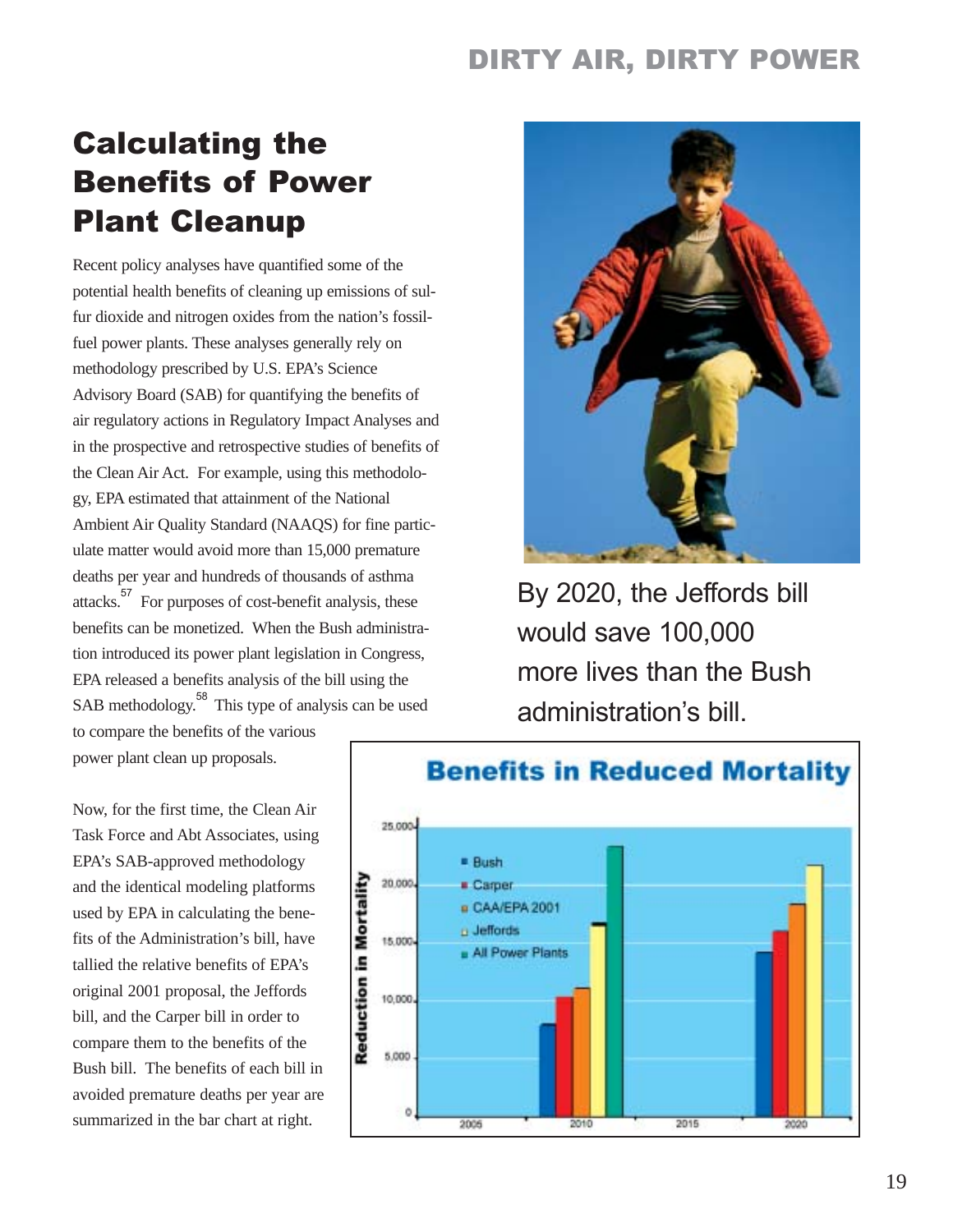#### Power Plant Deaths Per 100,000 Adults...



#### ... and under the Jeffords Bill in 2020

Plants (Annual Tons 502)  $> 50,000$ 25,000 - 50,000  $-25,000$ 100,000 Adults 20

 $10 - 30$ 

With its tighter caps and faster implementation, the bipartisan proposal to strengthen the Clean Air Act (Jeffords bill) virtually eliminates the health impacts

> from power plants. For example, the Jeffords bill would avoid 22,000 of the 24,000 total power plant-related deaths per year. By 2020, the Jeffords bill would save 100,000 more lives than the Bush administration's bill and 8,000 more lives every year thereafter. Moreover, the Bush plan would mean 4,000 more deaths in 2020 than would be saved each year by faithful implementation of the requirements of the Clean Air Act applicable to power plants.

The maps on these pages illustrate the risk of mortality (deaths per 100,000 adults) nationwide under each bill.

As can be seen from these maps, the areas of greatest per capita risk from power plant pollution come in areas with heavy concentrations of coal-fired power plants. The Jeffords bill would virtually

> eliminate this risk, while the Bush plan would cut that risk by less than half in the most heavily-polluted areas.

As a first step in determining the emissions under each plan, the SABapproved methodology begins by running a power system economic model (the Integrated Planning Model or IPM) to estimate the power system's response to a particular policy. See Methodology Section page 28 for more detail. The IPM model also allows us to calculate the costs of a proposed clean up plan. For example, EPA used the IPM model to calculate the cost of compliance with the Bush bill.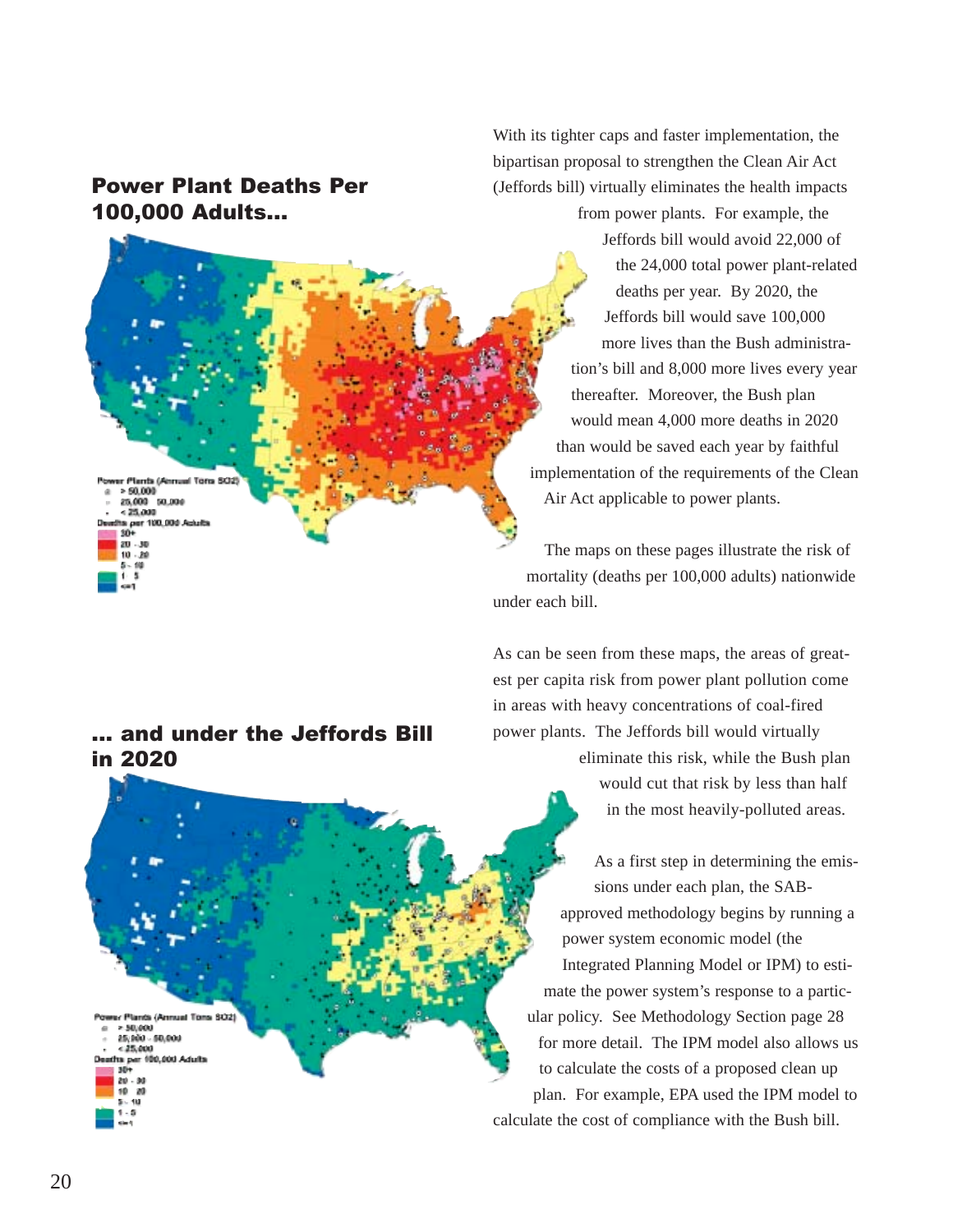Likewise, Clean Air Task Force commissioned ICF Consulting as part of this report to use the IPM model, exactly as EPA specified the model in its "Clear Skies" modeling runs, to estimate the power system response to each of the competing scenarios examined in this report: the Jeffords bill, EPA's 2001 proposal, and the Carper bill. ICF also provided us with cost estimates for each of these proposals.

The cost estimates here of a proposal, such as the Jeffords bill, that leaves the underlying requirements of the Clean Air Act intact are greatly overstated because they attribute the full cost of the pollution reductions to the bills themselves when faithful implementation of the Clean Air Act also would reduce pollution – and increase costs. The cost of the Jeffords bill, then, would most accurately be reflected by the difference between the cost of faithful implementation of the Clean Air Act and the incremental additional cost of strengthening the Act as proposed in the Jeffords bill. Secondly, the IPM model assumptions used by EPA to gauge the costs of the Bush administration's bill fail to include a "demand response" function. We know that in the real world as electricity prices rise, people will tend to use less electricity. That is, as price rises, demand is curtailed by some amount. If, as a result of a reduction in demand, less electricity is needed and less is produced, this results in a lower total cost of electricity production than would otherwise be the case. IPM as specified by EPA fails to account for this effect and thus overstates the cost of power plant clean up policies that increase electricity prices.

Moreover, different cost models yield different outcomes even when evaluating the same policy scenarios. For example, the Energy Information Administration's recent modeling of the Bush bill

#### ... and under the Clean Air Act/EPA Proposal in 2020





#### ... and under the Bush administration's bill in 2020

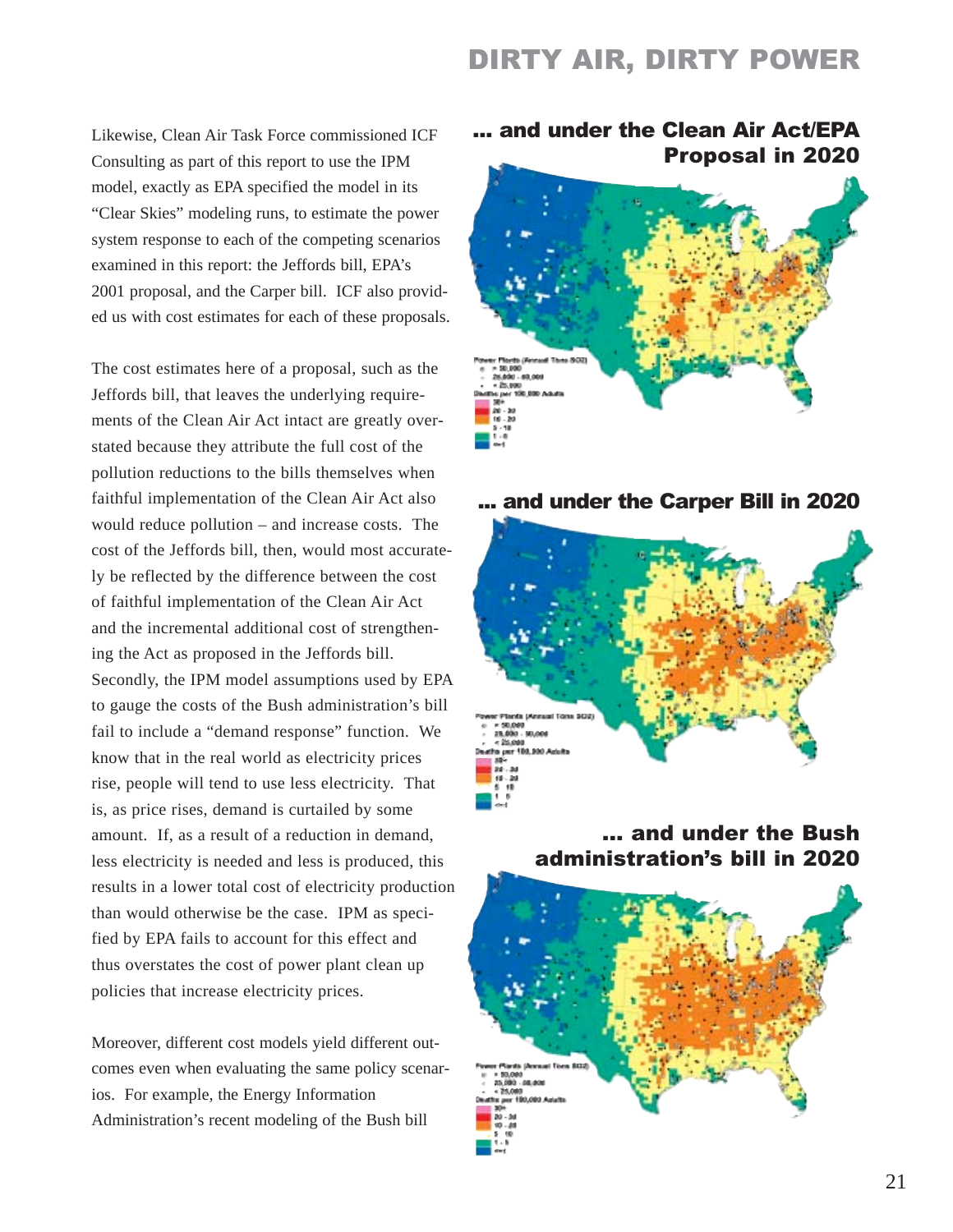yielded different results than EPA's IPM analysis.<sup>59</sup> Nevertheless, the IPM model does provide a basis to estimate the relative costs of the competing policy scenarios to each other and allows us to add an estimate of cost to a cost-benefit comparison of the scenarios.

The table below displays the relative costs and benefits of each of the four proposals.

EPA is under a standing Executive Order to choose among regulatory and policy alternatives that result in the greatest net benefits (i.e., benefits  $-\cos\theta = \text{net}$ benefits). $60$  According to EPA's own benefits

tional \$34 billion a year in health damages on the public in order to save power plant owners \$4.7 billion in compliance costs. In choosing to weaken the Clean Air Act via its bill, the Bush administration would allow the power industry to continue to stick the American people with \$34 billion per year in health damages, who bear that cost in the form of preventable disease and death.

Finally, the Jeffords bill, because of its stringent provisions and timetable that strengthen the Clean Air Act, would eliminate nearly 90 percent of all power plant-related deaths and other health effects, in addition to requiring significant cuts in mercury and car-

methodology, all of the competing proposals yield greater net benefits than the Bush bill. Indeed, the Jeffords bill yields the greatest net benefits of all the proposals.

| <b>Alternative Scenarios in 2020</b><br>(all costs and benefits in billions of dollars compared to the base case)    |       |       |       |       |  |  |  |
|----------------------------------------------------------------------------------------------------------------------|-------|-------|-------|-------|--|--|--|
| <b>CAA/EPA</b><br><b>Jeffords</b><br><b>Scenario</b><br>Bush<br>Carper<br>Bill<br>2001<br><b>Bill</b><br><b>Bill</b> |       |       |       |       |  |  |  |
| Costs (\$B)                                                                                                          | 6.2   | 9.3   | 10.9  | 34.0  |  |  |  |
| Benefits (\$B)                                                                                                       | 113.8 | 130.4 | 148.0 | 175.5 |  |  |  |
| 107.6<br>121.1<br>137.1<br><b>Net Benefits (\$B)</b><br>141.5                                                        |       |       |       |       |  |  |  |
| 14,000<br>Lives saved (2020)<br>22,000<br>16,000<br>18,000                                                           |       |       |       |       |  |  |  |

Annual Costs and Benefits of the

bon dioxide (consistent with the 1992 Rio Treaty on climate change). Indeed, in 2020 for a total of \$34 billion in cost, the Jeffords bill would yield total health benefits of \$175 billion per year (\$60 billion more

While we have fun-

damental concerns about attempting to reduce human death, illness, and misery into dollars, it is important to note the monetized health costs the administration's proposal would impose on the public. In the year 2020, the original EPA 2001 proposal (i.e., the scenario consistent with the requirements of current law) would cost industry \$4.7 billion dollars more to implement than the Administration's bill. However, in the same year, the original EPA proposal would produce \$34 billion in additional benefits beyond those expected from the Bush administration's bill due to additional reductions in premature death and disease. The White House chose a plan that would inflict an addi-

per year than the Bush administration's bill) and avoid nearly 22,000 premature deaths per year.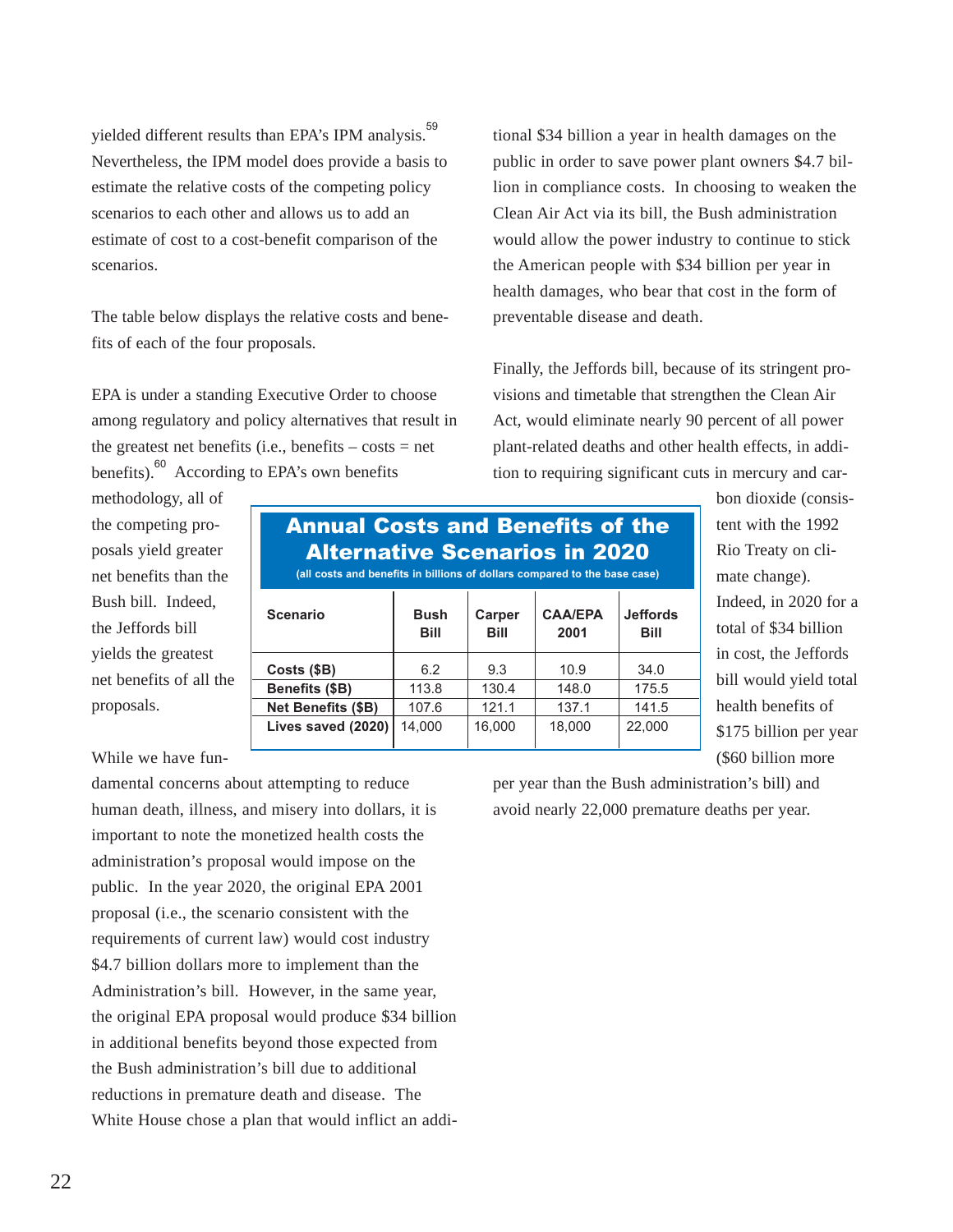

## Attainment Benefits

In December 2004, EPA will propose the designation for the first time of hundreds of counties as out of attainment with national ambient air quality standard for fine particles originally promulgated in  $1997$ .<sup>61</sup> Under the Clean Air Act, these areas are required to achieve attainment by  $2010$ .<sup>62</sup> The designations will be based on air quality measurements from a network of monitors located in certain counties around the country. 63

Nonattainment status presents serious concerns for a community. First and foremost, nonattainment

breathe." For emissions sources within the area, such as local businesses and vehicles, nonattainment can mean paying the cost of pollution controls to reduce pollution produced in the area. Moreover, because the law requires new emission sources within a nonattainment area to offset their emissions so that they do not add to the problem, nonattainment can present an obstacle to business development. Areas branded nonattainment usually seek to achieve attainment status as quickly as possible for the least cost – both monetary and political.

As part of its benefits analysis of the Administration's bill, EPA used modeling analysis

designation is an official declaration that the air fails to meet federal health standards. Such a classification carries an obvious stigma – "the air in this area is unhealthy to

| (PM2.5) Health Standard in 2010    |                     |                            |                |                        |                                |  |
|------------------------------------|---------------------|----------------------------|----------------|------------------------|--------------------------------|--|
| <b>Scenario</b>                    | <b>Base</b><br>2010 | <b>Bush</b><br><b>Bill</b> | Carper<br>Bill | <b>CAA/EPA</b><br>2001 | <b>Jeffords</b><br><b>Bill</b> |  |
| Number of<br>Counties              | 69                  | 27                         | 16             | 13                     | 5                              |  |
| <b>Population</b><br>(in millions) | 32.7                | 19.1                       | 15.6           | 14                     | 10.3                           |  |

Counties Violating Fine Particle

to predict the counties that would attain the standard under its caps. Using EPA's methodology, Abt Associates was able to replicate that analysis for each of the com-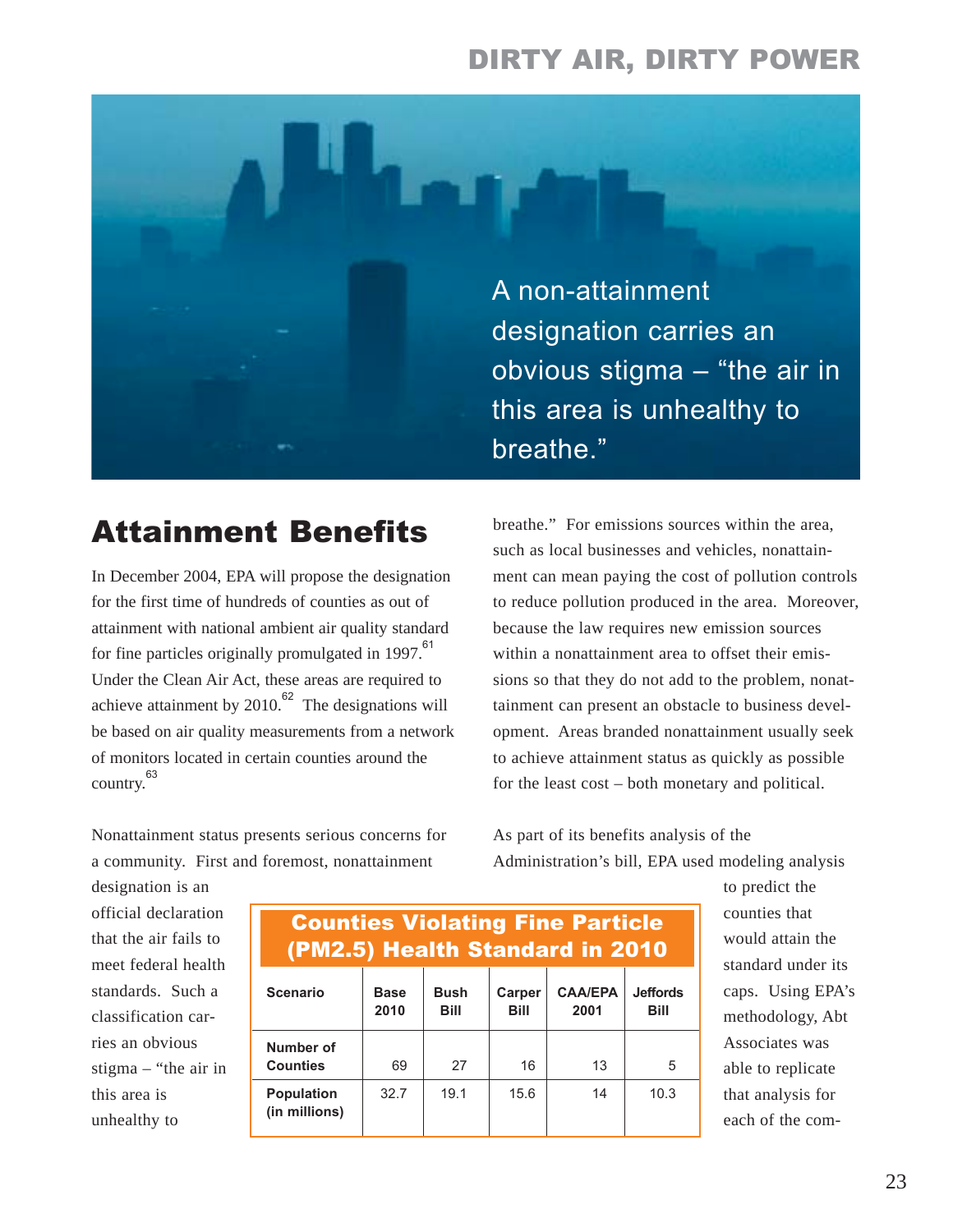

peting power plant clean up proposals. Under the Jeffords bill in the eastern U.S. by 2010, all but five counties would achieve attainment. By contrast, under the Bush plan, 27 eastern counties, home to more than 19 million people, would still be out of attainment in 2010.

In sum, the Jeffords bill yields more tons reduced, more lives saved, more adverse health effects avoided, and fewer areas in nonattainment. Because of its stringent carbon dioxide requirements, the Jeffords bill drives even greater reductions in power plant nitrogen oxides and sulfur dioxide than would be required under the Clean Air Act.



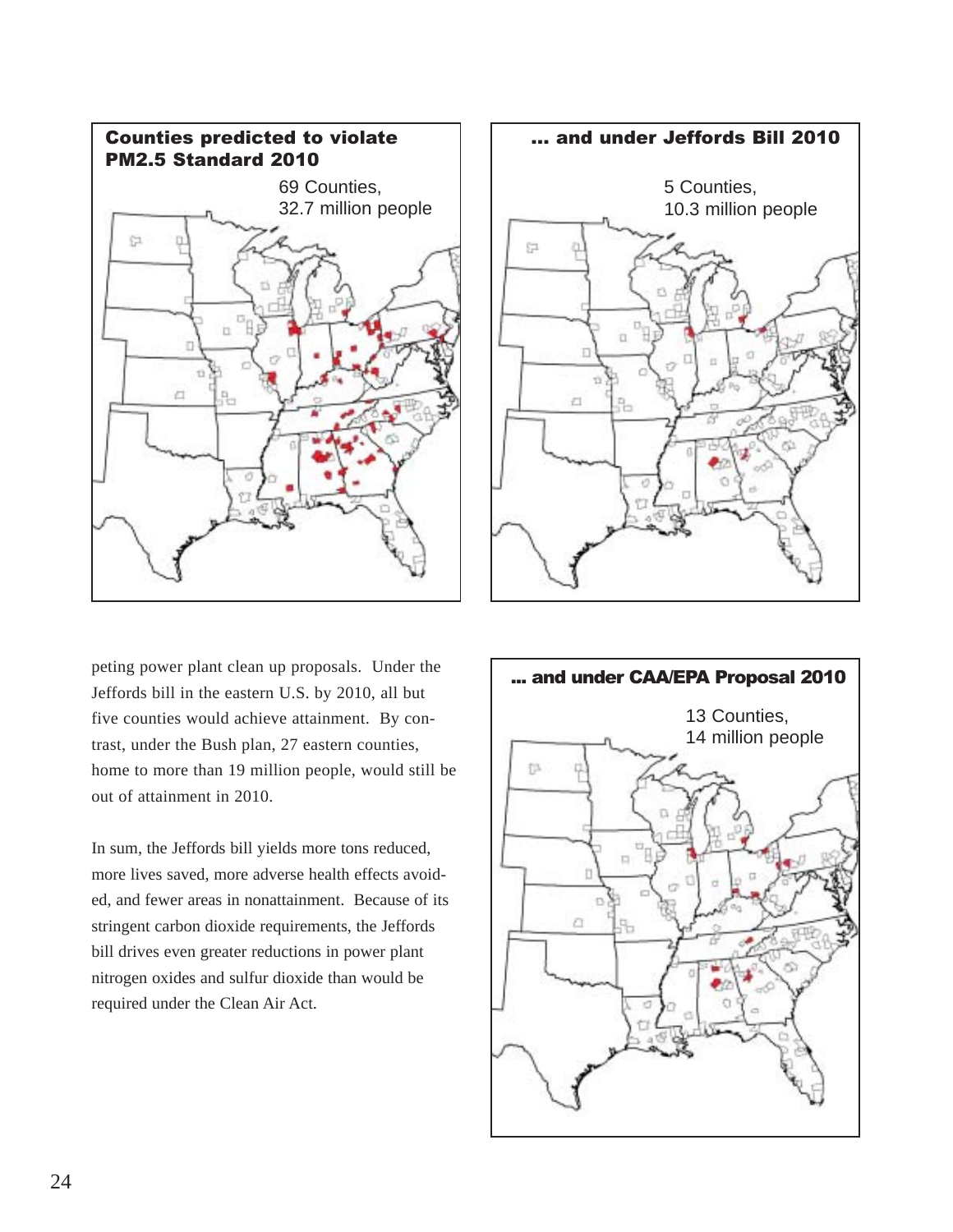In sum, the Jeffords bill yields more tons reduced, more lives saved, more adverse health effects avoided.

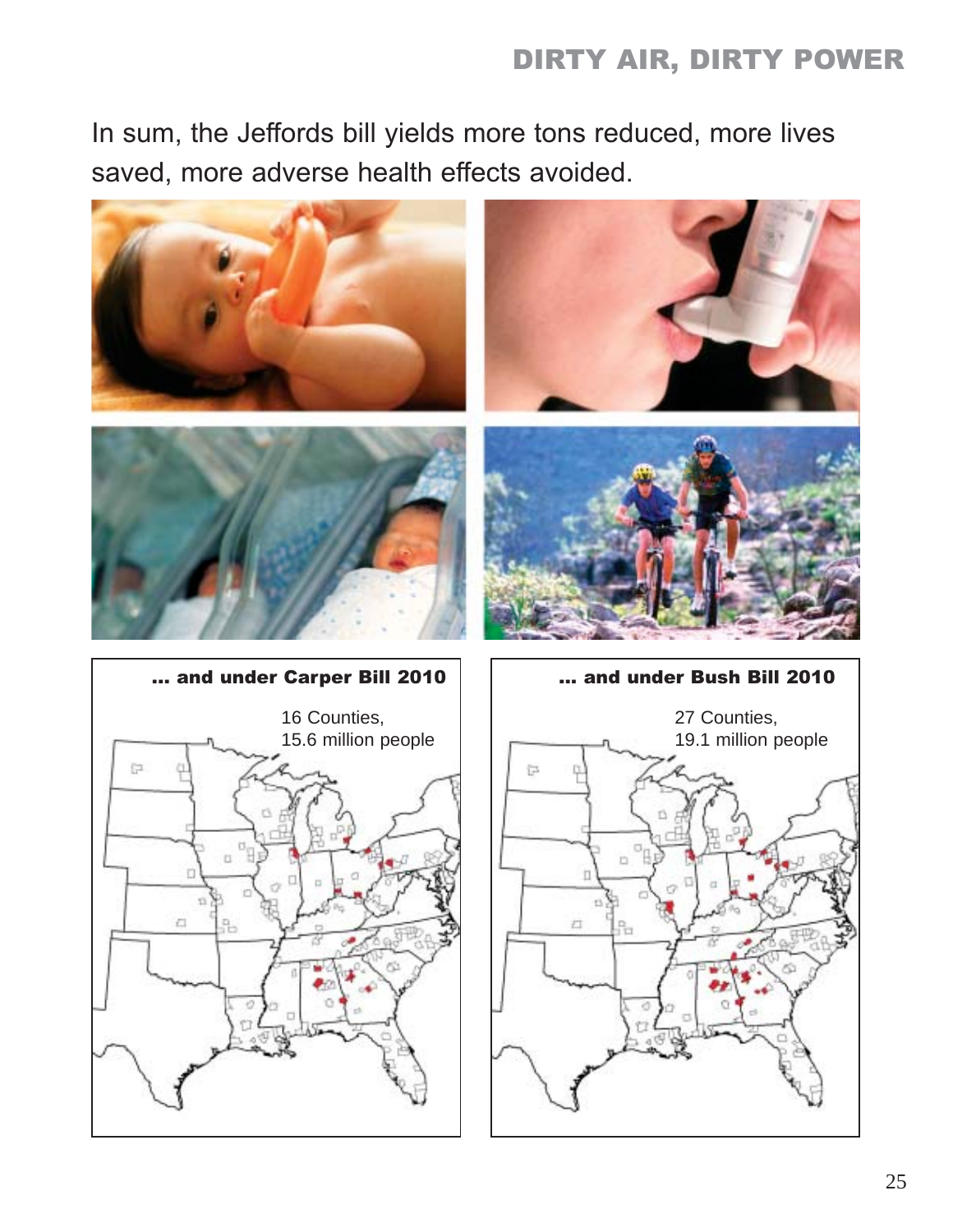## It's Time To Clear The Air

teep reductions in power<br>plant emissions are need<br>protect Americans from<br>power plant particle poll<br>tion. Polluting coal-fired<br>plants must be made to c<br>ply with modern emissions control standard plant emissions are needed to protect Americans from power plant particle pollution. Polluting coal-fired plants must be made to com-

ply with modern emissions control standards. In addition, the nation's power fleet should be held to nationwide caps on all four key power plant pollutants, including nitrogen oxides, sulfur dioxide, mercury, and carbon dioxide. Reducing power plant nitrogen oxides and sulfur dioxide levels by at least 75 percent this decade will dramatically reduce fine particle pollution. To achieve the national health-based air quality standard for fine particles on the schedule mandated by the Clean Air Act, these reductions must be made no later than 2010. The deaths, hospitalizations, and lost work time caused by fine particles from power plants can be reduced comprehensively only when the Clean Air Act's 30-year loophole for old, dirty power plants is finally closed. Requirements such as these can ensure that U.S. energy policy better accounts for the public health and environmental costs associated with electricity production and will propel us toward a more sustainable energy future.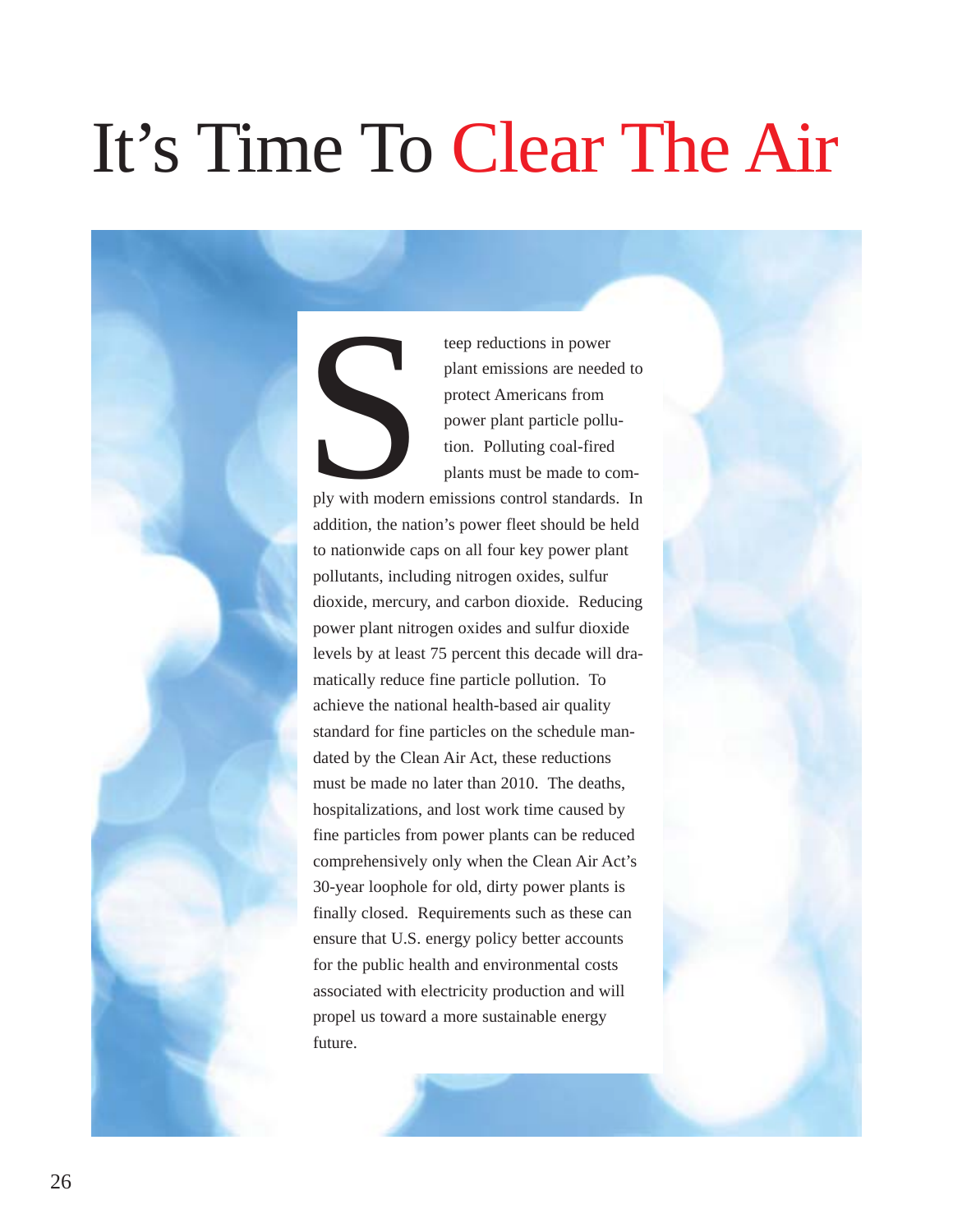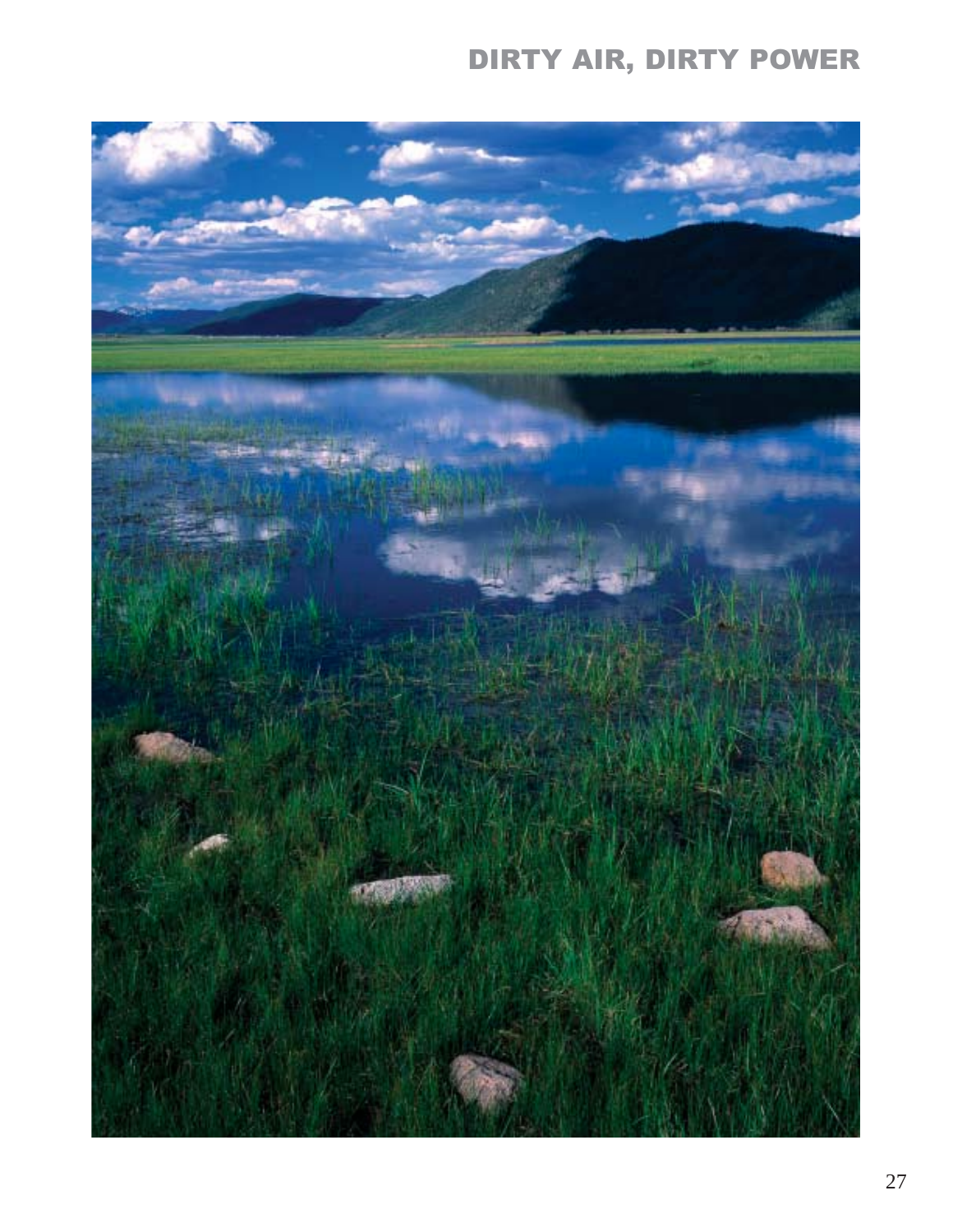## Methodology

This type of analysis uses risk assessment methods to attribute mortality and morbidity impacts to groups of pollution sources such as power plants. It rests on the idea that if a pollutant has health effects at current levels (above any threshold), then an incremental reduction will have an incremental public health benefit. The methodology typically involves modeling the economic response of the electric power system to the imposition of costs of pollution reduction, modeling the air quality concentration changes from the pollution controls, and relating those air quality changes to changes in human exposure and expected changes in specific health effects across the population, based on the risk factors found in the scientific literature.

The Clean Air Task Force commissioned Abt Associates, the consulting firm relied upon by U.S. EPA to assess the health benefits of many of the agency's air regulatory programs, to quantify the benefits of each of the respective clean up scenarios. The objective of the study was to quantify the expected health benefits (avoidable premature deaths, hospitalizations, etc.) of each of the scenarios. The health endpoints analyzed included death, lung cancer deaths, hospitalizations, emergency room visits, asthma attacks, and a variety of lesser symptoms.

To analyze the avoidable health impacts of fine particles based on the alternative policy scenarios, the Clean Air Task Force asked Abt Associates to run the various scenarios using methods developed for and employed by the U.S. EPA, extensively reviewed by EPA's Science Advisory Board, recently approved in a review by the National Academy of Sciences, and accepted by the U.S. Office of

![](_page_29_Picture_4.jpeg)

Management and Budget in a variety of regulatory impact and assessment contexts.

In its analysis, Abt Associates replicated all the assumptions used by EPA in performing its benefits analysis of the "Clear Skies" proposal focusing on years 2010 and 2020.

Abt Associates (health endpoint assessment and damage valuation) led the study team with support from ICF Consulting (power system economics and air quality modeling), and E.H. Pecan and DynTel (emissions and air quality modeling).

#### Power System Economics (ICF Consulting)

The first module of the modeling involves power system economics and asks two questions relevant to this discussion: how will the power system respond to the costs of clean up? And, how much will the clean up cost? Possible compliance responses by the plants include reducing emissions through control equipment, obtaining emission reduction credits from other plants that "over controlled" their emissions relative to their allocated emission reduction levels, reduced utilization of the plant, or retirement and replacement with other sources of electricity. The analysis assumed that the power sector will meet the proposed pollution reduction goals in the most cost-effective manner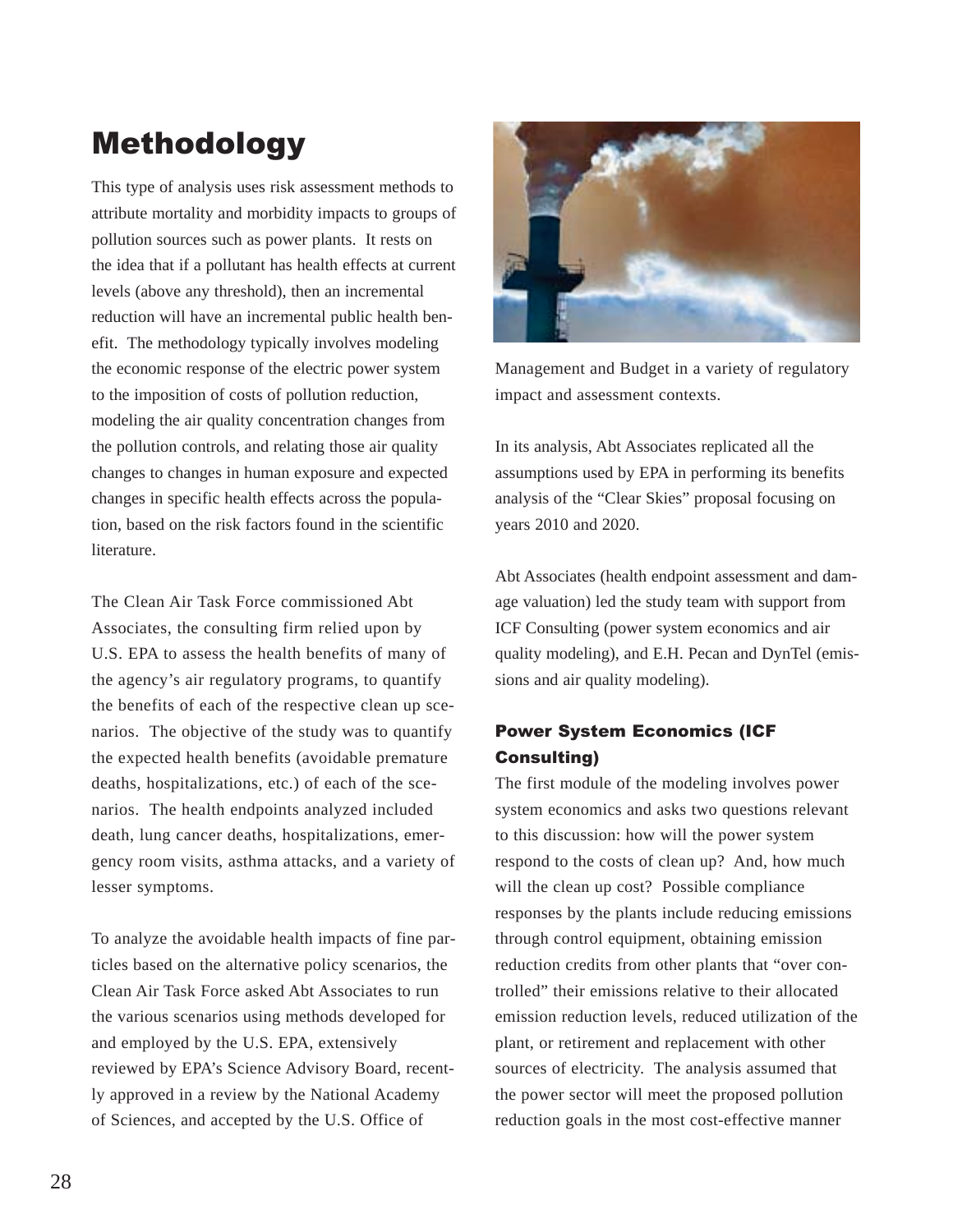available and provides critical information on the spatial distribution of power plant emissions before and after clean up. ICF Consulting, EPA's power system modeling consultant, ran its Integrated Planning Model (IPM) to determine the production costs and the spatial distribution of emissions under the various scenarios. In running the model, ICF Consulting used inputs and assumptions consistent with EPA's "Clear Skies" modeling analysis.

The cost estimates of the Carper bill do not include estimates of the costs of carbon dioxide provision calculated by EPA exogenously from the IPM model based on carbon dioxide supply curves of off-system carbon reduction options.<sup>64</sup>

#### Air Quality Modeling (E.H. Pechan and DynTel)

The outputs from the IPM model provide the power plant emissions inputs to the air quality modeling work performed by Pechan and DynTel. First, they assembled the emissions inventory for all non-power plant sources of NOx, SO2, and direct particulate emissions. Using the power plant emissions inputs from ICF Consulting, Pechan and DynTel ran EPA's PM air quality model Regional Emission Modeling System for Acidic Deposition (REM-SAD) (approved by EPA's Science Advisory Board). The REMSAD model was used to estimate the baseline fine particle contributions attributable to the power plants and the reductions in pollutant concentrations due to the targeted reductions in each clean up scenario. The inputs and assumptions used by Pechan and DynTel are consistent with the identical analysis run for the "Clear Skies" proposal.<sup>65</sup> The health effects estimates reported here are based on the REMSAD modeling outputs.

#### Health Impacts Analysis (Abt Associates)

The air pollution concentration outputs from Pechan and DynTel's air quality analysis provide the inputs for Abt Associates' health effects modeling. Using health effects studies described above that link changes in ambient fine particle concentrations to changes in risk of mortality and morbidity, pollution concentration-response functions were derived that quantify the relationship between the forecasted changes in exposure and the expected changes in specific health effects. Abt Associates then used the modeled changes in pollutant concentrations (from the base case to each of the emission reduction scenarios) to estimate the power plant-attributable health impacts from each. The difference between the base case and the emission reduction scenario yielded estimates of the health benefits, i.e. avoided adverse impacts.

Once the avoidable health impacts were determined, the monetary values of each of the various health endpoints was estimated through economic valuation techniques previously used in EPA's "Clear Skies" analysis. Given the attributable and avoided health impacts calculated, Abt Associates tallied the health damages – from lost work and cost of emergency room care, to the statistical value of human lives lost from power plant emissions – and estimated the benefits of the health endpoints avoided under each clean up scenario.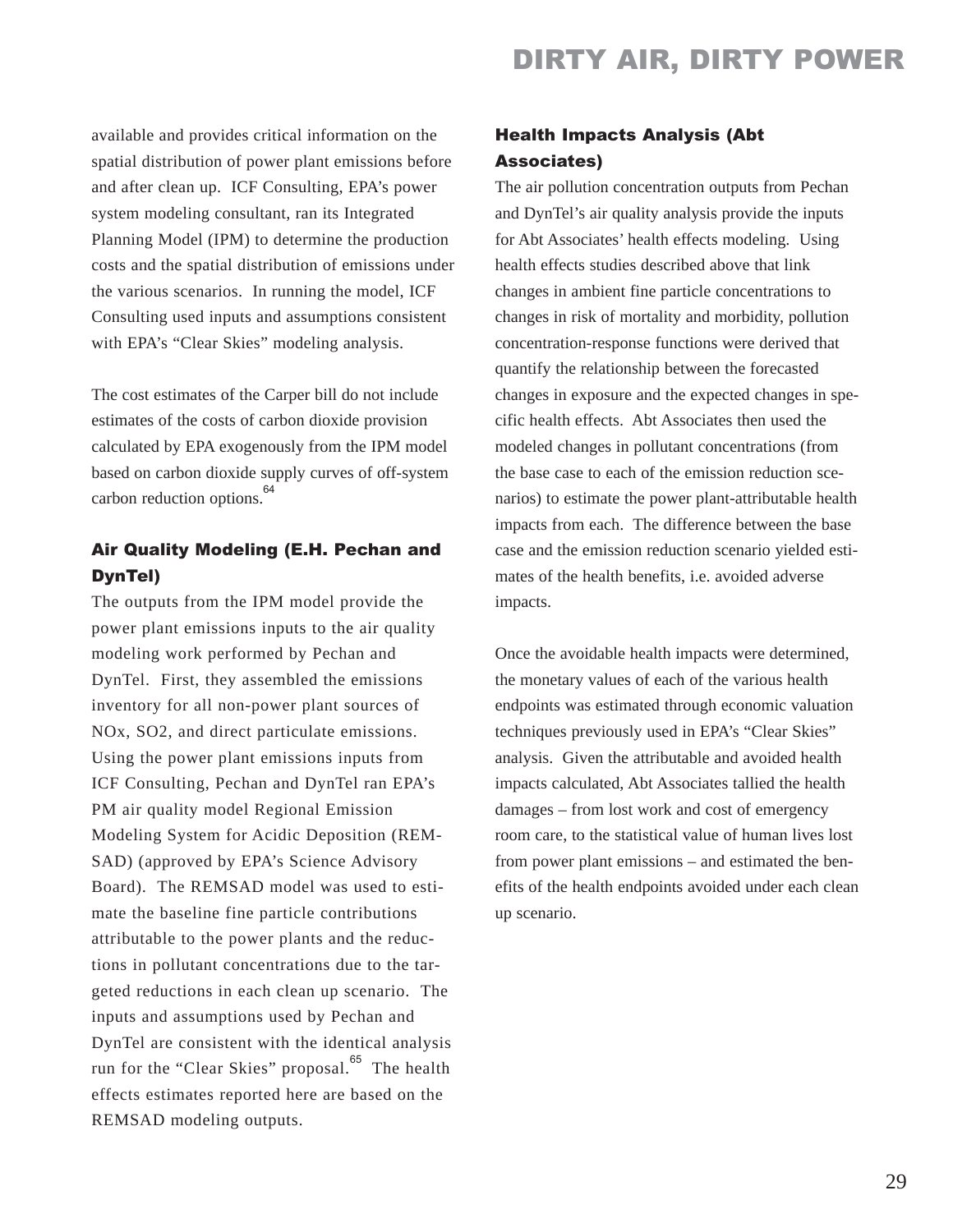### Appendix A: State Mortality Annual Avoided Deaths in 2020

| <b>State</b>         | <b>Bush Bill</b> | <b>Carper Bill</b> | <b>Clean Air Act/EPA Proposal</b> | <b>Jeffords Bill</b> |
|----------------------|------------------|--------------------|-----------------------------------|----------------------|
| Alabama              | 404              | 471                | 535                               | 599                  |
| Arizona              | 24               | 34                 | 43                                | 64                   |
| Arkansas             | 220              | 243                | 285                               | 365                  |
| California           | 54               | 67                 | 93                                | 124                  |
| Colorado             | 39               | 51                 | 75                                | 119                  |
| Connecticut          | 141              | 162                | 181                               | 198                  |
| Delaware             | 68               | 77                 | 84                                | 92                   |
| District of Columbia | 45               | 51                 | 55                                | 61                   |
| Florida              | 875              | 1,073              | 1,168                             | 1,260                |
| Georgia              | 677              | 760                | 850                               | 951                  |
| Idaho                | 1                | 4                  | 5                                 | 6                    |
| Illinois             | 750              | 831                | 966                               | 1,281                |
| Indiana              | 528              | 591                | 672                               | 813                  |
| lowa                 | 158              | 178                | 218                               | 297                  |
| Kansas               | 119              | 140                | 177                               | 252                  |
| Kentucky             | 461              | 521                | 584                               | 674                  |
| Louisiana            | 227              | 254                | 296                               | 360                  |
| Maine                | 41               | 47                 | 53                                | 58                   |
| Maryland             | 504              | 563                | 612                               | 668                  |
| Massachusetts        | 217              | 249                | 280                               | 307                  |
| Michigan             | 545              | 615                | 737                               | 917                  |
| Minnesota            | 155              | 171                | 215                               | 298                  |
| Mississippi          | 203              | 230                | 264                               | 310                  |
| Missouri             | 392              | 449                | 530                               | 695                  |
| Montana              | 3                | $\,6\,$            | 7                                 | 10                   |
| Nebraska             | 69               | 82                 | 107                               | 149                  |
| Nevada               | 10               | 12                 | 16                                | 23                   |
| New Hampshire        | 37               | 42                 | 48                                | 53                   |
| New Jersey           | 404              | 451                | 494                               | 536                  |
| New Mexico           | 12               | 19                 | 23                                | 36                   |
| New York             | 778              | 876                | 979                               | 1,055                |
| North Carolina       | 740              | 849                | 942                               | 1,055                |
| North Dakota         | 16               | 21                 | 26                                | 37                   |
| Ohio                 | 1,034            | 1,169              | 1,319                             | 1,501                |
| Oklahoma             | 174              | 203                | 253                               | 365                  |
| Oregon               | $\overline{2}$   | 4                  | 4                                 | 5                    |
| Pennsylvania         | 1,192            | 1,334              | 1,461                             | 1,600                |
| Rhode Island         | 40               | 46                 | 51                                | 57                   |
| South Carolina       | 394              | 451                | 503                               | 573                  |
| South Dakota         | 24               | 30                 | 39                                | 53                   |
| Tennessee            | 621              | 701                | 785                               | 908                  |
| <b>Texas</b>         | 547              | 675                | 781                               | 1,176                |
| Utah                 | 9                | 14                 | 25                                | 22                   |
| Vermont              | 22               | 25                 | 28                                | 30                   |
| Virginia             | 659              | 750                | 825                               | 915                  |
| Washington           | 12               | 12                 | 14                                | 17                   |
| West Virginia        | 234              | 267                | 293                               | 321                  |
| Wisconsin            | 257              | 286                | 342                               | 471                  |
| Wyoming              | 5                | $\overline{7}$     | $\boldsymbol{9}$                  | 13                   |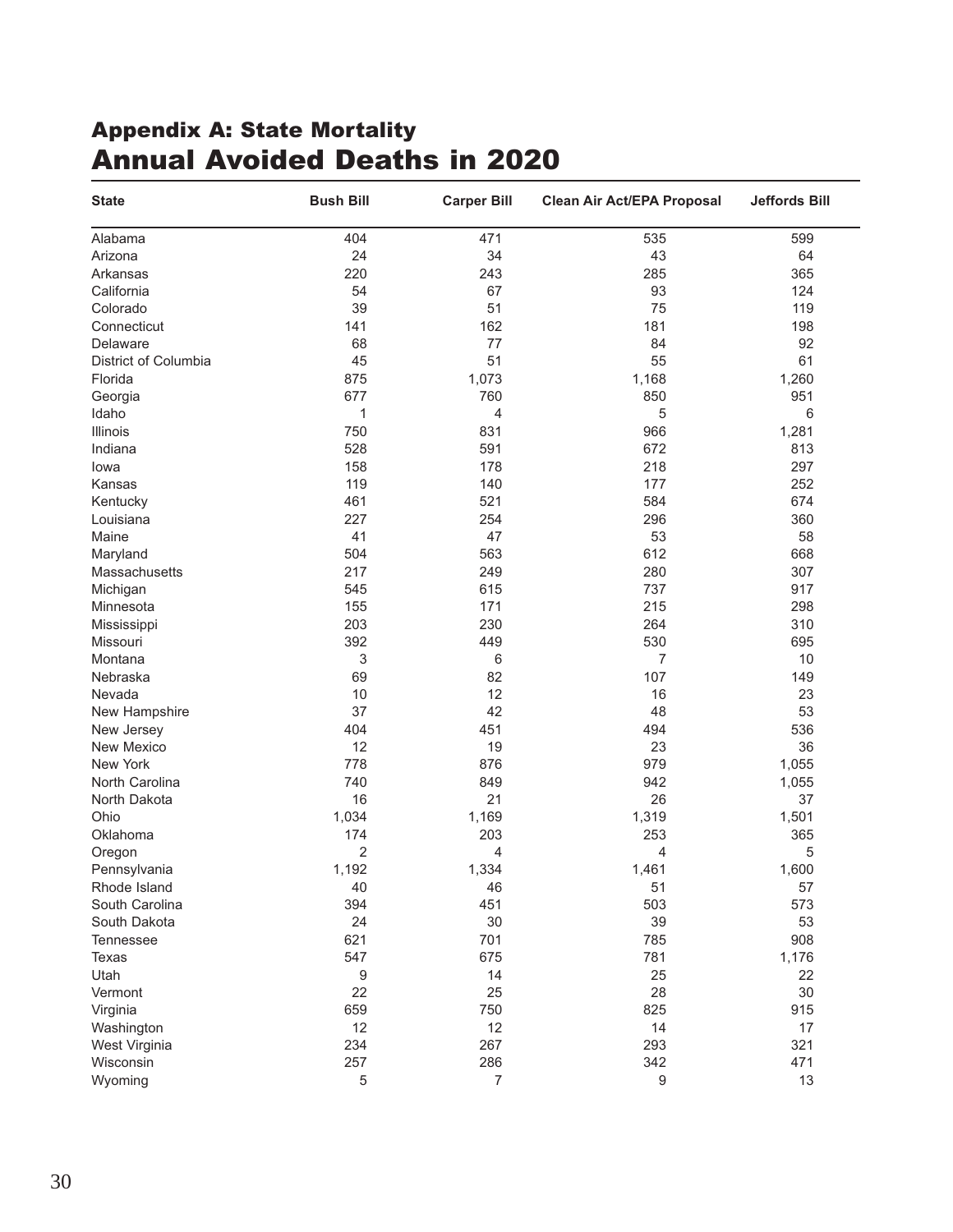## APPENDICES

## Appendix B: MSA Mortality Annual Avoided Deaths in 2020

| Rank                    | <b>MSA</b>               | <b>Bush Bill</b> | <b>Carper Bill</b> | <b>Clean Air Act/</b><br><b>EPA Proposal</b> | <b>Jeffords Bill</b> |
|-------------------------|--------------------------|------------------|--------------------|----------------------------------------------|----------------------|
| 1                       | New York, NY             | 680              | 764                | 842                                          | 915                  |
| $\overline{\mathbf{c}}$ | Chicago, IL              | 471              | 518                | 606                                          | 825                  |
| 3                       | Pittsburgh, PA           | 327              | 370                | 406                                          | 453                  |
| 4                       | Philadelphia, PA         | 388              | 432                | 472                                          | 514                  |
| 5                       | Washington, DC           | 382              | 428                | 467                                          | 513                  |
| 6                       | Detroit, MI              | 251              | 284                | 337                                          | 404                  |
| 7                       | Atlanta, GA              | 327              | 363                | 407                                          | 457                  |
| 8                       | St. Louis, MO            | 201              | 230                | 264                                          | 336                  |
| 9                       | Baltimore, MD            | 265              | 294                | 319                                          | 348                  |
| 10                      | Cincinnati, OH           | 198              | 226                | 254                                          | 287                  |
| 11                      | Cleveland, OH            | 177              | 198                | 224                                          | 256                  |
| 12                      | Dallas, TX               | 134              | 164                | 192                                          | 300                  |
| 13                      | Tampa, FL                | 156              | 191                | 207                                          | 222                  |
| 14                      | Miami, FL                | 143              | 178                | 193                                          | 209                  |
| 15                      | Indianapolis, IN         | 138              | 156                | 176                                          | 208                  |
| 16                      | Columbus, OH             | 136              | 153                | 173                                          | 196                  |
| 17                      | Boston, MA               | 138              | 158                | 178                                          | 196                  |
| 18                      | Louisville, KY           | 122              | 138                | 156                                          | 182                  |
| 19                      | Houston, TX              | 118              | 144                | 164                                          | 231                  |
| 20                      | Kansas City, MO          | 92               | 106                | 131                                          | 181                  |
| 21                      | Nashville, TN            | 118              | 132                | 148                                          | 172                  |
| 22                      | Virginia Beach, VA       | 114              | 132                | 146                                          | 163                  |
| 23                      | Birmingham, AL           | 102              | 120                | 138                                          | 153                  |
| 24                      | Memphis, TN              | 98               | 109                | 125                                          | 152                  |
| 25                      | Richmond, VA             | 106              | 121                | 133                                          | 148                  |
| 26                      |                          | 107              | 122                | 136                                          | 154                  |
| 27                      | Charlotte, NC            | 85               | 93                 | 116                                          | 161                  |
|                         | Minneapolis-St. Paul, MN | 91               |                    |                                              |                      |
| 28                      | Buffalo, NY              | 78               | 101                | 116                                          | 122                  |
| 29                      | Milwaukee, WI            |                  | 86                 | 102                                          | 140                  |
| 30                      | Knoxville, TN            | 88               | 99                 | 110                                          | 124                  |
| 31                      | Dayton, OH               | 75               | 86                 | 97                                           | 111                  |
| 32                      | Orlando, FL              | 83               | 100                | 108                                          | 119                  |
| 33                      | Youngstown, OH           | 65               | 75                 | 83                                           | 93                   |
| 34                      | Los Angeles, CA          | 26               | 31                 | 42                                           | 56                   |
| 35                      | New Orleans, LA          | 67               | 75                 | 87                                           | 102                  |
| 36                      | Tulsa, OK                | 48               | 55                 | 71                                           | 101                  |
| 37                      | San Antonio, TX          | 45               | 56                 | 63                                           | 99                   |
| 38                      | Providence, RI           | 63               | 72                 | 81                                           | 89                   |
| 39                      | Akron, OH                | 59               | 67                 | 75                                           | 85                   |
| 40                      | Oklahoma City, OK        | 42               | 51                 | 62                                           | 90                   |
| 41                      | Jacksonville, FL         | 61               | 73                 | 80                                           | 85                   |
| 42                      | Greensboro, NC           | 59               | 68                 | 75                                           | 84                   |
| 43                      | Rochester, NY            | 54               | 60                 | 69                                           | 72                   |
| 44                      | Columbia, SC             | 60               | 68                 | 76                                           | 88                   |
| 45                      | Sarasota, FL             | 50               | 62                 | 67                                           | 72                   |
| 46                      | Chattanooga, TN          | 55               | 63                 | 70                                           | 80                   |
| 47                      | Little Rock, AR          | 47               | 52                 | 60                                           | 76                   |
| 48                      | Raleigh, NC              | 56               | 64                 | 70                                           | 78                   |
| 49                      | Toledo, OH               | 45               | 50                 | 59                                           | 71                   |
| 50                      | Scranton, PA             | 53               | 60                 | 66                                           | 69                   |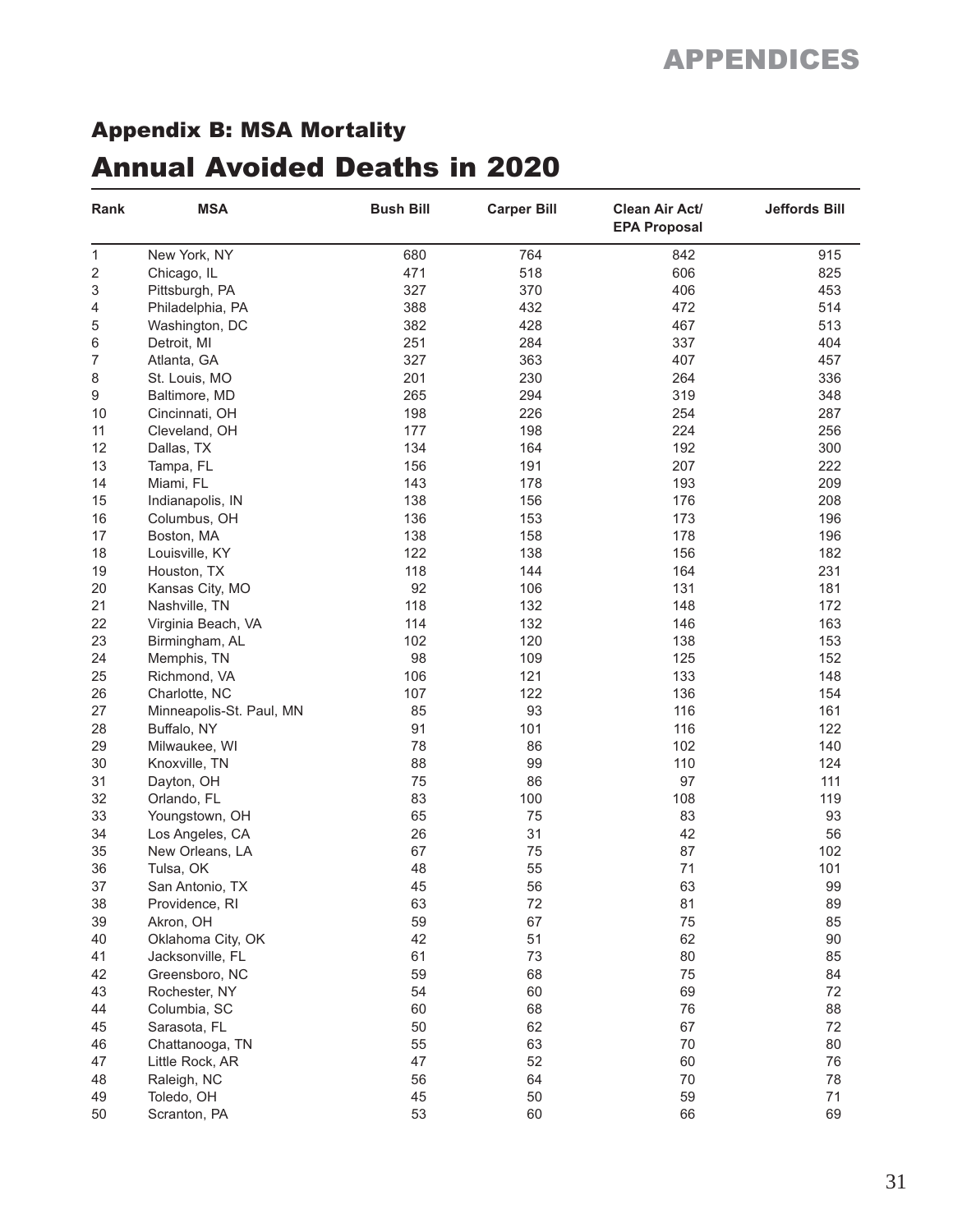## ENDNOTES

1. Bascom, R. et al., *Health Effects of Outdoor Air Pollution, Part 1*, 153 American Journal of Respiratory and Critical Care Medicine 3-50 (1996); Bascom, R. et al. *Health Effects of Outdoor Air Pollution, Part 2*, 153 American Journal of Respiratory and Critical Care Medicine 477-498 (1996).

2. Abt Associates, *The Particulate-Related Health Benefits of Reducing Power Plant Emissions*, (October 2000). Available online at: http://www.catf.us/publications/ reports/Abt\_PM\_report.php; Levy, J., and Spengler, J., *Estimated Health Impacts of Criteria Pollutant Air Emissions from the Salem Harbor and Brayton Point Power Plants*, Harvard School of Public Health (May 2000). Available online at: http://www.hsph.harvard.edu; Levy, J.I. et al., Using *CALPUFF to Evaluate the Impacts of Power Plant Emissions in Illinois: Model Sensitivity and Implications*, 36 Atmospheric Environment 1063–1075 (2002); Levy, J. et al., *The Importance of Population Susceptibility for Air Pollution Risk Assessment: A Case Study of Power Plants Near Washington, DC*, 110 Env. Health Persp. (No. 12) 1253 (December 2002); Levy, J. et al., *Estimation of Primary and Secondary Particulate Matter Intake Fractions for Power Plants in Georgia*, Environ. Sci. Technol. 37,5528-5536 (2003).

3. Devlin, R.B., Ghio, A.J., Kehrl, H., Sanders, G., and Cascio, W., *Elderly Humans Exposed to Concentrated Air Pollution Particles Have Decreased Heart Rate Variability*, 21 The European Respiratory Journal (Suppl. 40) 76s-80s (2003); Holguin, F., Tellez-Rojo, M.M., Hernandez, M., Cortez, M., Chow, J.C., Watson, J.G., Mannino, D., and Romieu, I., *Air Pollution and Heart Rate Variability Among the Elderly in Mexico City*. 14 Epidemiology (No. 5) 521- 527 (2003); Mittleman, M.A. and Verrier, R.L., *Air Pollution: Small Particles, Big Problems?* Commentary. 14 Epidemiology (No. 5) 512-513 (September 2003).

4. Brunekreef, B., *Air Pollution and Life Expectancy: Is There a Relation?* 54 Occup. Environ. Med. 781–84 (1997). 5. U.S. EPA, OAR, "Final Report to Congress on Benefits and Costs of the Clean Air Act, 1970 to 1990", EPA 410-R-97-002 (October 1997) at I-23.

6. Vedal, Sverre, Brauer, Michael, White, Richard, and Petkau, John, *Air Pollution and Daily Mortality in a City with Low Levels of Pollution*, 111 Environ Health Perspectives 45–51 (2003).

7. U.S. EPA, "Fourth External Review Draft of Air Quality Criteria for Particulate Matter Vols. 1 and 2," EPA/600/P-99/002aD (June 2003). Available online at: http://cfpub.epa.gov/ncea/cfm/recordisplay.cfm?deid=58003

8. Peters, Annette, and Pope, C.A., *Cardiopulmonary Mortality and Air Pollution*, 360 The Lancet 1184 (October 19, 2002); Nemmar, A., Hoet, P.H.M., Vanquickenborne, B., Dinsdale, D., Thomeer, M., Hoylaerts, M.F., Vanbilloen, H., Mortelmans, and L. Nemery, B., *Passage of Inhaled Particles Into the Blood Circulation in Humans* 105 Circulation 105:411-414 (2002); Brook, Robert D., Brook, Jeffrey R., Urch, Bruce, Vincent, Renaud, Rajagopalan, Sanjay, and Silverman, Frances, *Inhalation of Fine Particulate Air Pollution and Ozone Causes Acute Arterial Vasoconstriction in Healthy Adults* 105 Circulation 1534- 1536 (2002).

9. Wilson, Richard, and Spengler, John, eds. *Particles in Our Air: Concentrations and Health Effects* (1999) p. 212.

10. Ibid.

11. Energy Information Administration, "Electric Power Annual 2002," DOE/EIA-0348(2002) (December 2003) at 6.

12. U.S. EPA, OAQPS, "National Air Quality and Emissions Trends Report, September 2003" EPA 454/R-03- 005. Available online at: http://www.epa.gov/air/ aqtrnd03/toc.html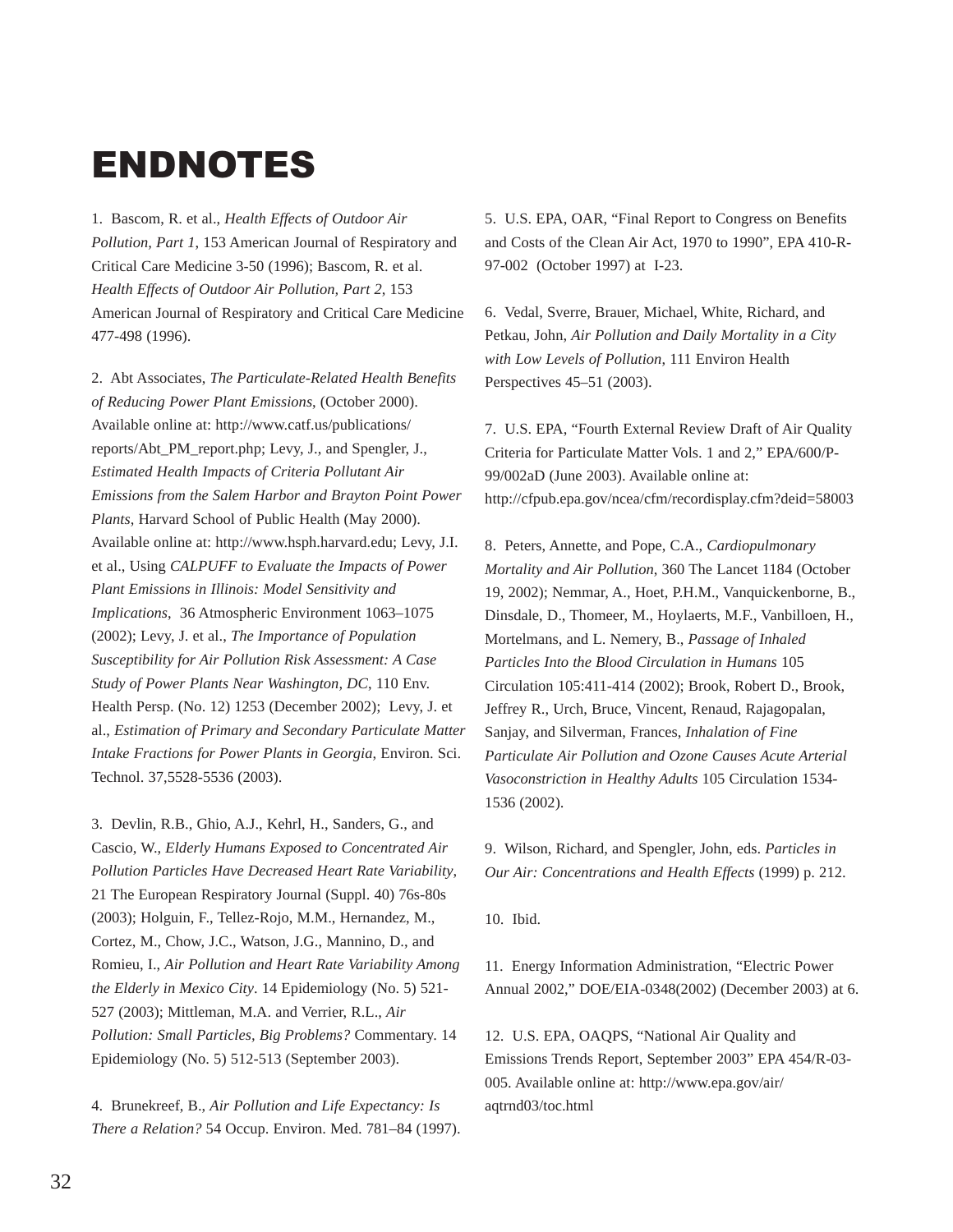### ENDNOTES

13. U.S. EPA Green Book 2004. Available online at: http://www.epa.gov/oar/oaqps/gbook/; The 2002 population data by race came from the U.S Census Bureau web site at http://eire.census.gov/popest/data/counties/CO-EST2002- ASRO-02.php. Data compiled by MSB Energy Associates.

14. Ibid. Energy Information Administration, Form 767 (2000).

15. Ibid. See also, Therrien, M. and R. Ramirez, "The Hispanic Population in the United States: March 2000," Current Population Reports P20-535, U.S. Census Bureau, Washington, D.C.; Metzger, R., Delgado, J.L., and Herrel, R., "Environmental Health and Hispanic Children," presented at Preventing Child Exposures to Environmental Hazards: Research and Policy Issues. Symposium. Washington D.C. (March 1994).

16. Woodruff, Tracey J., Parker, Jennifer D., Kyle, Amy D., and Schoendorf, Kenneth C., *Disparities in Exposure to Air Pollution During Pregnancy*. 111 Environmental Health Perspectives 7 (June 2003).

17. Dockery, D.W., Pope, C.A., Xu, S., Spengler, J.D., et al. *An Association Between Air Pollution and Mortality in Six U.S. Cities*, 329 New England J. Med. 1753-59 (1993). Available online at http://www.nejm.org/content/1993/0329/0024/1753.asp; Pope, C.A., Thun, M.J., Namboordiri, M.M., Dockery, D.W., et al., *Particulate Air Pollution as a Predictor of Mortality in a Prospective Study of U.S. Adults*. 151 Am. J. Respir. Crit. Care Med. 669-74 (1995). Available online at: http://ajrccm.atsjournals.org/ search.shtml

18. Krewski, D., Burnett, R.T., Goldberg, M.S., Hoover, K., Siemiatycki, J., Jerrett, M., Abrahamowicz, A. and White, W.H., *Reanalysis of the Harvard Six Cities Study and the American Cancer Society Study of Particulate Matter and Mortality,* Health Effects Institute, Cambridge MA, (Research Report, PrePrint version, July 2000).

19. Pope, C. A., Burnett, R. T., Thun, M. J., Calle, E. E., Krewski, D., Ito, K., and Thurston, G. D., *Lung Cancer, Cardiopulmonary Mortality and Long-term Exposure to Fine Particulate Air Pollution* 287 Journal of the American Medical Association (JAMA) 1132-1141 (2002).

20. Ozkaynak, H, and Thurston, G.D., *Associations Between 1980 U.S. Mortality Rates and Alternative Measures of Airborne Particle Concentration*, Risk Anal. 7(4) 449-61 (December 1987).

21. Laden, Francine, Neas, Lucas M., Dockery, Douglas W., and Schwartz, Joel, *Association of Fine Particulate Matter From Different Sources with Daily Mortality in Six U.S. Cities*, 108 Environmental Health Perspectives No. 10 (October 2000).

22. Wilson and Spengler, *Particles in Our Air*, p. 212.

23. Schwartz, J., "Air Pollution Deadlier than Previously Thought," Harvard School of Public Health, Press Release, March 2, 2000.

24. U.S. EPA, OAQPS, "1996 Staff Papers on Smog and Soot Pollution: Review of the National Ambient Air Quality Standards for Ozone and Particulate Matter." (1996).

25. Hong, Yun-Chul, Lee, Jong-Tae, Kim, Ho, and Kwon, Ho-Jang, *Air Pollution: A New Risk Factor in Ischemic Stroke Mortality*, 33 Stroke 2165-2169 (2002).

26. Peters, Annette, Dockery, Douglas W., Muller, James E., and Mittleman, Murray A., *Increased Particulate Air Pollution and the Triggering of Myocardial Infarction*, 103 Circulation 1-6 (June 12, 2001).

27. See *infra* note 35 (heart attacks) and 36 (lung cancer); Woodruff, T., Grillo, J. and Schoendorf, K., *The Relationship Between Selected Causes of Postneonatal Infant Mortality and Particulate Air Pollution in the United States*, 105 Environmental Health Perspectives 608-612 (1997); Kaiser, R., Kunzli, N., and Schwartz, J., "The Impact of PM 10 on Infant Mortality in Eight U.S. Cities." Abstract. American Thoracic Society, Abstract Preview: ATS1P1\_6266 (2001); Bobak, M., and Leon, D., *The Effect of Air Pollution on Infant Mortality Appears Specific for Respiratory Causes in the Postneonatal Period*, 10 Epidemiology (No. 6) 666-670 (1999); Loomis, D.,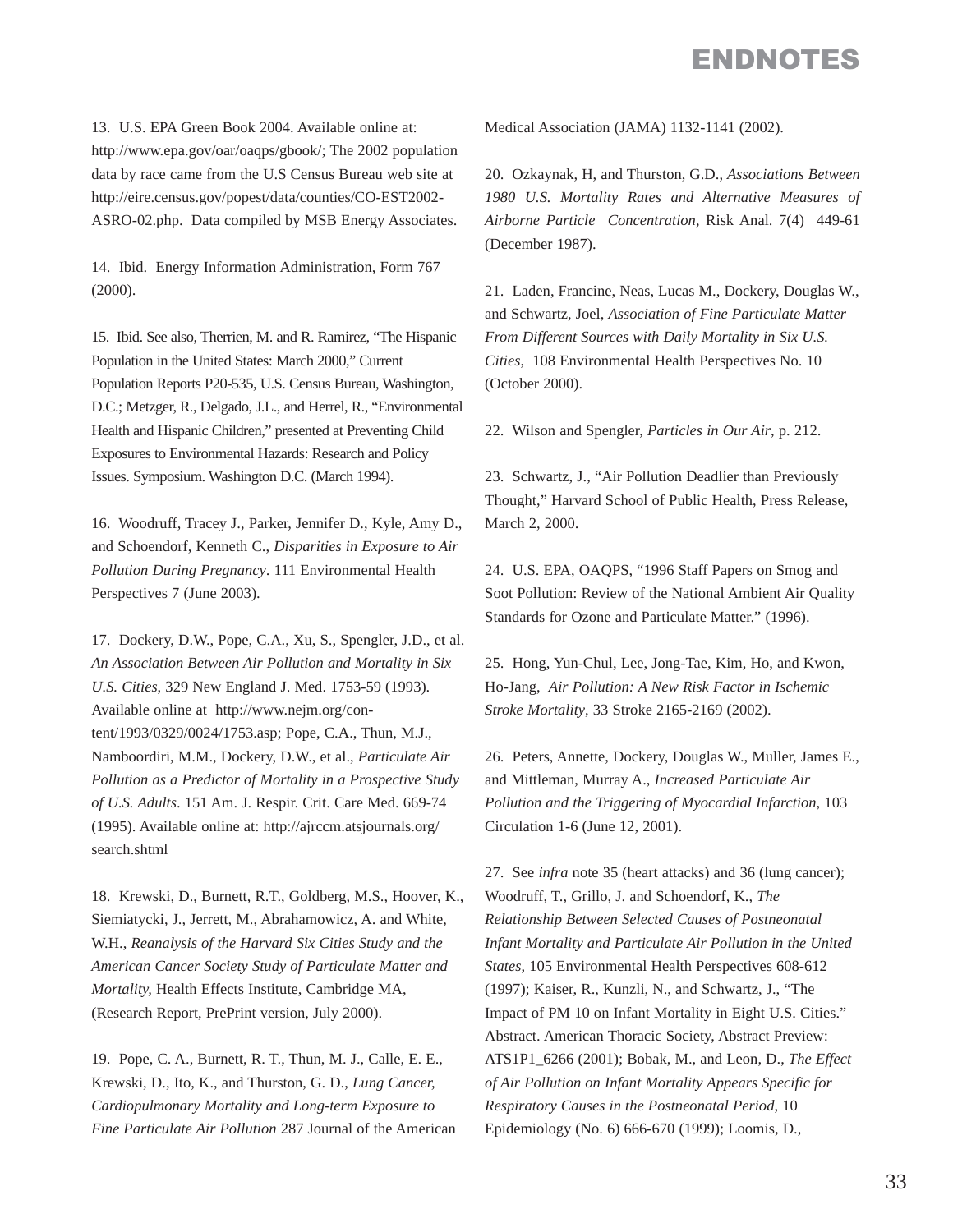Castillejos, M., Gold, D., McDonnell, W., and Borja-Aburto, V., *Air Pollution and Infant Mortality in Mexico City*. 10 Epidemiology 118-123 (1999); Chay, Kenneth, *The Impact of Air Pollution on Infant Mortality: Evidence from Geographic Variation in Pollution Shocks Induced by a Recession*, 118(3) Quarterly Journal of Economics 1121- 1167 (2003) (SIDS/infant death).

28. Technical Addendum: Methodologies for the Benefit Analysis of the Clear Skies Act of 2003. Available online at: http://www.epa.gov/air/clearskies/tech\_addendum.pdf

29. Clean Power Act of 2003 S. 366; Clean Air Planning Act of 2003 S. 843; The Clear Skies Act of 2003 S. 485.

30. Abt Associates, *Power Plant Emissions: Particulate Matter-Related Health Damages and the Benefits of Alternative Emission Reduction Scenarios* (June 2004). Available online at: www.catf.us/publications/index.php.

31. U.S. EPA, OAR, "Final Report to Congress on Benefits and Costs of the Clean Air Act, 1970 to 1990", EPA 410-R-97-002 (October 1997) at I-23.

32. Peters, Annette, and Pope, C.A., *Cardiopulmonary Mortality and Air Pollution*, 360 The Lancet 1184 (October 19, 2002); Devlin, R.B., Ghio, A.J., Kehrl, H., Sanders, G., and Cascio, W. *Elderly Humans Exposed to Concentrated Air Pollution Particles Have Decreased Heart Rate Variability*, 21 The European Respiratory Journal (Suppl. 40) 76s-80s (2003); Holguin, F., Tellez-Rojo, M.M., Hernandez, M., Cortez, M., Chow, J.C., Watson, J.G., Mannino, D., and Romieu, I., *Air Pollution and Heart Rate Variability Among the Elderly in Mexico City*, 14 Epidemiology (No. 5) 521-527 (2003), Mittleman and Verrier, 14 Epidemiology (No. 5) 512-513.

33. Pope, Burnett, Thun, Calle, Krewski, Ito, and Thurston, JAMA, March 2002.

34. Dockery, Douglas W., *Epidemiologic Evidence of Cardiovascular Effects of Particulate Air Pollution*, 109 Environmental Health Perspectives Supplement 4 (August 2001). See also *supra* note 36.

35. Peters, Dockery, Muller, amd Mittleman, 103 Circulation, pp. 1-6.

36. Pope, C.A., Verrier, R.L., Lovett, E.G., Larson, A.C., Raizenne, M.E., Kanner, R.E., Schwartz, J., Villegas, G.M., Gold, D.R., and Dockery, D.W., *Heart Rate Variability Associated With Particulate Air Pollution*, 138 Am. Heart J. 890–899 (1999).

37. Peters, A., Doring, A., Wichmann, H.E., and Koenig, W., *Increased Plasma Viscosity During an Air Pollution Episode: A Link to Mortality?* 349 (9065) The Lancet 1582–1587 (1997); Peters, A., Fröhlich, M., Döring, A., Immervoll, T., Wichmann, H.E., Hutchinson, W.L., Pepys, M.B., and Koenig, W., *Particulate Air Pollution is Associated with an Acute Phase Response in Men: Results from the MONICA-Augsburg Study*. 22 Eur. Heart J. 1198–1204 (2001).

38. Nemmar, Hoet, Vanquickenborne, Dinsdale, Thomeer, Hoylaerts, Vanbilloen, Mortelmans, and Nemery, 105 Circulation 411-414.

39. Brook, Brook, Urch, Vincent, Rajagopalan, and Silverman, 105 Circulation 1534-1536.

40. Pope, C.A., Burnett, R.T., Thurston, G.D., Thun, M.J., Calle, E.E., Krewski, D., and Godleski, J.J., *Cardiovascular Mortality and Long-Term Exposure to Particulate Air Pollution: Epidemiological Evidence of General Pathophysiological Pathways of Disease*, 109 Circulation 71-77 (2004). Published online before print at: http://www.circulationaha.org, DOI: 10.1161/01.CIR.0000108927.80044.7F.

41. Pope, Burnett, Thun, Calle, Krewski, Ito, and Thurston, JAMA, March 2002.

42. Mothers Against Drunk Driving online at: http://www.madd.org/stats/0,1056,1112,00.html

43. Arias, E. et al., "Deaths: Final Data for 2001," Centers for Disease Control, 52 National Vital Statistics Reports No. 3 (September 18, 2003). Available online at: http://www.cdc.gov/nchs/data/nvsr/nvsr52/nvsr52\_03.pdf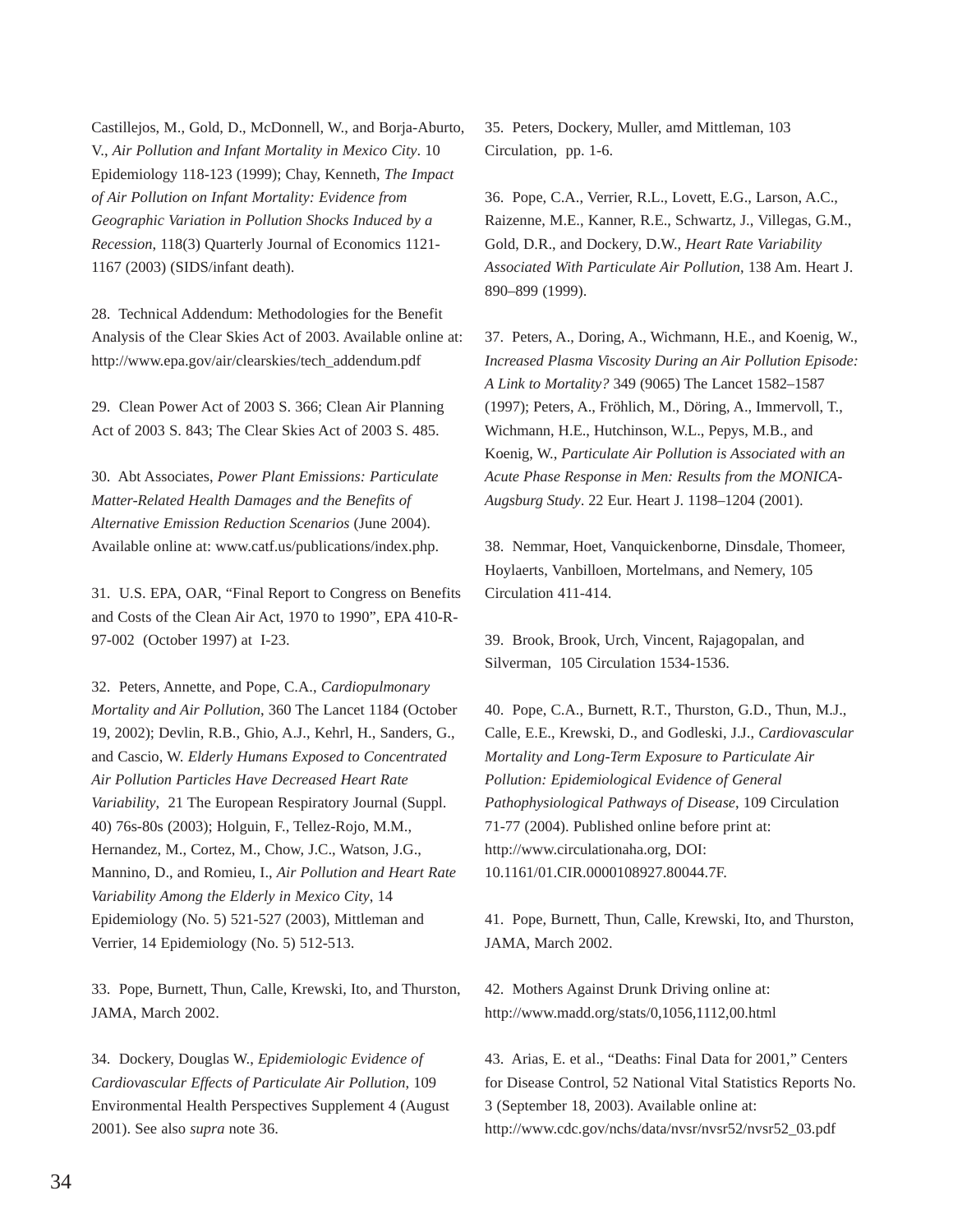### ENDNOTES

44. U.S. Department of Transportation, National Highway Traffic Safety Administration *Traffic Safety Facts 2000: Occupant Protection* (Washington, DC, 2001). Available online at: http://www.bts.gov/publications/ transportation\_statistics\_annual\_report/2001/html/chapter\_06\_figure\_01\_152\_table.html.

45. U.S. Centers for Disease Control and Prevention, "National Hospital Discharge Summary 1998," Advance Data #316 (June 30, 2000). Available online at http://www.cdc.gov/nchs

46. As described more fully in the methodology section, this figure refers to the total monetized value of power plant health impacts as modeled by Abt Associates for the year 2010. Like EPA's assumptions in assessing the benefits of the Clear Skies Act, it assumes the implementation of a variety of clean air measures relating to power plants including: the NOx SIP Call; The Acid Rain program/Title IV of the Clean Air Act Amendments of 1990; settlements of several New Source Review enforcement actions; and several state power plant clean up initiatives. It thus understates the impacts of power plant pollution at today's emission levels. See Technical Addendum: Methodologies for the Benefit Analysis of the Clear Skies Act of 2003. Available online at:

http://www.epa.gov/air/clearskies/tech\_addendum.pdf

47. In addition, recent analysis suggests that work such as this that fails to take into account the susceptibility of certain subpopulations (e.g., people of color, people with diabetes) may understate the impact of air pollution in certain communities because it fails to account for the greater underlying incidence of disease or the greater relative risk from air pollution in such populations. Levy, J.I. et al., 110 Env. Health Persp. (December 2002) at 1253. In keeping with EPA's standard methodology, however, Abt Assocs. made no attempt to take this into account.

48. Clean Power Act of 2003 S. 366

49. AIR Daily, "Bush Pushes Mandatory Utility Emission Cuts," October 3, 2000; Governor George W. Bush, "A

Comprehensive National Energy Policy," September 29, 2000.

50. President Bush letter to Sen. Chuck Hagel March 13, 2001.

51. U.S. EPA, "A Comprehensive Approach to Clean Power: Straw Proposal and Supporting Analysis for Interagency Discussion" (August 3, 2001). Available online at: http://www.catf.us/publications/other/epa\_straw\_proposal.html

52. The Clear Skies Act of 2003 S. 485.

53. Clean Air Planning Act of 2003 S. 843

54. "Proposed Rule To Reduce Interstate Transport of Fine Particulate Matter and Ozone (Interstate Air Quality Rule)," 40 CFR Parts 51, 72, 75, and 96, 69 Federal Register No. 20 (Friday, January 30, 2004). Available online at: http://a257.g.akamaitech.net/7/257/2422/30jan20040800/edo cket.access.gpo.gov/2004/pdf/04-808.pdf

55. U.S. EPA, "Proposed Rule Regional Haze Regulations and Guidelines for Best Available Retrofit Technology (BART) Determinations," 69 Fed. Reg. 25183. Available at: http://a257.g.akamaitech.net/7/257/2422/14mar20010800/ed ocket.access.gpo.gov/2004/pdf/04-9863.pdf

56. "Proposed National Emission Standards for Hazardous Air Pollutants; and, in the Alternative, Proposed Standards of Performance for New and Existing Stationary Sources: Electric Utility Steam Generating Units," 40 CFR Parts 60 and 63; 69 Federal Register 4652, No. 20 (Friday, January 30, 2004). Available online at:

http://a257.g.akamaitech.net/7/257/2422/30jan20041000/edo cket.access.gpo.gov/2004/pdf/04-1539.pdf

57. U.S. EPA, OAQPS, "1996 Staff Papers on Smog and Soot Pollution: Review of the National Ambient Air Quality Standards for Ozone and Particulate Matter." (1996).

58. Technical Addendum: "Methodologies for the Benefit Analysis of the Clear Skies Act of 2003." Available online at: http://www.epa.gov/air/clearskies/tech\_addendum.pdf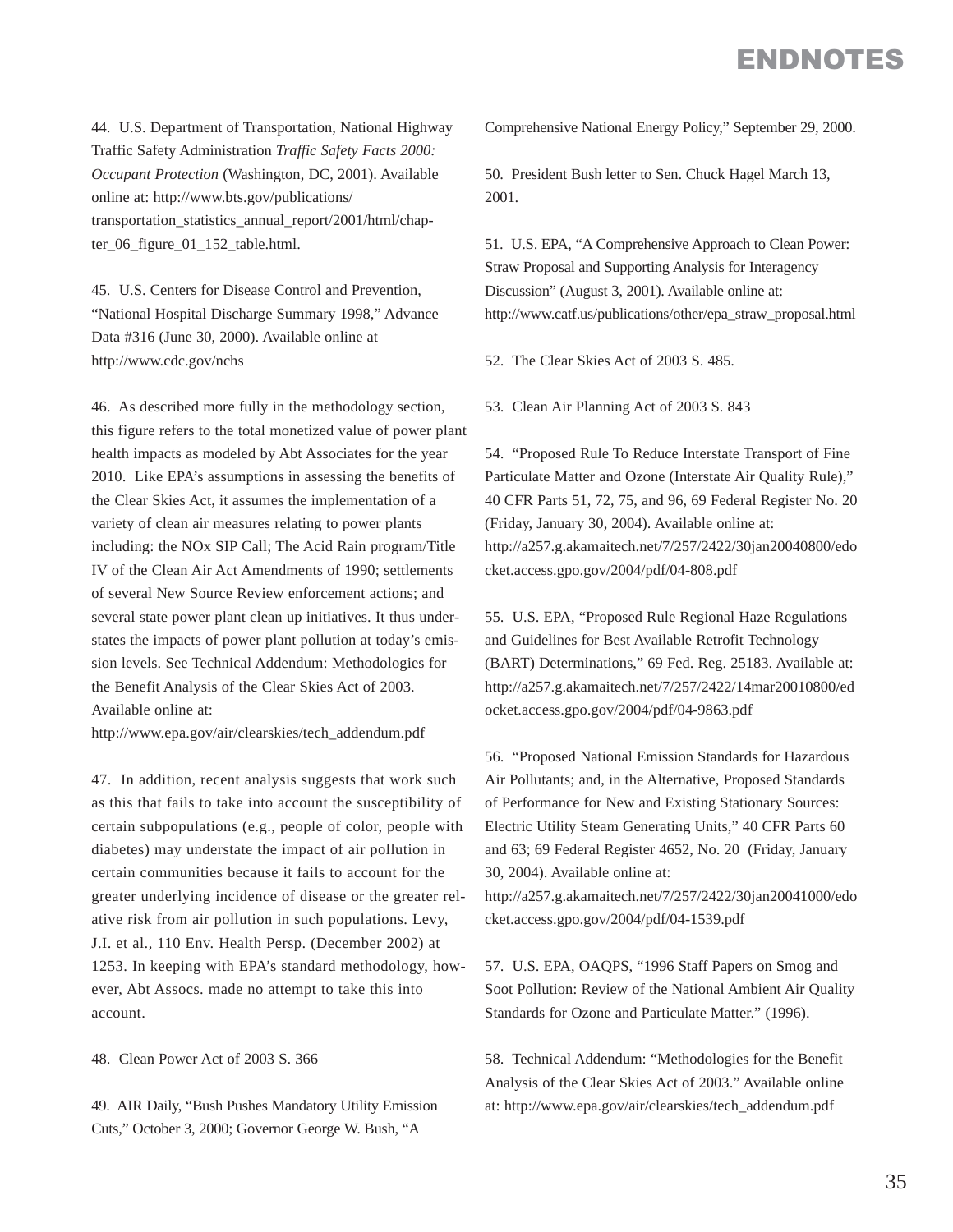59. For example, a report by the Energy Information Administration compared the costs of "Clear Skies" using EIA's model vs. the IPM model. SR/OIAF/2003-03 Analysis of S. 485, the Clear Skies Act of 2003, and S. 843, the Clean Air Planning Act of 2003 September 2003 Energy Information Administration Office of Integrated Analysis and Forecasting, U.S. Department of Energy Washington, DC 20585SR/OIAF/2003-03 at pps. 43-44.

60. Executive Order 12866 requires that "in choosing among alternative regulatory approaches, agencies should select those approaches that maximize net benefits (including potential economic, environmental, public health and safety, and other advantages; distributive impacts; and equity), unless a statute requires another regulatory approach." Regulatory Planning and Review 58 Federal Register 51735, Executive Order 12866, (September 30, 1993). Available online at: http://www.epa.gov/fedrgstr/eo/eo12866.htm

61. See http://www.epa.gov/pmdesignations/state.htm

#### 62. 42 U.S.C. §172(a)(2).

63. See http://www.epa.gov/ttn/amtic/datasrc.html

64. U.S. EPA, S. 3135, The Clean Air Planning Act of 2002, Presentation for Jeff Holmstead, November 2002 available online at: http://www.catf.us/publications/ other/Carter\_EPA\_Presentation\_November\_19\_2002.pdf. For this report, ICF Consulting modeled only the Carper bill's nitrogen oxides, sulfur dioxide, and mercury provisions. According to the EPA's analysis, the bill's carbon dioxide requirements would add negligible additional cost to the bill due to the wide availability of inexpensive offsets from non-power plant sources.

65. Technical Addendum: Methodologies for the Benefit Analysis of the Clear Skies Act of 2003. Available online at http://www.epa.gov/air/clearskies/tech\_addendum.pdf.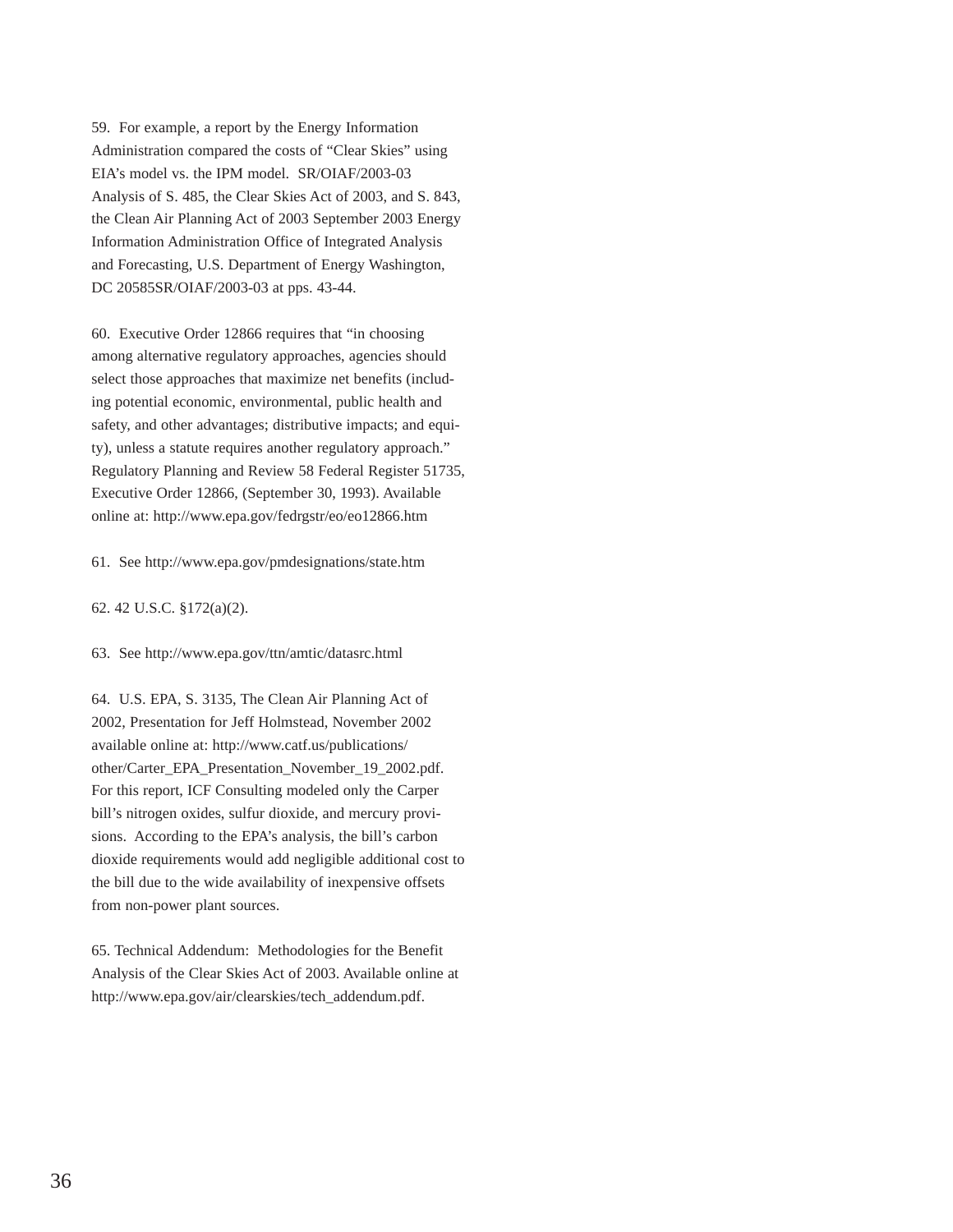![](_page_38_Picture_0.jpeg)